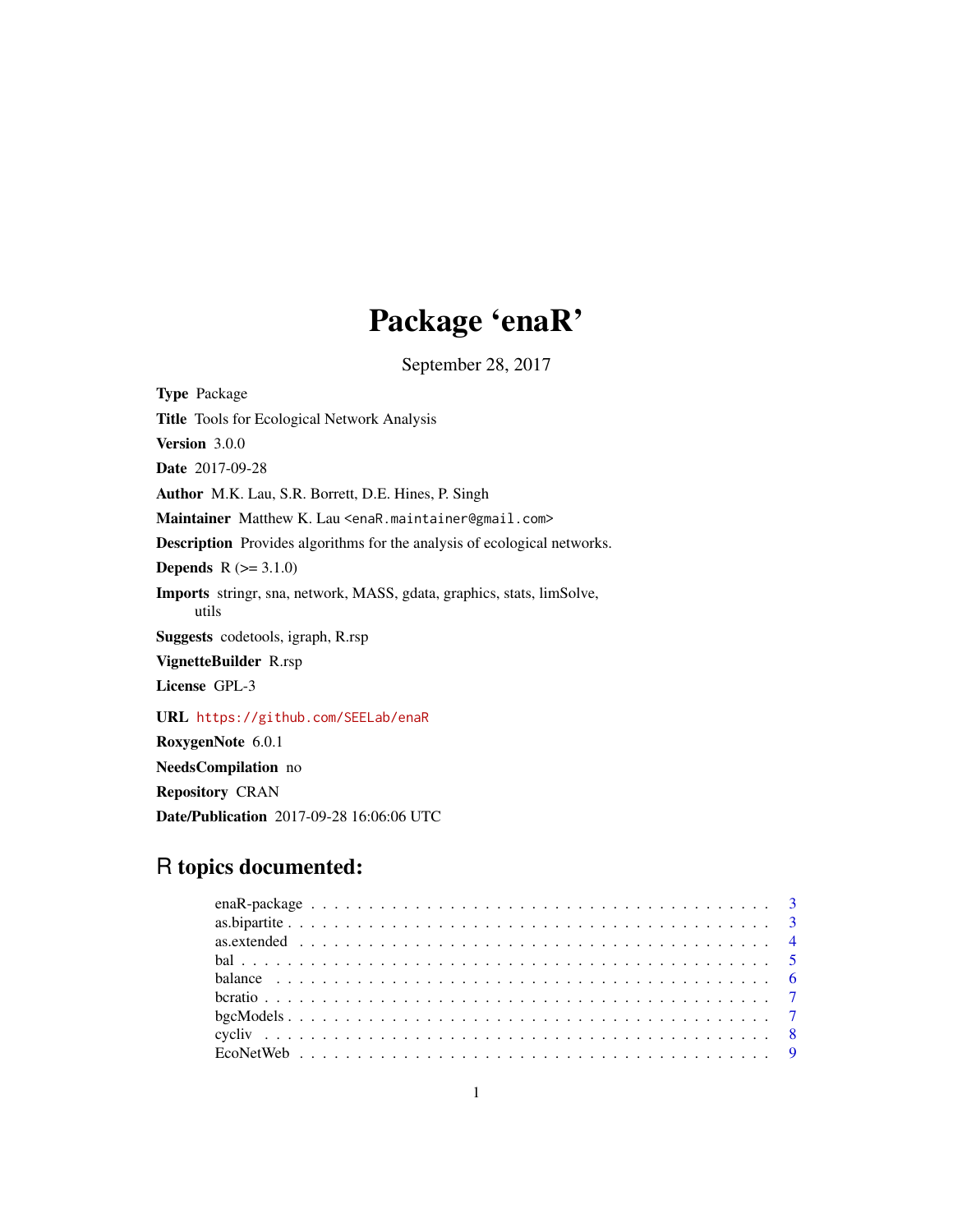| 10 |
|----|
| 11 |
| 12 |
| 14 |
| 15 |
| 17 |
| 18 |
| 20 |
| 20 |
| 21 |
|    |
| 22 |
| 24 |
| 25 |
| 27 |
| 32 |
| 33 |
| 34 |
| 35 |
| 36 |
| 37 |
| 38 |
| 38 |
| 39 |
| 39 |
|    |
| 40 |
| 41 |
| 42 |
| 42 |
| 43 |
| 44 |
| 45 |
| 46 |
| 47 |
| 48 |
| 49 |
| 50 |
| 51 |
| 52 |
|    |
| 53 |
| 54 |
| 55 |
| 56 |
| 56 |
| 57 |
| 58 |
|    |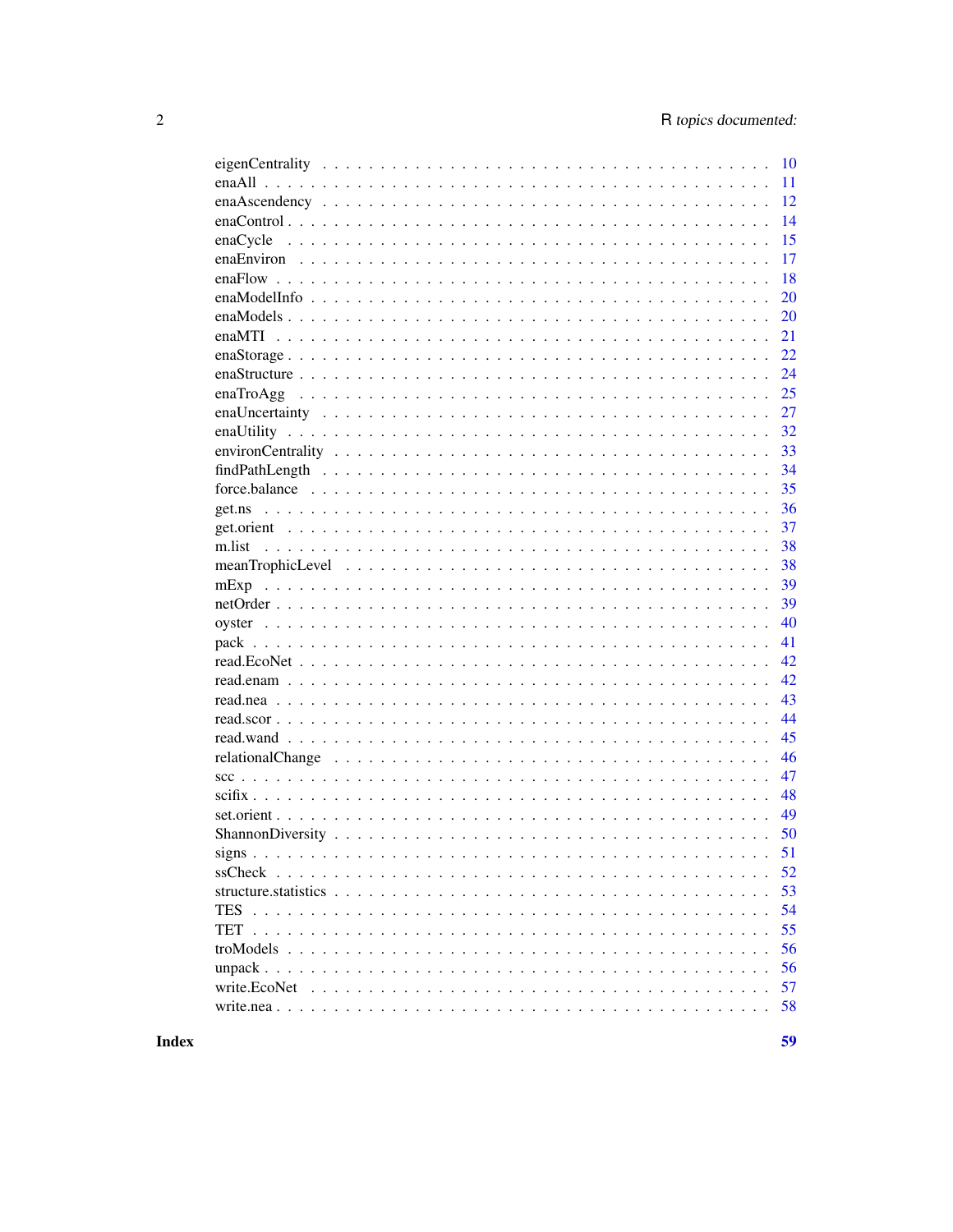<span id="page-2-0"></span>

This package compiles functions for the analysis of ecological networks, building on tools previously developed in the MatLab language Borrett 2006) with multiple additions of functionality.

#### Details

| enaR       |
|------------|
| Package    |
| 2.10       |
| 2017-02-06 |
| $GPI - 3$  |
|            |

#### Author(s)

Authors: Stuart R. Borrett, Matthew K. Lau, Pawandeep Singh, David E. Hines Maintainer: Matthew K. Lau <enaR.maintainer@gmail.com>

### References

Borrett SR and Lau MK 2014. enaR: An r package for Ecosystem Network Analysis. Methods in Ecology and Evolution 5:1206-1213.

#### See Also

[network](#page-0-0)

as.bipartite *Converts a network object (unipartite) to a two-mode (bipartite) network representation.*

#### Description

Bipartite network approaches are often used for analyzing the structure of interactions among species in communities. Although typically ecosystem networks are handled using a unipartite representation, anlayzing them from a bipartite perspective may be informative. This function provides an easy means for converting to a bipartite representation as long as there is a natural division to categorize species into distinct modes.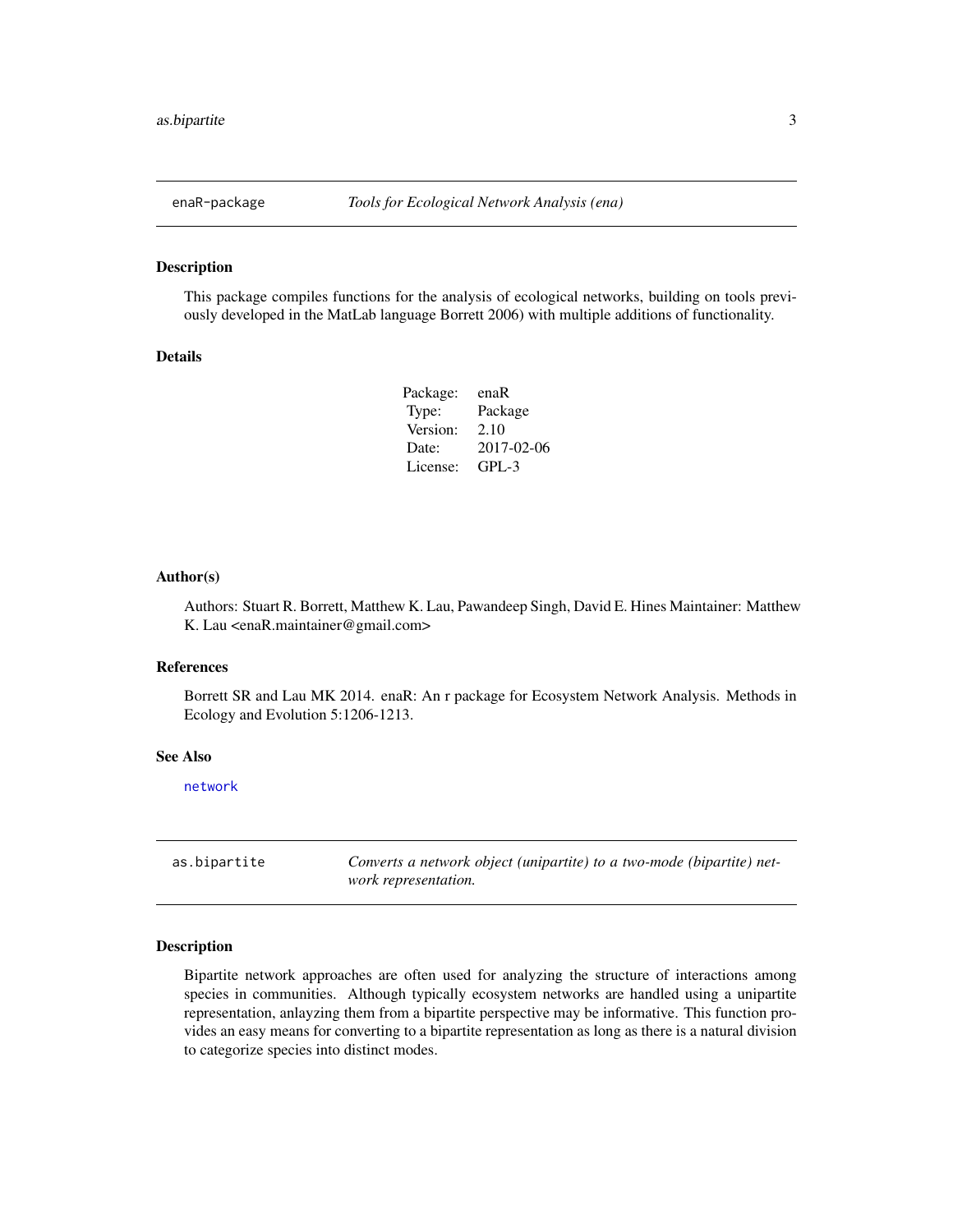## <span id="page-3-0"></span>Usage

as.bipartite( $x =$  "network object",  $y =$  "membership vector")

## Arguments

| A network object.              |
|--------------------------------|
| A vector of membership values. |

## Value

Returns a matrix with the species of one mode arrayed in rows and the other in columns.

## Author(s)

Matthew K. Lau

## Examples

data(oyster) as.bipartite(oyster, gl(2, 3))

as.extended *Create an Extended Format Matrix*

## Description

Converts a network object to the extended format of Allesina and Bondavalli (2003). Used in the balance function.

#### Usage

```
as.extended(x, zero.na = TRUE)
```
## Arguments

|         | A network object.                            |
|---------|----------------------------------------------|
| zero.na | Logical: should NA's be replaced with zeros? |

## Value

Returns an extended format matrix.

## Author(s)

Matthew K. Lau Stuart R. Borrett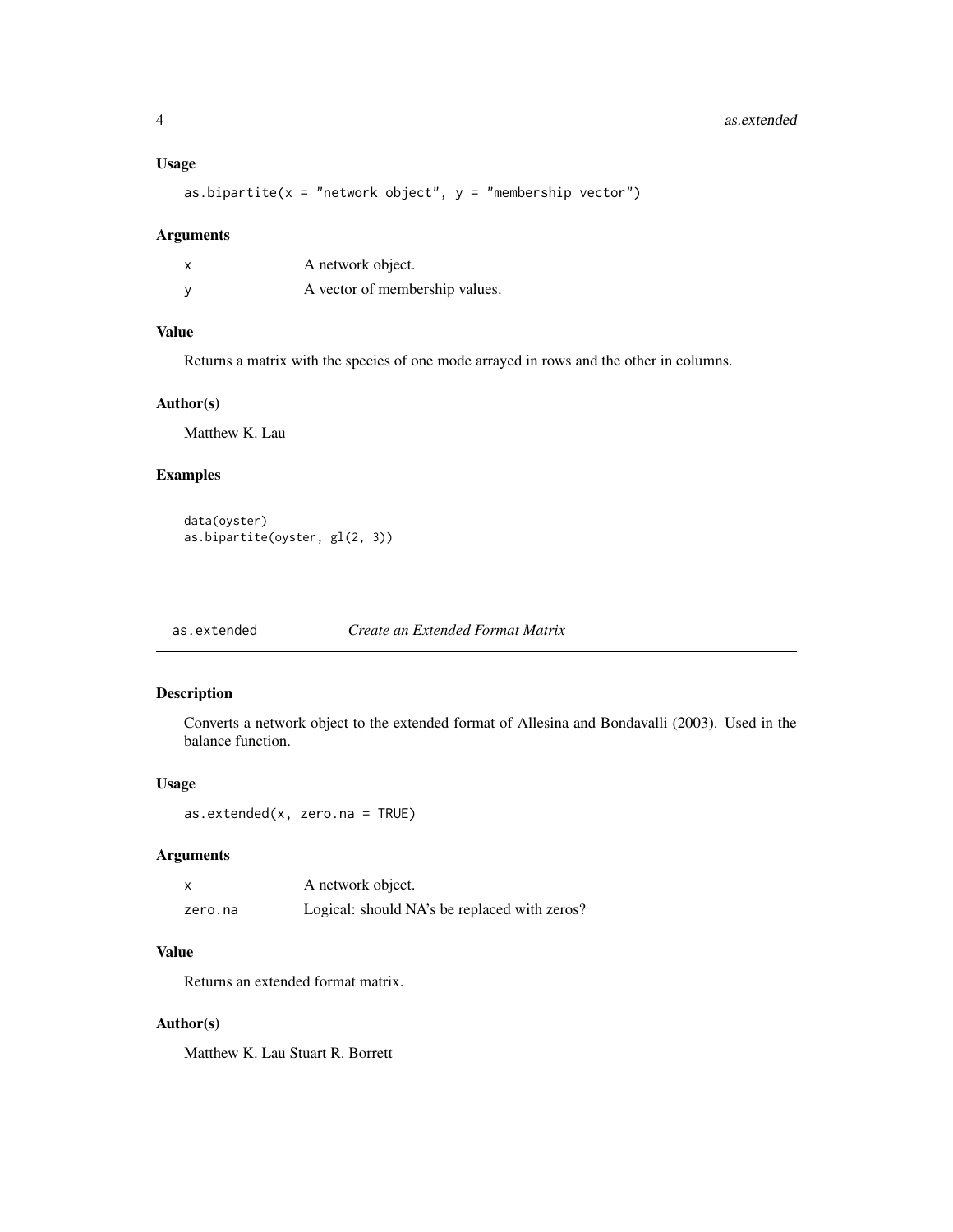#### <span id="page-4-0"></span>bal 5 and 5 and 5 and 5 and 5 and 5 and 5 and 5 and 5 and 5 and 5 and 5 and 5 and 5 and 5 and 5 and 5 and 5 and 5 and 5 and 5 and 5 and 5 and 5 and 5 and 5 and 5 and 5 and 5 and 5 and 5 and 5 and 5 and 5 and 5 and 5 and 5

## References

Allesina, S., Bondavalli, C., 2003. Steady state of ecosystem flow networks: a comparison between balancing procedures.Ecological Modelling 165(2-3):231-239.

#### See Also

[balance](#page-5-1)

## Examples

data(troModels) as.extended(troModels[[6]])

### <span id="page-4-1"></span>bal *Balancing by Either Inputs or Outputs*

## Description

Dependency for the balance function.

## Usage

 $bal(T.start = "matrix", method = c("input", "output"))$ 

## Arguments

| T.star | Extended, unbalanced matrix.  |
|--------|-------------------------------|
| method | Balance by inputs or outputs. |

## Value

Returns an extended matrix for balancing by inputs or outputs.

## Author(s)

Matthew K. Lau Stuart R. Borrett

## References

Fath, B.D. and S.R. Borrett. 2006. A MATLAB function for network environ analysis. Environmental Modelling & Software 21:375-405.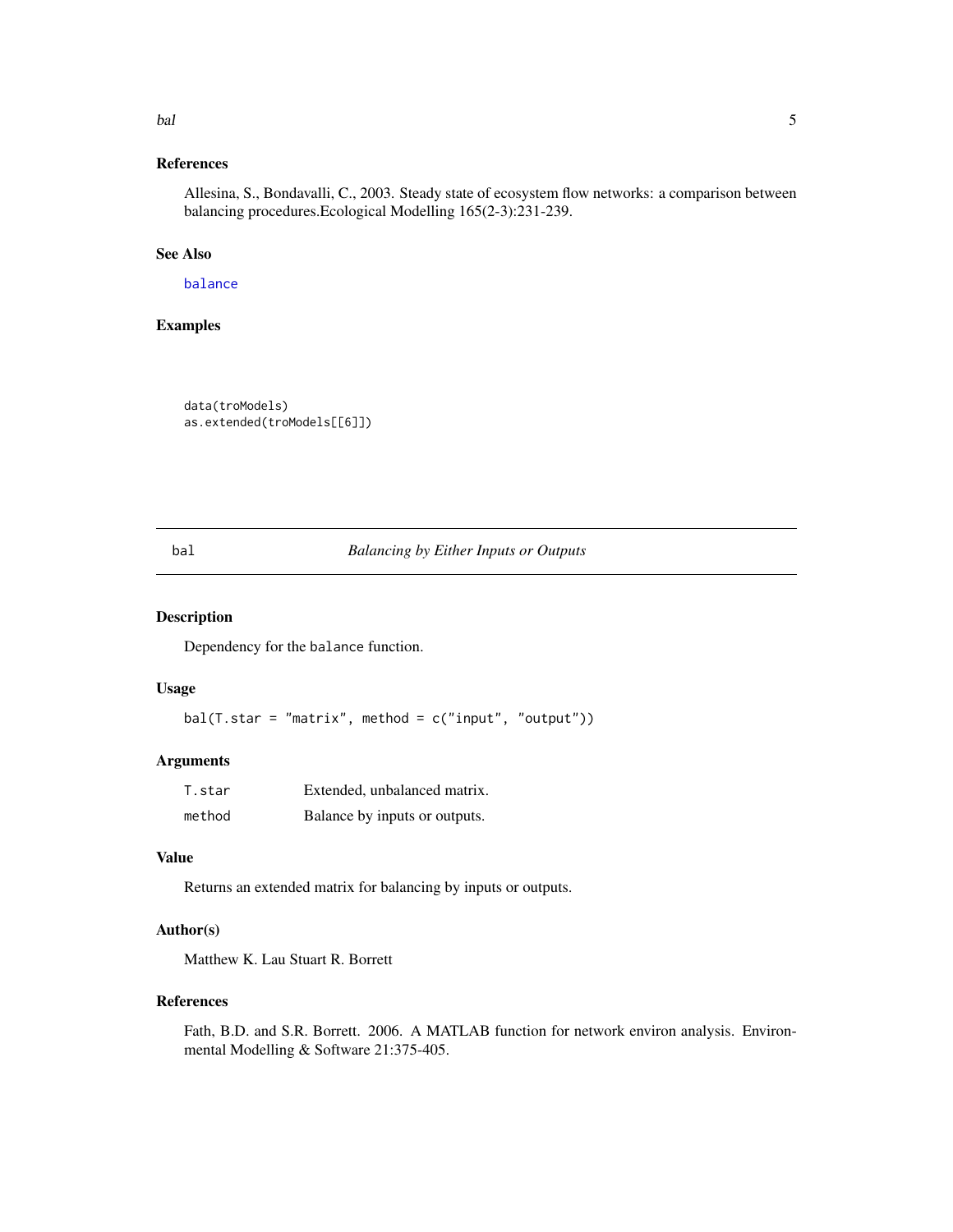<span id="page-5-0"></span>**6** balance **b** balance **b** balance **b** balance **b** balance **b** balance **b** balance

## See Also

[balance](#page-5-1)

<span id="page-5-1"></span>balance *Balance Flow Network Models*

## Description

Applies the methods of Allesina and Bondavalli (2003) for balancing flow network models.

## Usage

```
balance(x, method = c("AVG2", "AVG", "IO", "OI", "I", "O"), tol = 5)
```
## Arguments

| X      | A network object.                                                          |
|--------|----------------------------------------------------------------------------|
| method | Methods for model balancing, see Allesina and Bondavalli (2003).           |
| tol    | Percent error tolerance used in the steady state check prior to balancing. |

## Value

Returns a network object with a balanced flow network model.

## Author(s)

Matthew K. Lau Stuart R. Borrett

## References

Allesina, S., Bondavalli, C., 2003. Steady state of ecosystem flow networks: a comparison between balancing procedures. Ecological Modelling 165(2-3):231-239.

## See Also

[bal](#page-4-1)

## Examples

data(troModels) balance(troModels[[6]])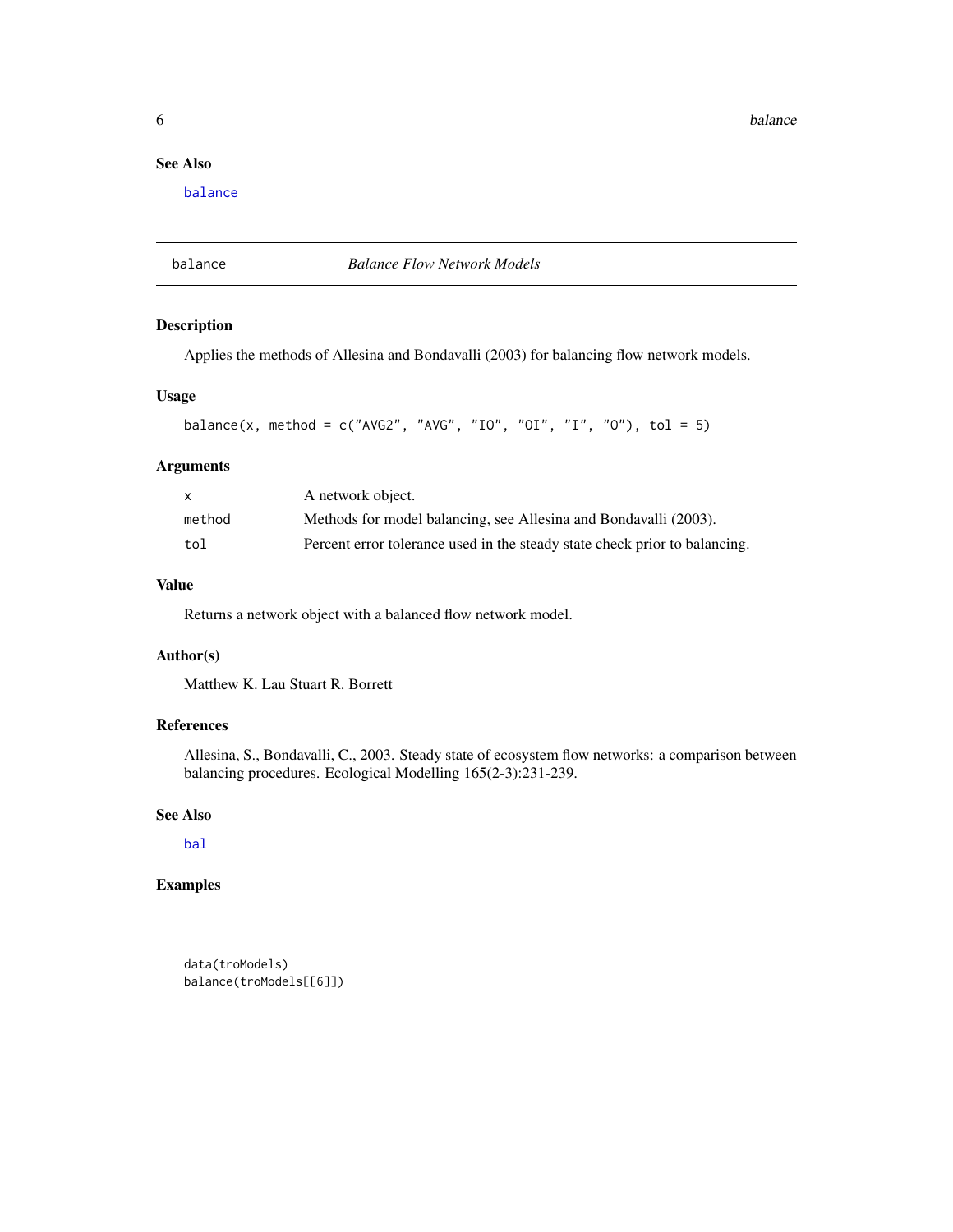<span id="page-6-0"></span>

Dependent function for the enaUtility function.

## Usage

 $bcratio(x = "matrix")$ 

#### Arguments

x A matrix of flow values.

## Value

Returns the ratio of positive to negative elements in the flow matrix.

#### Author(s)

Stuart R. Borrett

## References

Fath, B.D. and S.R. Borrett. 2006. A MATLAB function for network environ analysis. Environmental Modelling & Software 21:375-405.

## See Also

[enaUtility](#page-31-1)

bgcModels *Bigeochemical Cycling Models*

#### Description

A set of 43 biogeochemical cycling models compiled by the SEE Lab at UNCW.

## References

Borrett, S. R., and M. K. Lau. In Prep. enaR: An R package for Ecological Network Analysis. Ecological Modeling and Software.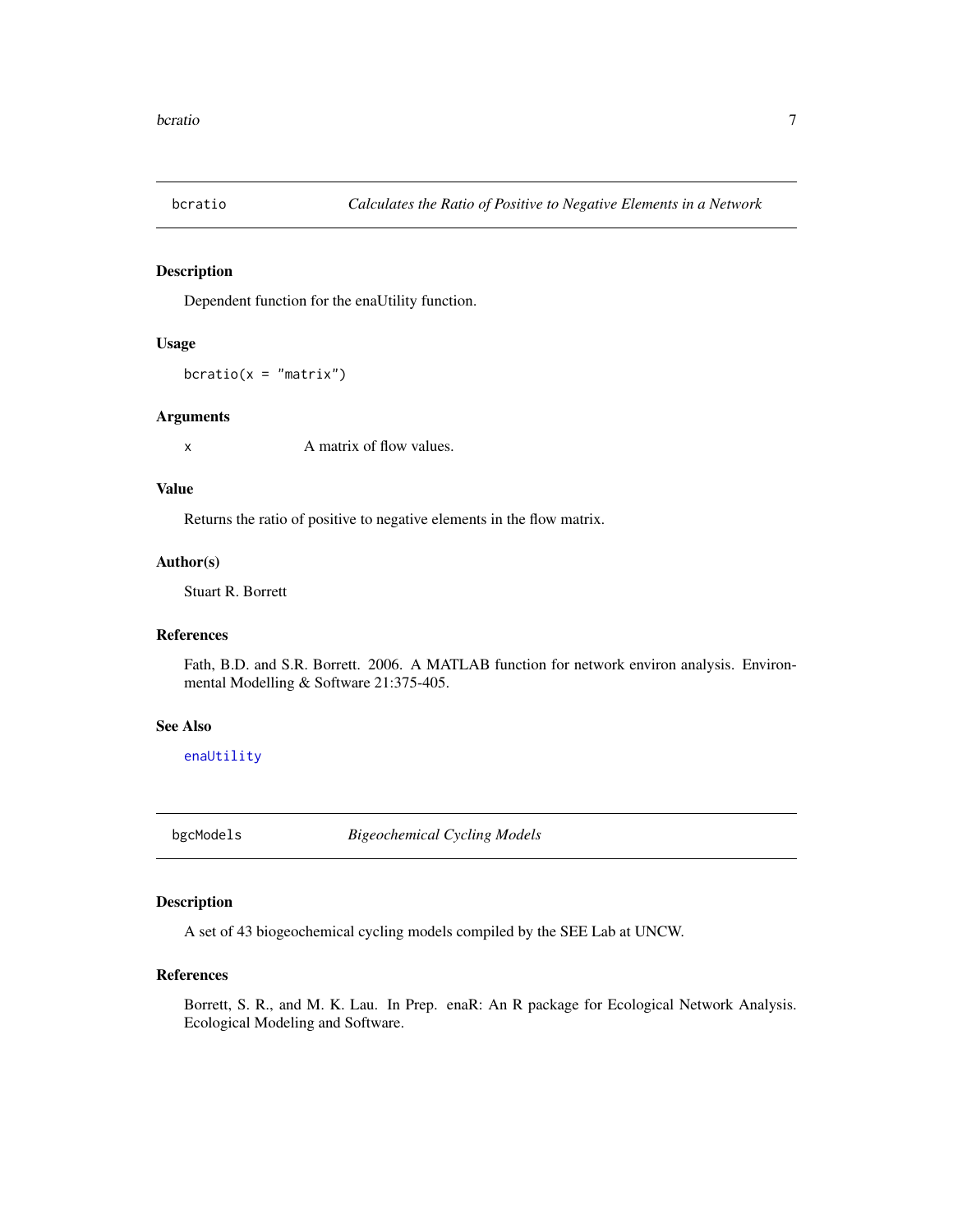<span id="page-7-0"></span>Performs the full cycle analysis on the living subset of the network based on the algorithm described in Ulanowicz (1983) and implemented in NETWRK 4.2b. It returns data.frames with details of the simple cycles and nexus, vectors of Cycle distributions and Normalized distribution and matrices of Residual Flows and Aggregated Cycles.

#### Usage

cycliv(x)

#### Arguments

x a network object. This includes all weighted flows into and out of each node. It must also include the "Living" vector that identifies the living (TRUE/FALSE) status of each node. Also, non-living nodes must be placed at the end of the node vector. The function netOrder can be used to reorder the network for this.

## Details

This function uses the same mechanism for analysis as used in the enaCycle function but is restricted to the living nodes only.

Also, similar to the enaCycle function, if the number of cycles in a nexus is more than 50, the "Table.cycle" has a blank line after 50 cycles followed by the cycles for the next nexus.

The analysis requires all the non-living nodes to be placed at the end in the network object.

#### Value

| Table.cycle                       | data.frame that presents the details of the simple cycles in the network. It con-<br>tains "CYCLE" the cycle number, "NEXUS" the nexus number corresponding<br>to the cycle, "NODES" the nodes constituting the cycle                                                                                                                                                                 |
|-----------------------------------|---------------------------------------------------------------------------------------------------------------------------------------------------------------------------------------------------------------------------------------------------------------------------------------------------------------------------------------------------------------------------------------|
| Table.nexus                       | data. frame that presents the different nexuses characterized by their correspond-<br>ing weak arcs. It contains "NEXUS" the nexus number, "CYCLES" the number<br>of simple cycles present in that Nexus, "Warc.From" the starting node of the<br>corresponding weak arc, "W.arc.To" the ending node of the corresponding weak<br>arc and "W.arc.Flow" the flow through that weak arc |
| CycleDist                         | vector of the Cycle Distribution that gives the flow which is cycling in loops of<br>different sizes                                                                                                                                                                                                                                                                                  |
| NormDist                          | vector of the Normalized Distribution <i>i.e.</i> the Cycle Distribution normalized by<br>the Total System Throughput for the network                                                                                                                                                                                                                                                 |
| ResidualFlows<br>AggregatedCycles | matrix of the straight-through (acyclic) flows in the network                                                                                                                                                                                                                                                                                                                         |
|                                   | matrix of the Agencested Diographemical Cycles in the natural-                                                                                                                                                                                                                                                                                                                        |

matrix of the Aggregated Biogeochemical Cycles in the network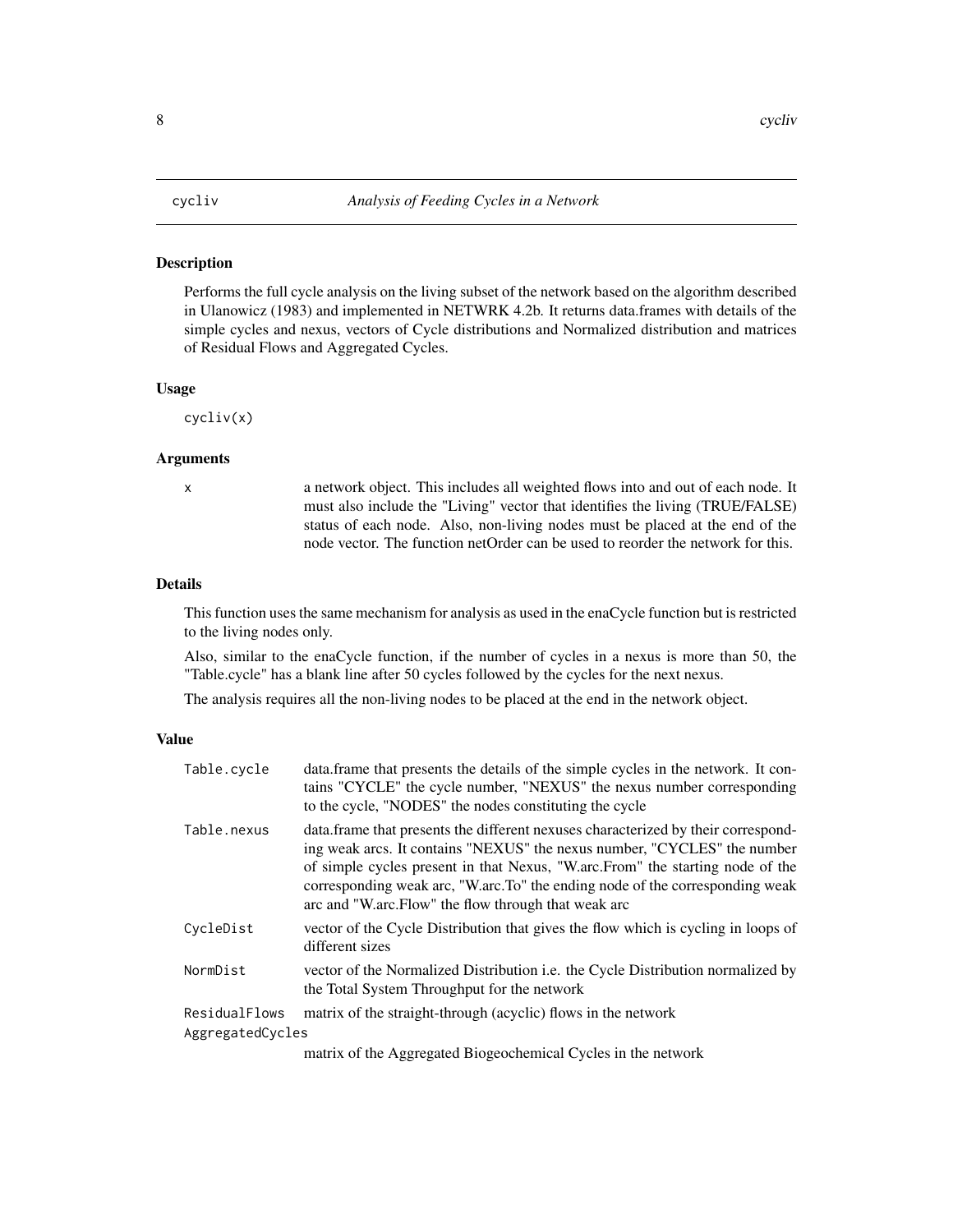#### <span id="page-8-0"></span>EcoNetWeb 9

ns vector of the full cycle analysis based network statistics. These include "NCYCS" the number of simple cycles identified in the network, "NNEX" the number of the disjoint cycles or number of Nexuses detected in the network and "CI" the cycling index of the network.

#### Author(s)

Pawandeep Singh

### References

D.B. 1975. Finding all the elementary circuits of a directed graph. SIAM J. Comput. 4:77–84

Ulanowicz, R.E. 1983. Identifying the structure of cycling in ecosystems. Methematical Biosciences 65:219–237

Ulanowicz, R.E. and Kay, J.J. 1991. A package for the analysis of ecosystem flow networks. Environmental Software 6:131 – 142.

## See Also

[enaTroAgg,](#page-24-1) [enaCycle,](#page-14-1) [netOrder](#page-38-1)

<span id="page-8-1"></span>EcoNetWeb *Access example EcoNet models from the EcoNet website.*

#### Description

This function allows the user to access models that are presented on the website for EcoNet, the webbased interface for conducting ENA (http://eco.engr.uga.edu/), by Caner Kazanci at the University of Georgia.

## Usage

```
EcoNetWeb(model.name = "prompt",
  url = "http://eco.engr.uga.edu/Examples/examples.html")
```
## Arguments

| model.name | The model to be accessed. If 'prompt' the user will be asked for the model they |
|------------|---------------------------------------------------------------------------------|
|            | wish to use. Can also be a number for the model or the name of the model.       |
| url        | The URL for the EcoNet examples.                                                |

## Value

Returns the model formatted as a network object.

#### Author(s)

Matthew K. Lau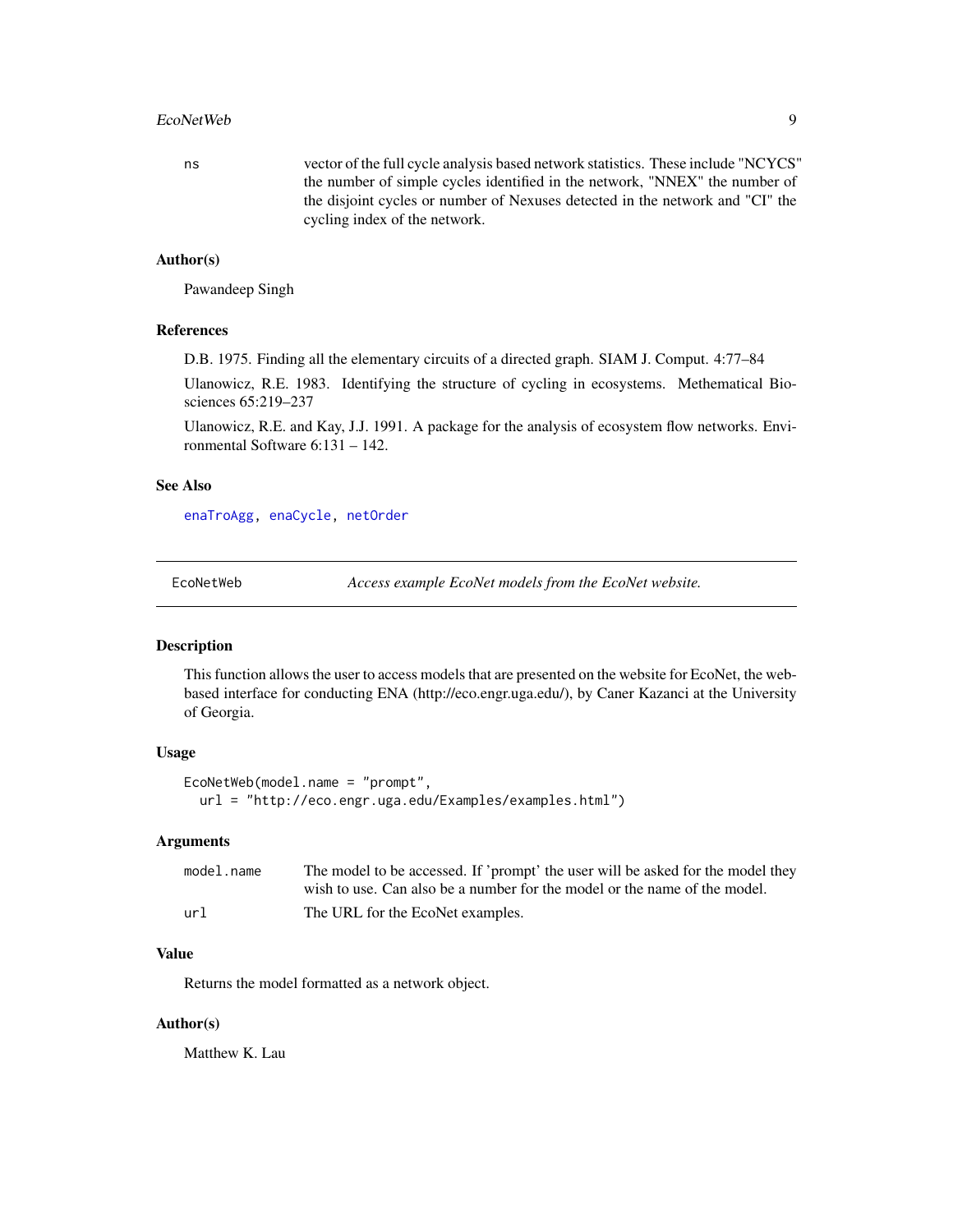## <span id="page-9-0"></span>References

Kazanci, C., 2007. EcoNet: A new software for ecological modeling, simulation and network analysis, Ecol. Model., Vol 208/1 pp 3-8.

## See Also

[read.EcoNet](#page-41-1)

eigenCentrality *the Eigen Centrality of a Network*

## Description

Calculates the centrality of a network using eigen vectors.

## Usage

```
eigenCentrality(x = "matrix")
```
#### Arguments

x A matrix defining a network graph.

## Value

Returns the eigen based centrality of the network.

## Author(s)

Stuart R. Borrett Matthew K. Lau

## References

Bonacich, P., 1987. Power and centrality: a family of measures. American Journal of Sociology 92: 1170-1182.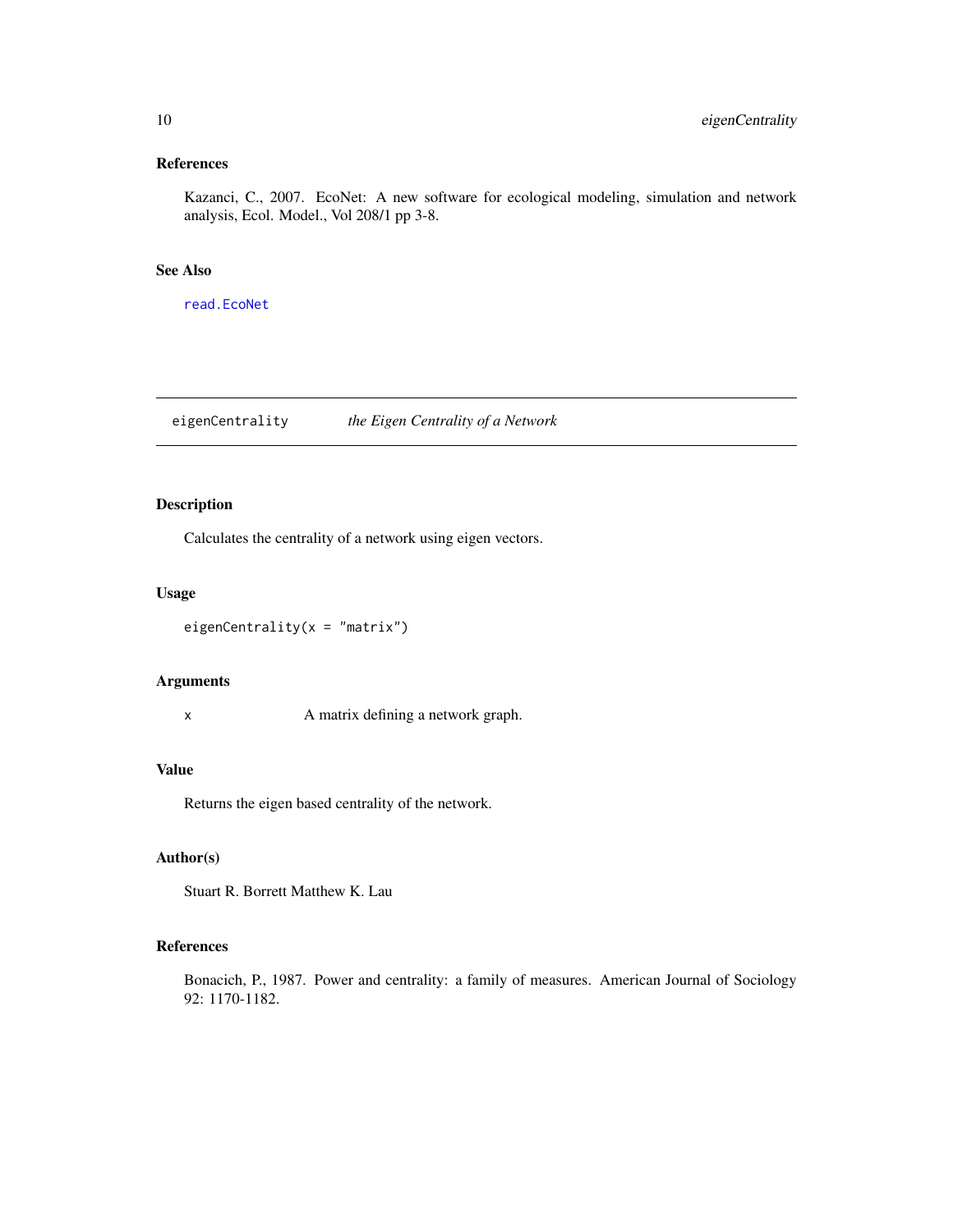<span id="page-10-0"></span>

Conducts all major ENA with default settings and returns the output as a named list.

## Usage

 $enaAll(x = "network object")$ 

## Arguments

x A network object.

## Value

| ascendency | enaAscendency                     |
|------------|-----------------------------------|
| control    | enaControl                        |
| environ    | enaEnviron                        |
| flow       | enaFlow                           |
| mti        | enaMTI                            |
| storage    | enaStorage                        |
| structure  | enaStructure                      |
| utility    | enaUtility with eigen.check=FALSE |

## Author(s)

Matthew K. Lau Stuart R. Borrett

## See Also

[enaAscendency](#page-11-1)[,enaControl,](#page-13-1)[enaEnviron,](#page-16-1)[enaFlow,](#page-17-1)[enaMTI](#page-20-1)[,enaStorage](#page-21-1)[,enaUtility](#page-31-1)

## Examples

```
data(troModels)
output = enaAll(troModels[[6]])
names(output)
```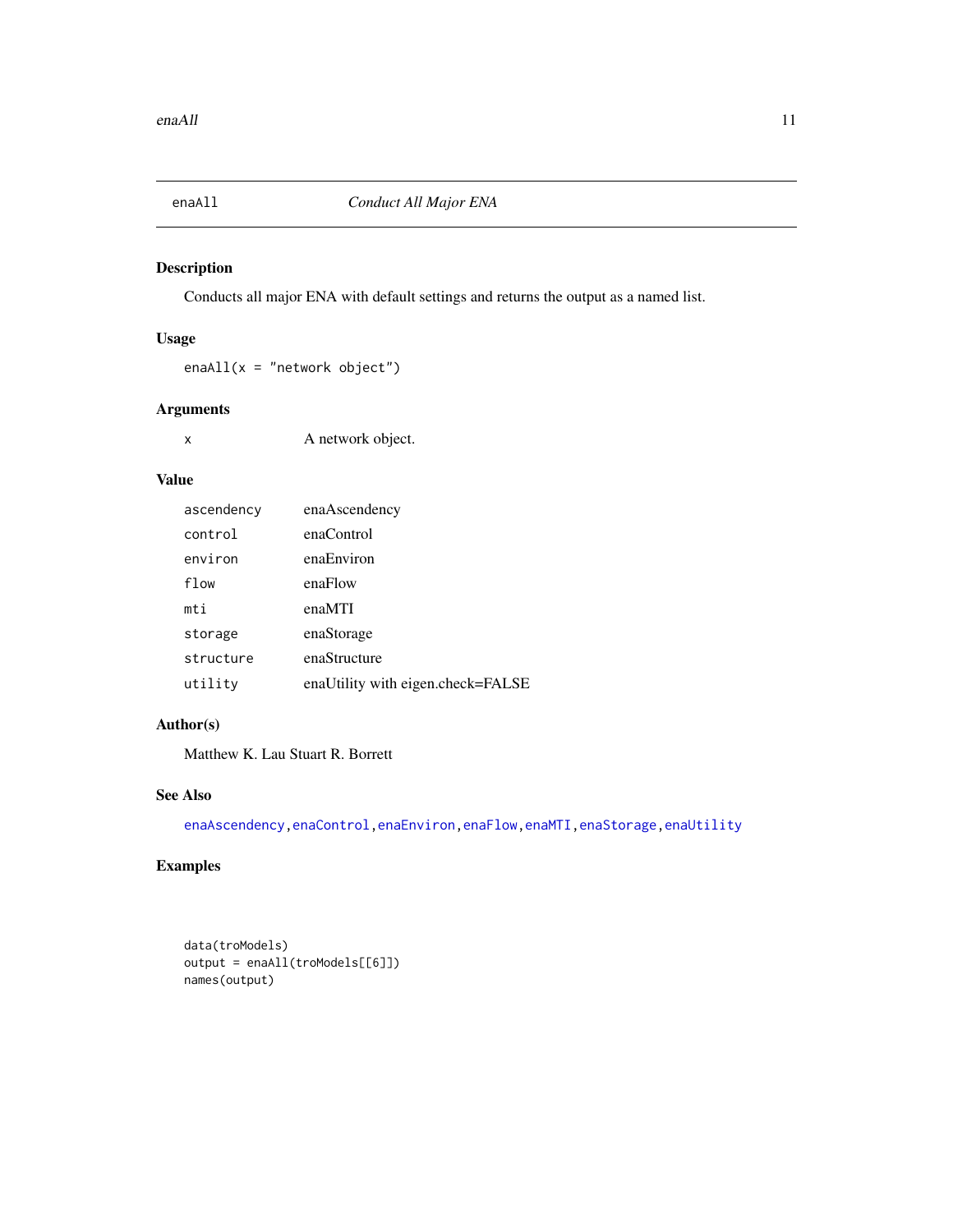<span id="page-11-1"></span><span id="page-11-0"></span>

Calculates the average mutual information (AMI), ascendency, overhead, and capacity of inputoutput networks. It also returns the ratios of ascendency and overhead to capacity. These metrics describe the organization of flow in an ecological network (Ulanowicz 1997).

## Usage

enaAscendency( $x =$  "network object")

## Arguments

x A network object.

## Details

This and other Ulanowicz school functions require that export and respiration components of output be separately quantified.

## Value

| H          | Total flow diversity (MacArthur 1955). Uses the Shannon Information measure<br>(aka Boltzmann entropy) applied to the individual flows.                                                                                          |
|------------|----------------------------------------------------------------------------------------------------------------------------------------------------------------------------------------------------------------------------------|
| AMI        | Returns the Average Mutual Information (AMI) in a network. AMI provides<br>a measure of the constraints placed on a given peice of energy matter moving<br>through a network (Patricio et al. 2006)                              |
| Hr         | Residual uncertainty that remains about the flow distribution once the ecosystem<br>structure is specified $(Hr = H - AMI)$ .                                                                                                    |
| ASC        | Returns the ascendnecy of a network. Ascendency is a scaled form of AMI<br>relative to the total system throughput (Ulanowicz 1997; 2004). Total system<br>throughput is the sum of all activity in a network (Kay et al. 1989). |
| 0H         | Returns the overhead of a network. Overhead is the proportion of the capacity<br>in a network that is not used as ascendency (Ulanowicz 2004).                                                                                   |
| CAP        | Returns the capacity of a network. Capacity is defined as the sum of ascendency<br>and overhead (Ulanowicz 2004).                                                                                                                |
| ACS.CAP    | Returns the proportion of capacity used by ascendency.                                                                                                                                                                           |
| OH.CAP     | Returns the proportion of capacity used by overhead.                                                                                                                                                                             |
| robustness | Returns the robustness of the network.                                                                                                                                                                                           |
| <b>ELD</b> | Returns the Effective Link Density of the network $(c)$ (Ulanowicz et al. 2014).                                                                                                                                                 |
| <b>TD</b>  | Returns the Trophic Depth of the network $(r)$ (Ulanowicz et al. 2014).                                                                                                                                                          |
| A.input    | Returns the input ascendnecy of a network.                                                                                                                                                                                       |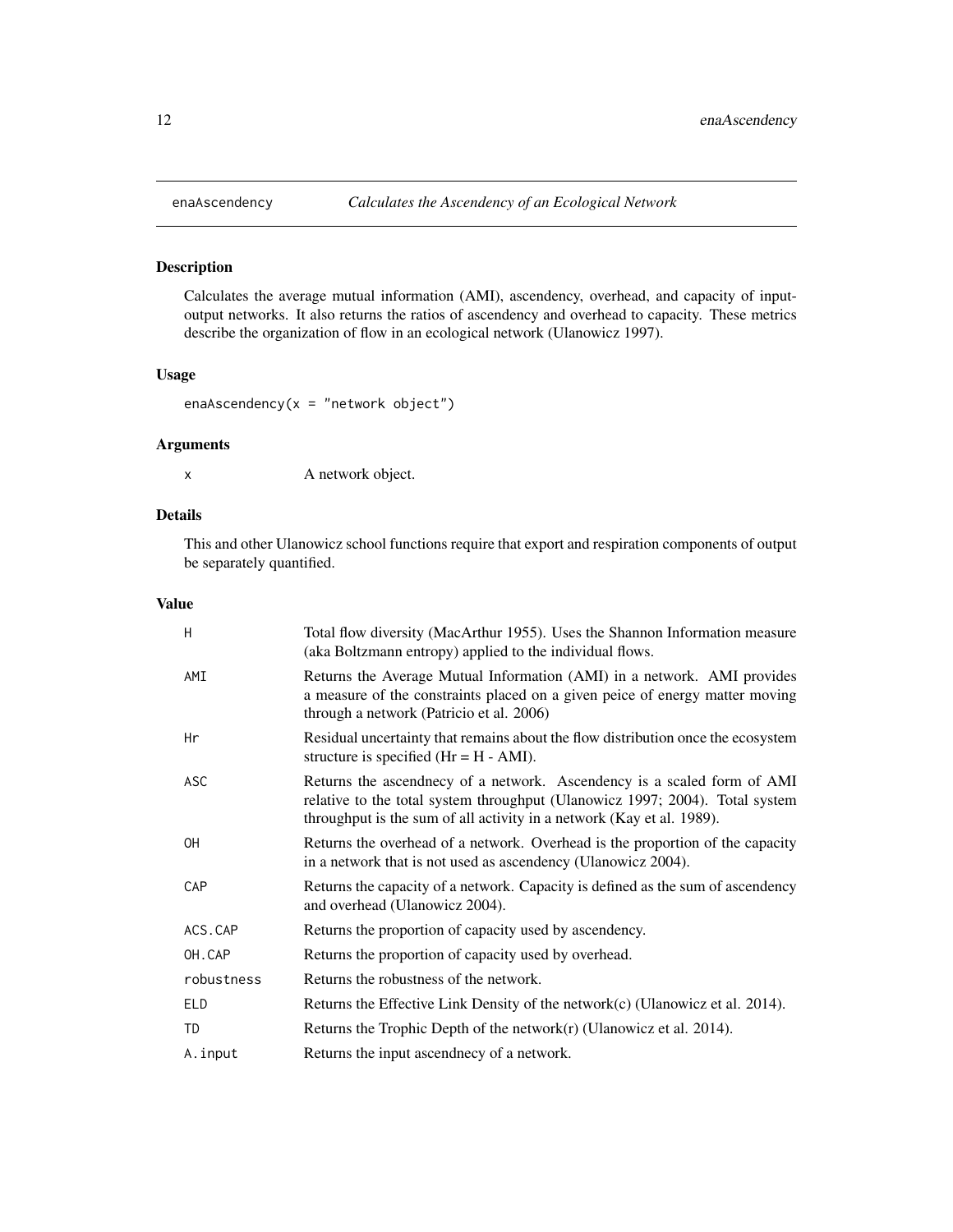<span id="page-12-0"></span>enaAscendency 13

| A.internal      | Returns the internal ascendnecy of a network.    |
|-----------------|--------------------------------------------------|
| A.export        | Returns the export ascendnecy of a network.      |
| A.respiration   | Returns the respiration ascendnecy of a network. |
| OH.input        | Returns the input overhead of a network.         |
| OH. internal    | Returns the internal overhead of a network.      |
| OH.export       | Returns the export overhead of a network.        |
| OH.respiration  | Returns the respiration overhead of a network.   |
| CAP.input       | Returns the input capacity of a network.         |
| CAP.internal    | Returns the internal capacity of a network.      |
| CAP.export      | Returns the export capacity of a network.        |
| CAP.respiration |                                                  |
|                 | Returns the respiration capacity of a network.   |

## Author(s)

David E. Hines Matthew K. Lau Stuart R. Borrett

#### References

Kay, J.J., Graham, L.A., Ulanowicz, R.E., 1989. A detailed guide to network analysis. p. 15-61 In: Wulff, F., Field, J.G., Man, K.H. (eds.) Network analysis in marine ecology. Coastal Estuarine Study Serries. Springer-Verlag, Berlin.

Patrico, J., Ulanowicz, R.E., Pardal, M.A., Marques J.C., 2004. Ascendency as an ecological indicator: a case study of estuarine pulse eutrophication. Estuar. Coast Shelf S. 60, 23-35.

Ulanowicz, R.E. and Norden, J.S., 1990. Symmetrical overhead in flow networks. International Journal of Systems Science, 21(2), pp.429-437.

Ulanowicz, R.E., 1997. Ecology, The Ascendent Perspective. Columbia University Press, New York.

Ulanowicz, R.E., 2004. Quantitative methods for ecological network analysis. Comput. Biol. Chem. 28, 321-33

Ulanowicz, R.E., Holt, R.D., Barfield, M., 2014. Limits on ecosystem trophic complexity: insights from ecological network analysis. Ecology Letters 17:127-136

## See Also

[read.scor](#page-43-1), read.wand, [enaStorage,](#page-21-1) [enaUtility](#page-31-1)

## Examples

```
data(troModels)
enaAscendency(troModels[[6]])
```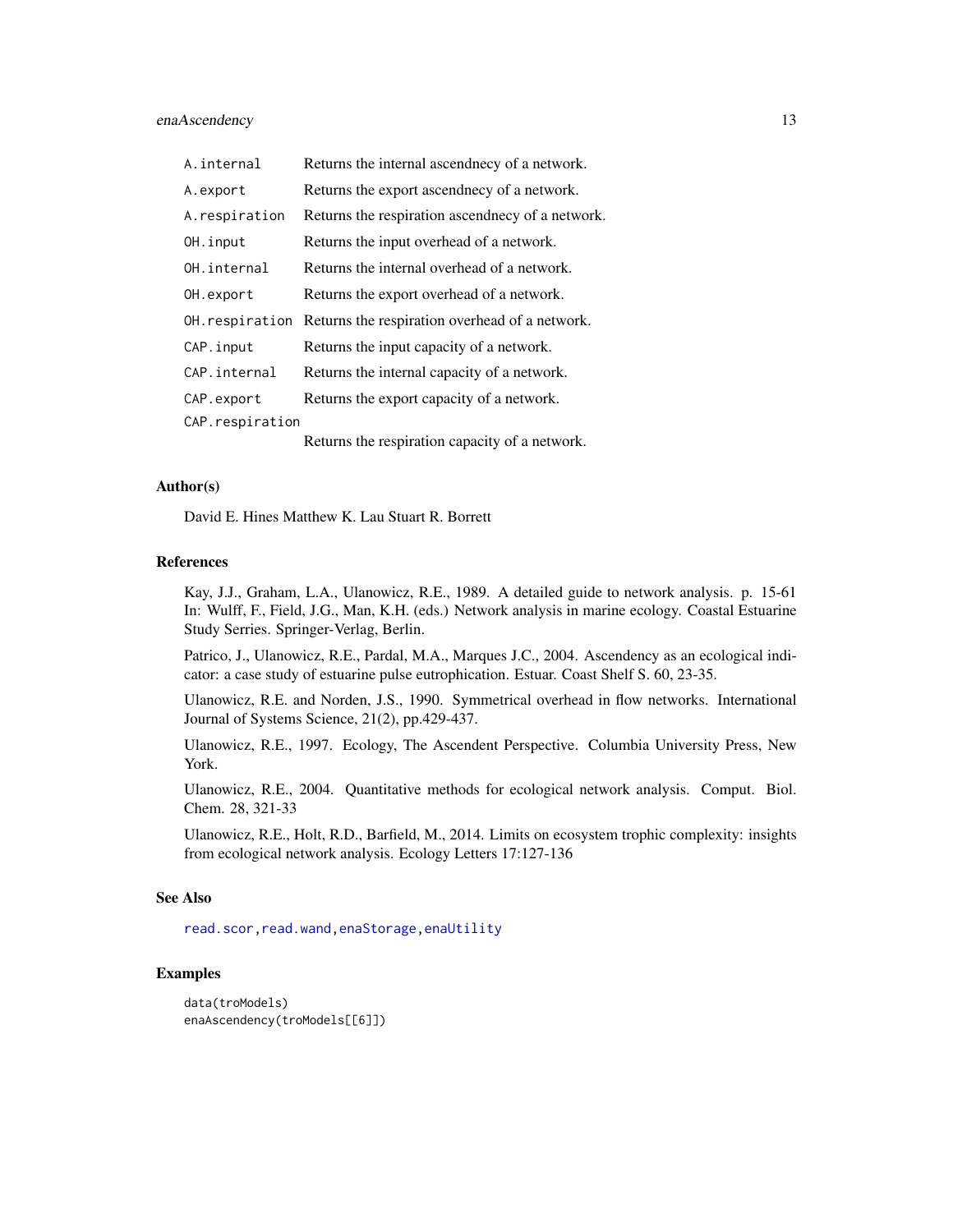<span id="page-13-1"></span><span id="page-13-0"></span>

Analyses for analyzing the control amongst the nodes in ecological networks.

#### Usage

 $enaControl(x, zero.na = TRUE, balance-override = FALSE)$ 

## Arguments

| $\mathsf{x}$     | A network object.                                  |  |
|------------------|----------------------------------------------------|--|
| zero.na          | Makes undefined (NA) values zero.                  |  |
| balance.override |                                                    |  |
|                  | Turns off balancing and checks of network balance. |  |

## Value

| <b>CN</b> | Control matrix using flow values.                           |
|-----------|-------------------------------------------------------------|
| CQ        | Control matrix using storage values.                        |
| CR.       | Schramski Control Ratio Matrix                              |
| CD.       | Schramski Control Difference Matrix                         |
| CA        | <b>Control Allocation Matrix</b>                            |
| CDep      | Control Dependency Matrix                                   |
| <b>SC</b> | Schramski System Control vector                             |
| scp       | Schramski system control vector as percent of total control |
| ns        | vector of network-level summary statistics                  |

#### Author(s)

Matthew K. Lau Stuart R. Borrett Pawandeep Singh

#### References

Fath, B. D., Borrett, S. R. 2006. A MATLAB function for Network Environ Analysis. Environmental Modelling & Software 21:375-405

Schramski, J.R., Gattie, D.K., Patten, B.C., Borrett S.R., Fath, B.D., Thomas, C.R., and Whipple, S.J. 2006. Indirect effects and distributed control in ecosystems: Distributed control in the environ networks of a seven compartment model of nitrogen flow in the Neuse River Estuary, USA Steadystate analysis. Ecological Modelling 194:189-201

Schramski, J.R., Gattie, D.K., Patten, B.C., Borrett S.R., Fath, B.D., and Whipple, S.J. 2007. Indirect effects and distributed control in ecosystems: Distributed control in the environ networks of a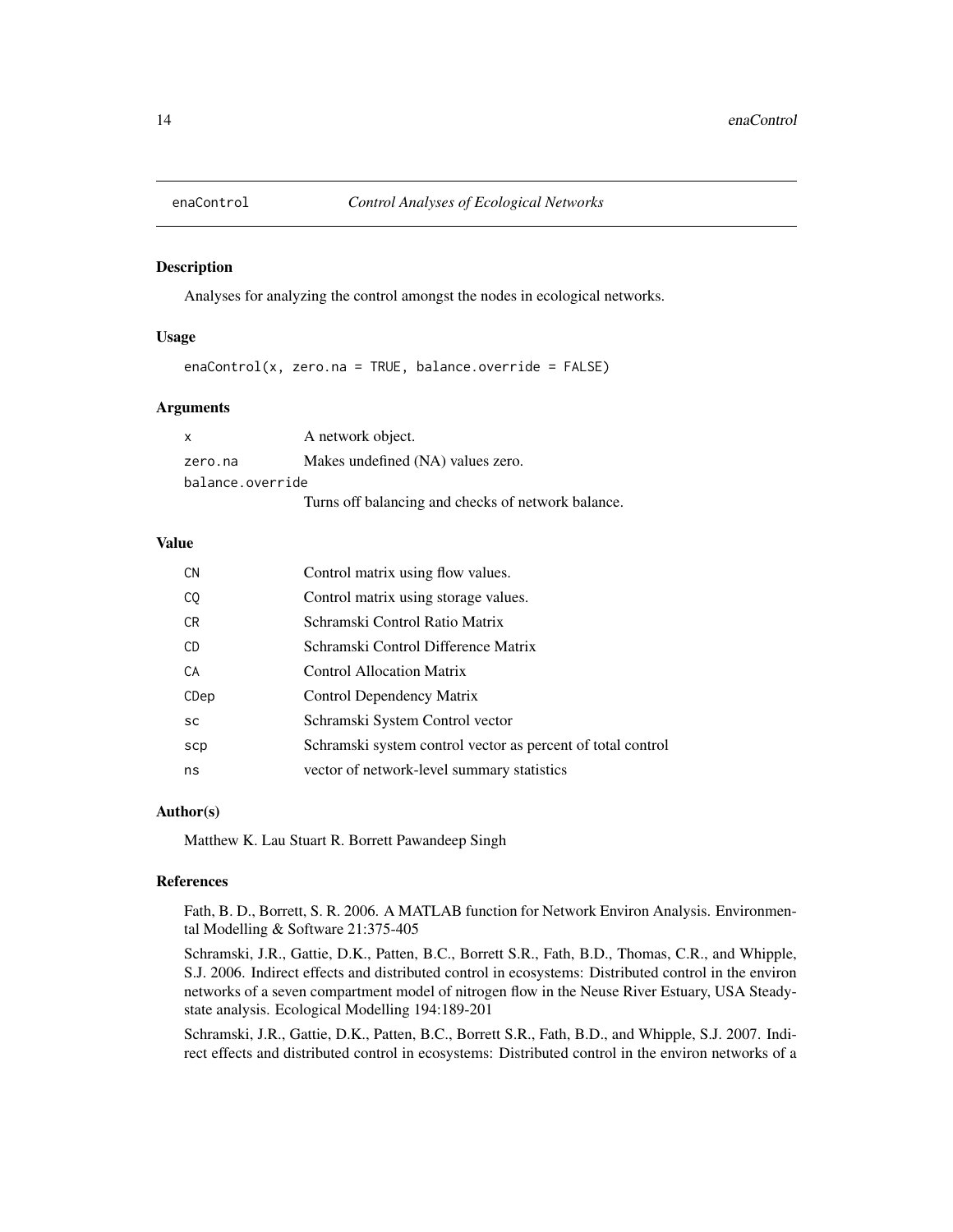#### <span id="page-14-0"></span>enaCycle 15

seven compartment model of nitrogen flow in the Neuse River Estuary, USA Time series analysis. Ecological Modelling 206:18-30

Chen, S., Fath, B.D., Chen, B. 2011. Information-based network environ analysis: a system perspective for ecologcial risk assessment. Ecol. Ind. 11:1664-1672.

Chen, S. and Chen, B. 2015. Urban energy consumption: Different insights from energy flow analysis, input-output analysis and ecological network analysis. Applied Energy 138:99-107.

## See Also

[enaStorage](#page-21-1)

#### Examples

```
data(troModels)
enaControl(troModels[[6]])
```
<span id="page-14-1"></span>

enaCycle *Full Cycle Analysis of Ecological Networks*

#### Description

It performs the full cycle analysis on the network based on the algorithm described in Ulanowicz (1983) and implemented in NETWRK 4.2b. It returns data.frames with details of the simple cycles and nexus, vectors of Cycle distributions and Normalized distribution and matrices of Residual Flows and Aggregated Cycles.

#### Usage

enaCycle(x)

#### Arguments

x a network object. This includes all weighted flows into and out of each node.

#### Details

The "NODES" in "Table.cycle" are arranged such that the weak arc for the nexus is the arc between the first two nodes of the cycle. This function uses the backtracking procedure for the identification of simple cycles, which are cycles that cross a node only once except the starting node. The backtracking process is a depth-first search algorithm.

In the data.frame "Table.cycle", if the number of cycles in a nexus is more than 50, then a blank line is displayed after 50 cycles of the nexus, followed by the cycles of the next nexus.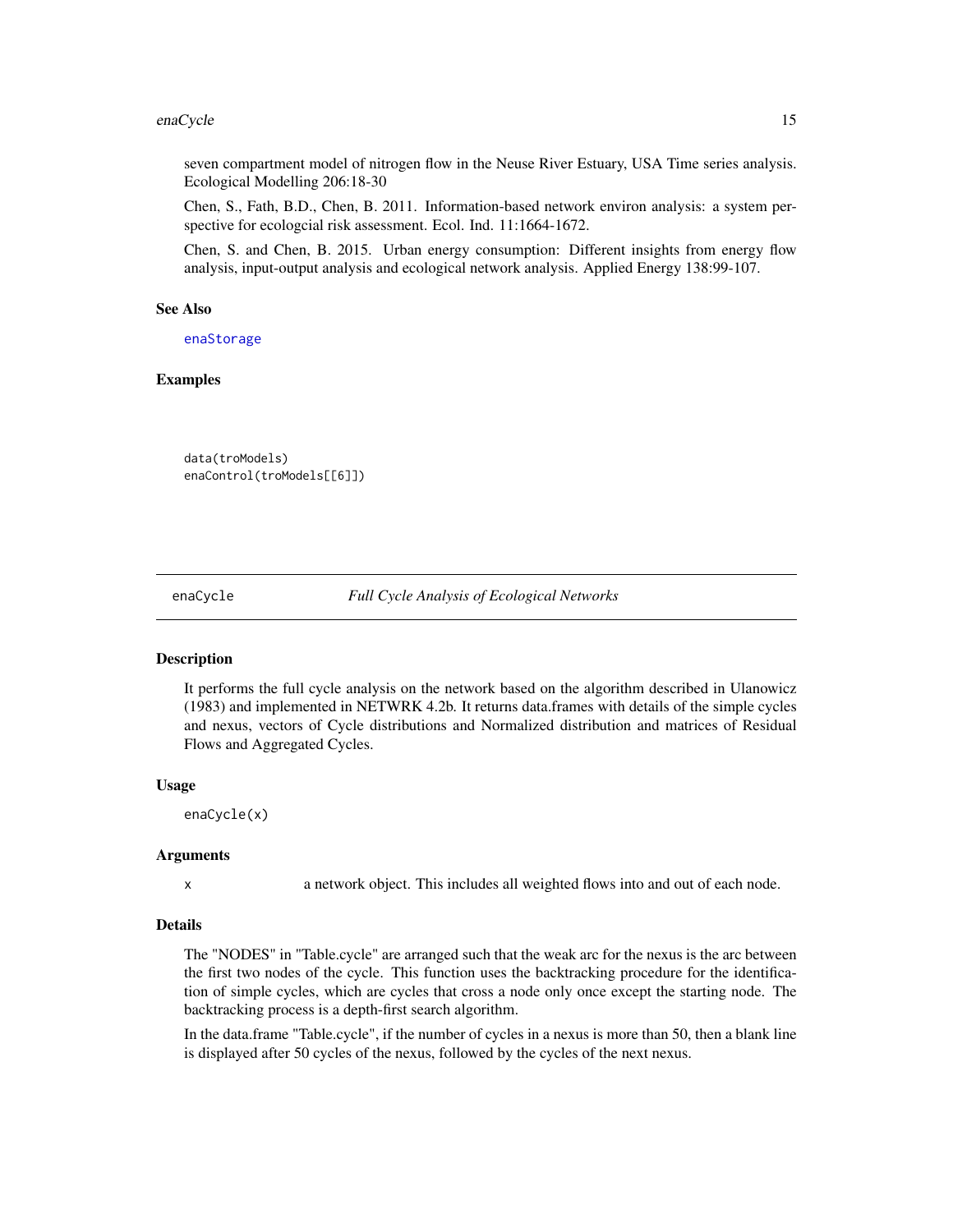<span id="page-15-0"></span>The results of the analysis of Feeding Cycles can be obtained as a byproduct of the enaTroAgg function that analyzes the trophic dynamics of a network.

At every multiple of 5000 cycles in a nexus, the program prints an indication for the user to know that it is still running.

#### Value

| Table.cycle      | data.frame that presents the details of the simple cycles in the network. It con-<br>tains "CYCLE" the cycle number, "NEXUS" the nexus number corresponding<br>to the cycle, "NODES" the nodes constituting the cycle                                                                                                                                                                 |
|------------------|---------------------------------------------------------------------------------------------------------------------------------------------------------------------------------------------------------------------------------------------------------------------------------------------------------------------------------------------------------------------------------------|
| Table.nexus      | data.frame that presents the different nexuses characterized by their correspond-<br>ing weak arcs. It contains "NEXUS" the nexus number, "CYCLES" the number<br>of simple cycles present in that Nexus, "W.arc.From" the starting node of the<br>corresponding weak arc, "W.arc.To" the ending node of the corresponding weak<br>arc and "W.arc.Flow" the flow through that weak arc |
| CycleDist        | vector of the Cycle Distribution that gives the flow cycling in loops of different<br>sizes                                                                                                                                                                                                                                                                                           |
| NormDist         | vector of the Normalized Distribution i.e. the Cycle Distribution normalized by<br>the Total System Throughput of the system                                                                                                                                                                                                                                                          |
| ResidualFlows    | matrix of the straight-through (acyclic) flows in the network                                                                                                                                                                                                                                                                                                                         |
| AggregatedCycles |                                                                                                                                                                                                                                                                                                                                                                                       |
|                  | matrix of the Aggregated Biogeochemical Cycles in the network                                                                                                                                                                                                                                                                                                                         |
| ns               | vector of the full cycle analysis based network statistics. These include "NCYCS"<br>the number of simple cycles identified in the network, "NNEX" the number of<br>the disjoint cycles or number of Nexuses detected in the network and "CI" the<br>cycling index of the network.                                                                                                    |

## Author(s)

Pawandeep Singh

## References

D.B. 1975. Finding all the elementary circuits of a directed graph. SIAM J. Comput. 4:77–84

Ulanowicz, R.E. 1983. Identifying the structure of cycling in ecosystems. Methematical Biosciences 65:219–237

Ulanowicz, R.E. and Kay, J.J. 1991. A package for the analysis of ecosystem flow networks. Environmental Software 6:131 – 142.

## See Also

[enaTroAgg](#page-24-1)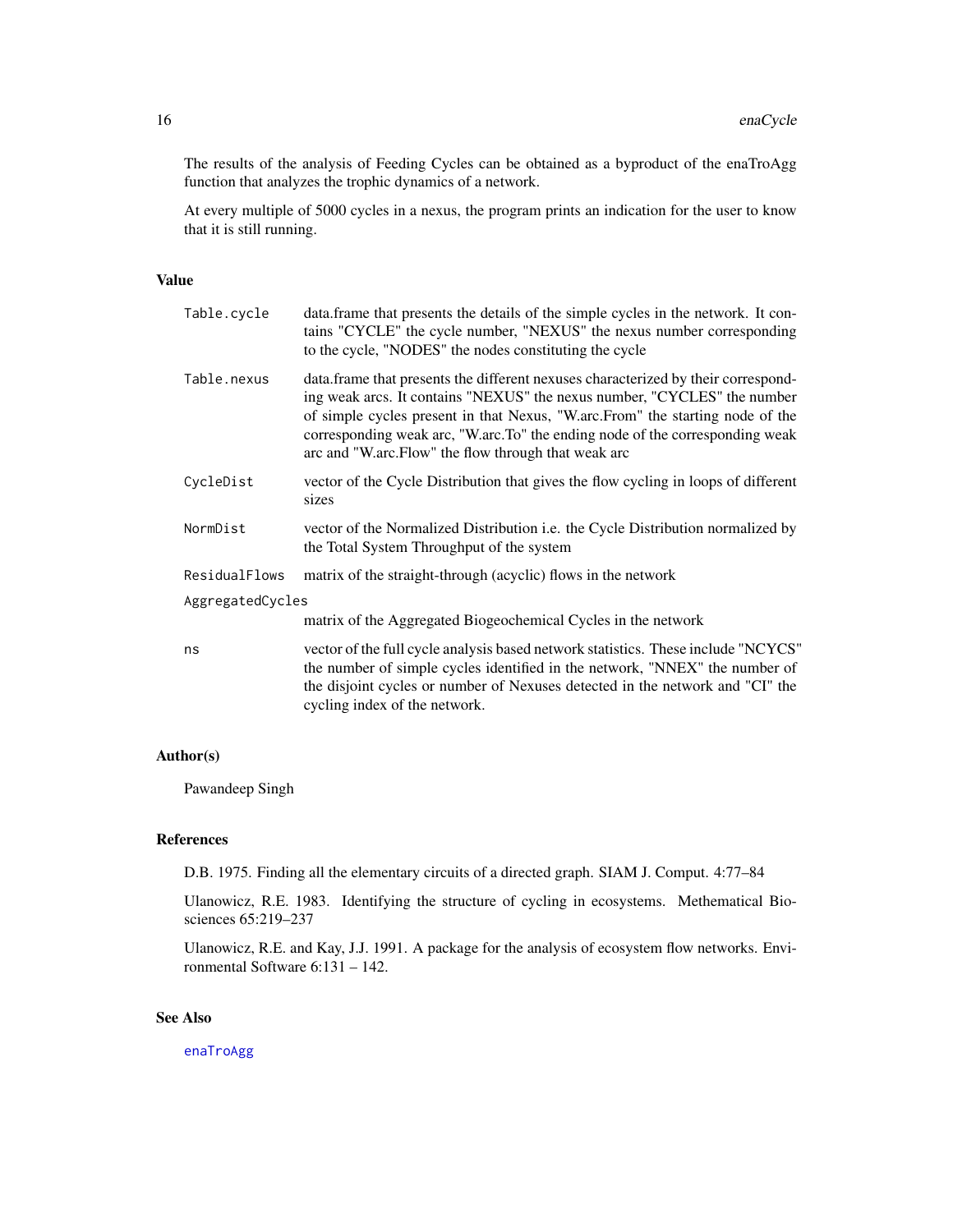#### <span id="page-16-0"></span>enaEnviron 17

## Examples

```
data(troModels)
cyc6 <- enaCycle(troModels[[6]])
attributes(cyc6)
```
<span id="page-16-1"></span>enaEnviron *Ecological Network Environs*

## Description

Calculates the environs for an ecological network.

## Usage

enaEnviron(x, input = TRUE, output = TRUE, type = "unit", err.tol = 1e-10, balance.override = FALSE)

#### Arguments

| x                | A network object.                                                                                                                                                                      |  |
|------------------|----------------------------------------------------------------------------------------------------------------------------------------------------------------------------------------|--|
| input            | Should the input environ be calculated?                                                                                                                                                |  |
| output           | Should the output environ be calculated?                                                                                                                                               |  |
| type             | Specifies the type of environs ("unit" or "realized") to be calculated.                                                                                                                |  |
| err.tol          | Error threshold for numerical error fluctuations in flows. Values below err.tol<br>will be set to zero.                                                                                |  |
| balance.override |                                                                                                                                                                                        |  |
|                  | Logical specifying whether (TRUE) or not (FALSE) the model needs to be bal-<br>anced prior to calculations. If TRUE and the model is not balanced, environs<br>will not be calculated. |  |
|                  |                                                                                                                                                                                        |  |

## Value

The function returns the input, output or both environs depending upon which were requested.

#### Author(s)

Stuart R. Borrett Matthew K. Lau

## References

Fath, B.D. and S.R. Borrett. 2006. A MATLAB function for network environ analysis. Environmental Modelling & Software 21:375-405.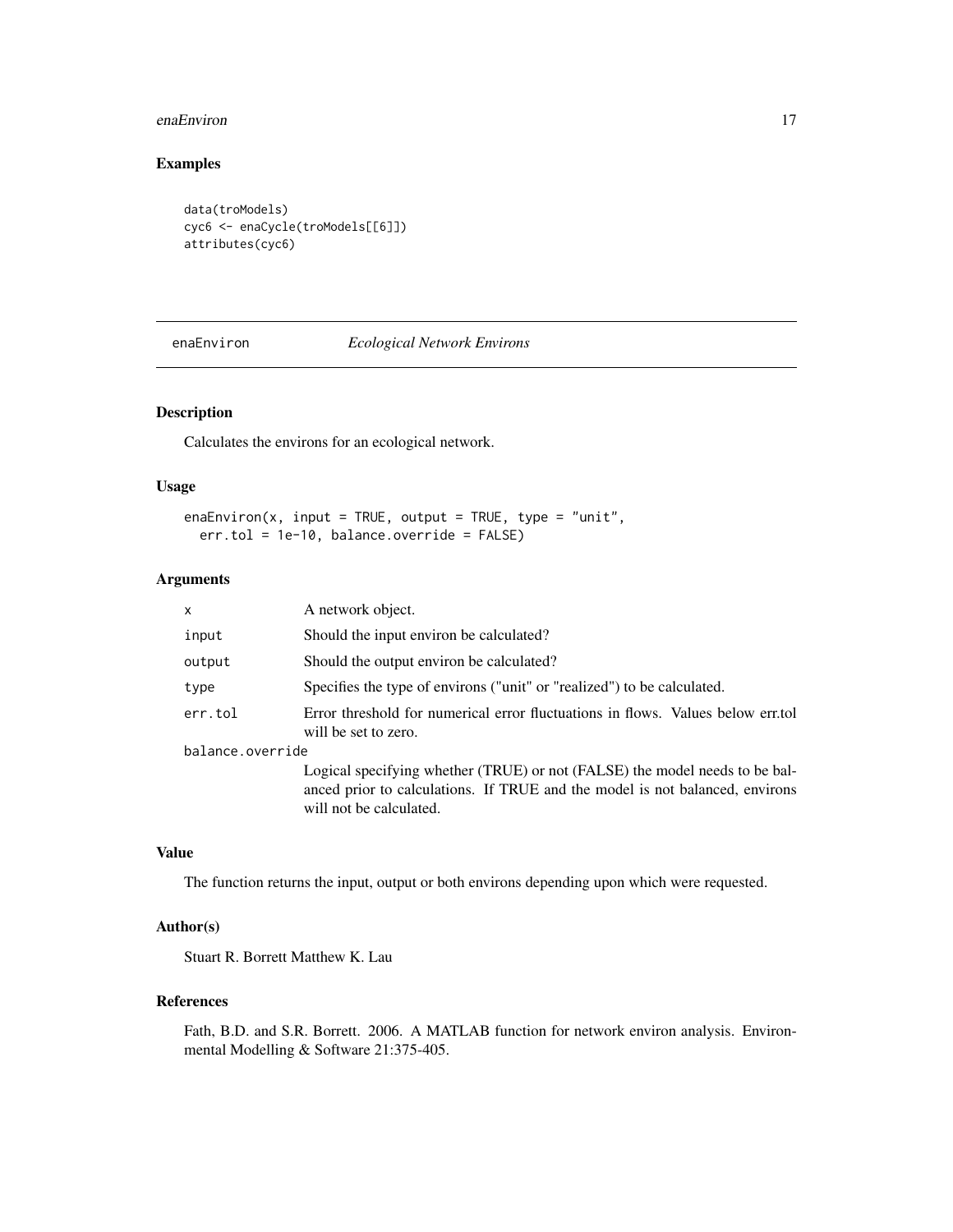<span id="page-17-0"></span>18 enaFlow enaFlow

## Examples

```
data(troModels)
enaEnviron(troModels[[6]])
```
## <span id="page-17-1"></span>enaFlow *Analyses of Ecological Networks*

## Description

Performs the primary throughflow analysis developed for input-output systems. It returns a vector of throughflows, the input and output oriented matrices for "direct flow intensities" and "integral flow intensities", and a set of flow based network statistics.

## Usage

enaFlow(x, zero.na = TRUE, balance.override = FALSE)

## Arguments

|              | X                | a network object. This includes all weighted flows into and out of each node.                                                                                            |
|--------------|------------------|--------------------------------------------------------------------------------------------------------------------------------------------------------------------------|
|              | zero.na          | LOGICAL: should NA values be converted to zeros.                                                                                                                         |
|              | balance.override |                                                                                                                                                                          |
|              |                  | Flow analysis assumes the network model is at steady-state (inputs = outputs).<br>Setting balance.override = TRUE allows the function to be run on unbalanced<br>models. |
| <b>Value</b> |                  |                                                                                                                                                                          |
|              | Τ                | vector of node throughflows total amount of energy-matter flowing into or out<br>of each node                                                                            |
|              | G                | matrix of the output oriented direct flow intensities                                                                                                                    |
|              | GP               | matrix of the input oriented direct flow intensities                                                                                                                     |
|              | N                | matrix of the ouput oriented integral (boundary+direct+indirect) flow intensities                                                                                        |
|              | <b>NP</b>        | matrix of the input oriented integral flow intensities                                                                                                                   |
|              | <b>TCC</b>       | matrix of total contribution coefficients (Szyrmer & Ulanowicz 1987). The ele-<br>ments of TCC indicate the fraction of total output of i which reaches j                |
|              | <b>TDC</b>       | matrix of total dependency coefficients (Szyrmer & Ulanowicz 1987). The el-<br>ements of TDC indicate the fraction j's total consuption which passes through<br>1        |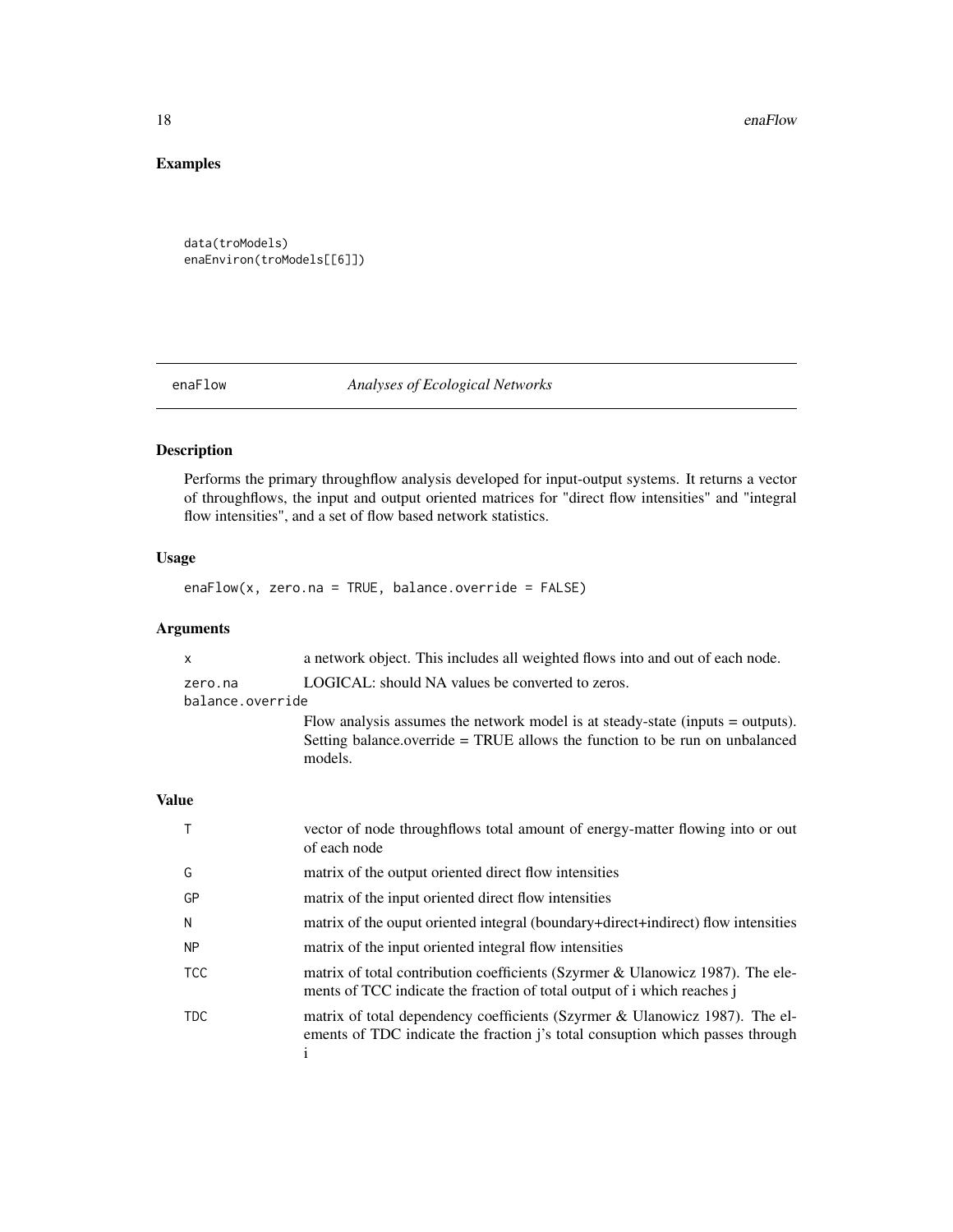#### <span id="page-18-0"></span>enaFlow 19

ns vector of flow based network statistics. These include "Boundary" the total input into or output from the system, "TST" the total system throughflow, "TSTp" total system throughPUT,"APL" is the network aggradation TST/Boundary which is also called average path length, "FCI" (Finn Cycling Index) is a metric of the amount of cycling in a system, "BFI" is the boundary flow intensity Boundary/TST, "DFI" is the direct flow intensity Direct/TST, "IFI" is the indirect flow intensity Indirect/TST, "ID.F" is the realized indirect to direct flow intensity, "ID.F.I" is the input idealized indirect flow intensity, "id.F.O"is the output idealized indirect flow intensity, "HMG.I" is the input network homogenization, "HMG.O" is the output network homogenization, "AMP.I" is the strong measure of input network amplifiation, "AMP.O" is the strong measure of output network amplification, "mode0.F" is the boundary flow - flow that reaches a compartment from across the system boundary, "mode1.F" is internal first passage flow, "mode2.F" is cycled flow, "mode3.F" is the dissipative eqivalent to mode2, and "mode4.F" is the dissipative equivalent ot mode0.

#### Author(s)

Matthew K. Lau Stuart R. Borrett

#### References

Borrett, S. R., Freeze, M. A., 2011. Reconnecting environs to their environment. Ecol. Model. 222, 2393-2403.

Fath, B. D., Borrett, S. R. 2006. A Matlab function for Network Environ Analysis. Environ. Model. Softw. 21, 375-405.

Fath, B. D., Patten, B. C., 1999. Review of the foundations of network environ analysis. Ecosystems 2, 167-179.

Finn, J. T., 1976. Measures of ecosystem structure and function derived from analysis of flows. J. Theor. Biol. 56, 363-380.

Patten, B.C. Higashi, M., Burns, T. P. 1990. Trophic dynamics in ecosystem networks: significance of cycles and storage. Ecol. Model. 51, 1-28.

Schramski, J. R., Kazanci, C., Tollner, E. W., 2011. Network environ theory, simulation and EcoNet 2.0. Environ. Model. Softw. 26, 419-428.

Szyrmer, J., Ulanowicz, R. E., 1987. "Total Flows in Ecosystems". Ecol. Mod. 35:123-136.

Ulanowicz, R.E., 2004. Quantitative methods for ecological network analysis. Comput. Biol. Chem. 28, 321-33

Ulanowicz, R.E., Holt, R.D., Barfield, M., 2014. Limits on ecosystem trophic complexity: insights from ecological network analysis. Ecology Letters 17:127-136.

#### See Also

[read.scor](#page-43-1)[,read.wand,](#page-44-1)[enaStorage,](#page-21-1)[enaUtility](#page-31-1)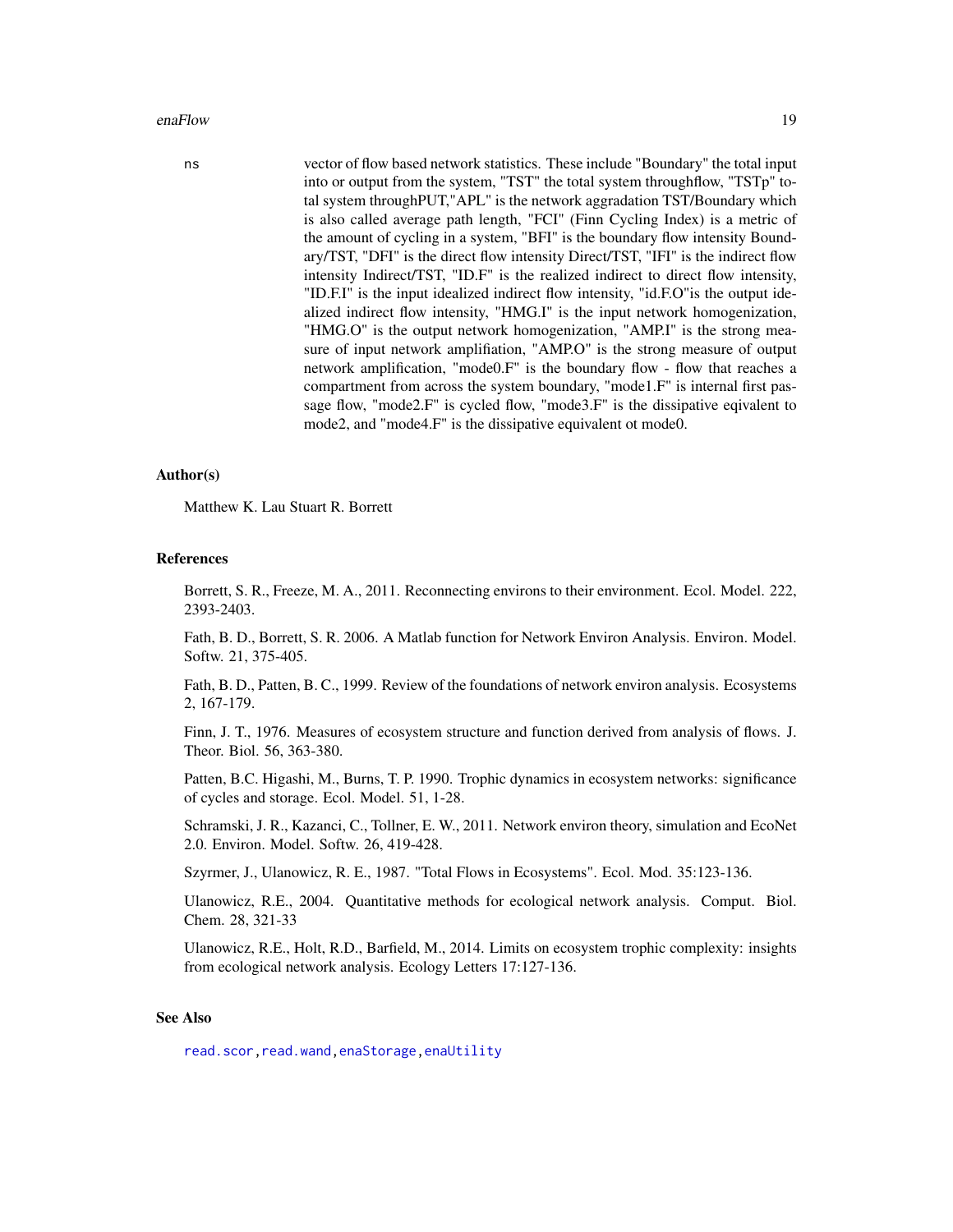#### 20 enaModels and the contract of the contract of the contract of the contract of the contract of the contract of the contract of the contract of the contract of the contract of the contract of the contract of the contract

## Examples

```
data(troModels)
F = enaFlow(troModels[[6]]) # completes the full analysis
F$ns # returns just the network statisics
```
enaModelInfo *Ecosystem Model Information*

## Description

Model information for the set of ecosystem models compiled by the SEE Lab at UNCW.

## References

Borrett, S. R., and M. K. Lau. In Prep. enaR: An R package for Ecological Network Analysis. Ecological Modeling and Software.

enaModels *Ecosystem Models*

## Description

A set of ecosystem models compiled by the SEE Lab at UNCW.

## References

Borrett, S. R., and M. K. Lau. In Prep. enaR: An R package for Ecological Network Analysis. Ecological Modeling and Software.

<span id="page-19-0"></span>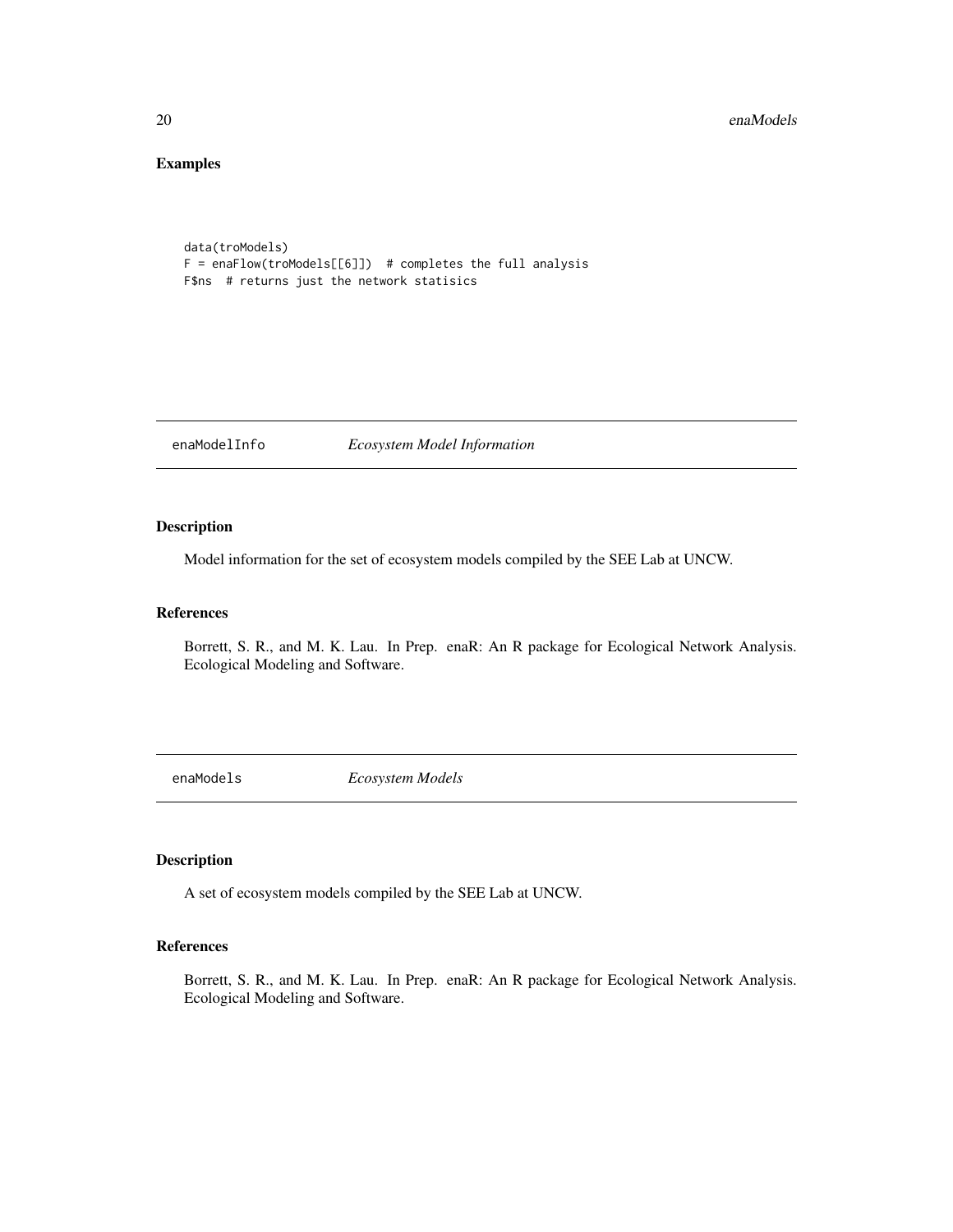<span id="page-20-1"></span><span id="page-20-0"></span>

Calculates the Mixed Trophic Impacts of one species on another in the given ecosystem model following the algorithm of Ulanowicz and Puccia (1990). This considers both the direct and indirect trophic impacts.

## Usage

enaMTI(x, zero.na = TRUE, balance.override = FALSE)

## Arguments

| $\mathsf{x}$     | a network object. This includes all weighte distortion and out of each node. It<br>must also include the "Living" vector that identifies the living (TRUE/FALSE)<br>status of each node.                                                                  |  |
|------------------|-----------------------------------------------------------------------------------------------------------------------------------------------------------------------------------------------------------------------------------------------------------|--|
| zero.na          | A logical parameter that specifies if NAs generated in the analysis should be<br>reset to zero. The default is TRUE.                                                                                                                                      |  |
| balance.override |                                                                                                                                                                                                                                                           |  |
|                  | Mixed Trophic Impacts analysis builds on flow analysis and thus assumes the<br>network model is at steady-state (inputs = outputs). Setting balance.override<br>$=$ TRUE allows the function to be run on unbalanced models, though this is<br>unadvised. |  |

## Details

This and other Ulanowicz school functions require that export and respiration components of output be separately quantified.

This analysis is similar in concept to the ENA Utility analysis.

## Value

| G               | output-oriented direct flow intensity matrix as in enaFlow, except oriented from<br>row to column.                                                                                                                                                                                     |
|-----------------|----------------------------------------------------------------------------------------------------------------------------------------------------------------------------------------------------------------------------------------------------------------------------------------|
| <b>FP</b>       | input-oriented direct flow intensity matrix similar to enaFlow; however, the cal-<br>culation exclude respiration losses from the throughflow in the denominator to<br>focus on NET production. Also, if the receiver compartment is not living, the<br>flux intensity is set to zero. |
| 0               | direct net trophic impacts $(G-t(FP))$ .                                                                                                                                                                                                                                               |
| M               | Total (direct and indirect) tropic impacts of compartment i on j.                                                                                                                                                                                                                      |
| Relations.Table |                                                                                                                                                                                                                                                                                        |
|                 | A table indicating the qualitiative pairwise relationships between the nodes as<br>determined from the net (direct) and the mixed (integral) perspectives.                                                                                                                             |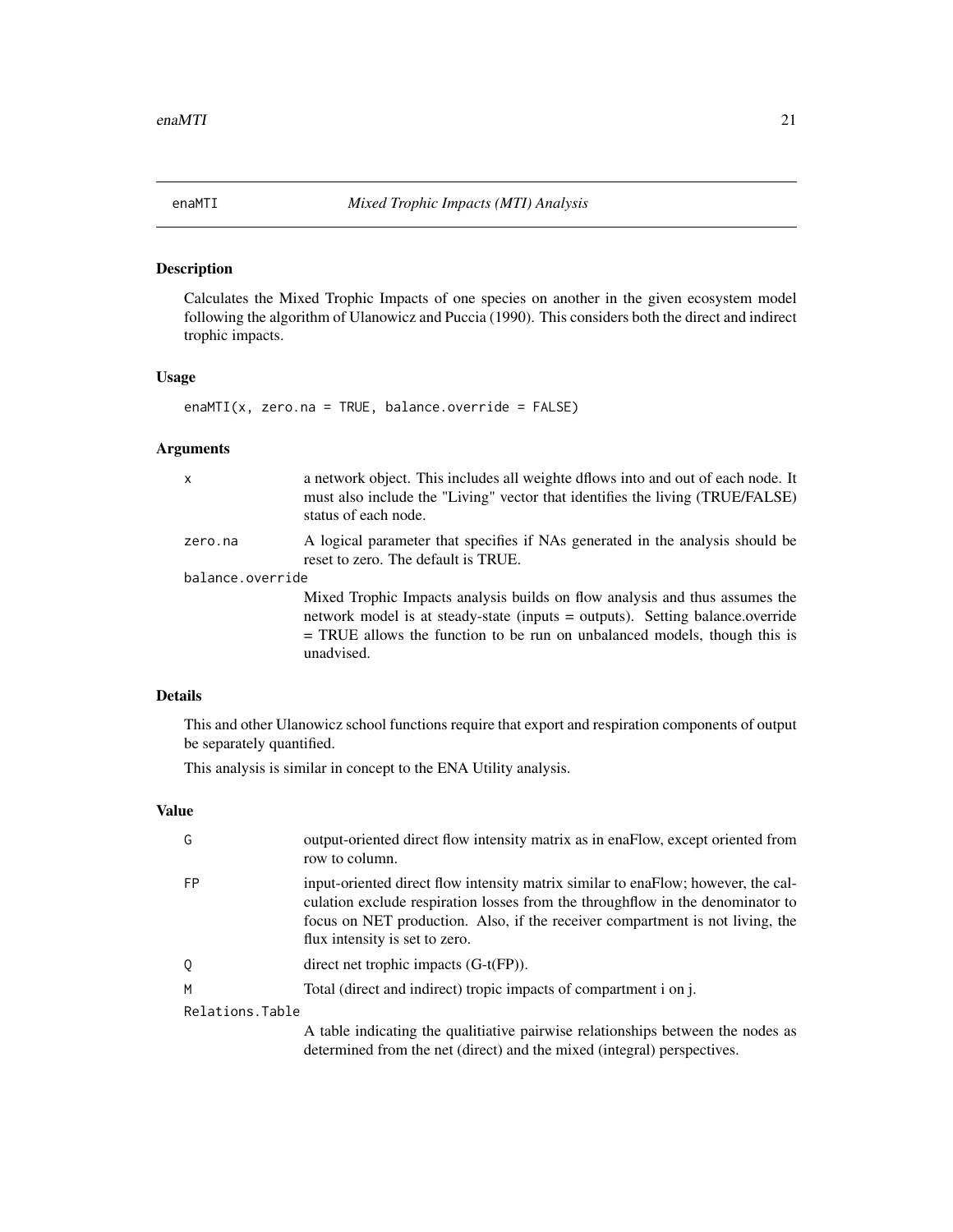#### <span id="page-21-0"></span>Author(s)

Stuart R. Borrett Matthew K. Lau

#### References

R.E. and C.J. Puccia. 1990. Mixed trophic impacts in ecosystems. Coenoses 5, 7–16.

#### See Also

[enaFlow](#page-17-1)[,enaUtility](#page-31-1)

#### Examples

```
data(troModels)
mti <- enaMTI(troModels[[6]])
attributes(mti)
```
#### <span id="page-21-1"></span>enaStorage *Storage Analyses of Ecological Networks*

## Description

Calculates storage-based Ecological Network Analyses.

## Usage

```
enaStorage(x, balance.override = FALSE)
```
### Arguments

x A network object. This This includes all weighted flows into and out of each vertex as well as the amount of energy–matter stored at each vertex.

#### balance.override

LOGICAL: should an imbalanced model be analyzed? If FALSE, the functions checks to make sure the network model provided is at steady-state. If TRUE, then the function will run without ensuring that the model meets the steady-state assumption.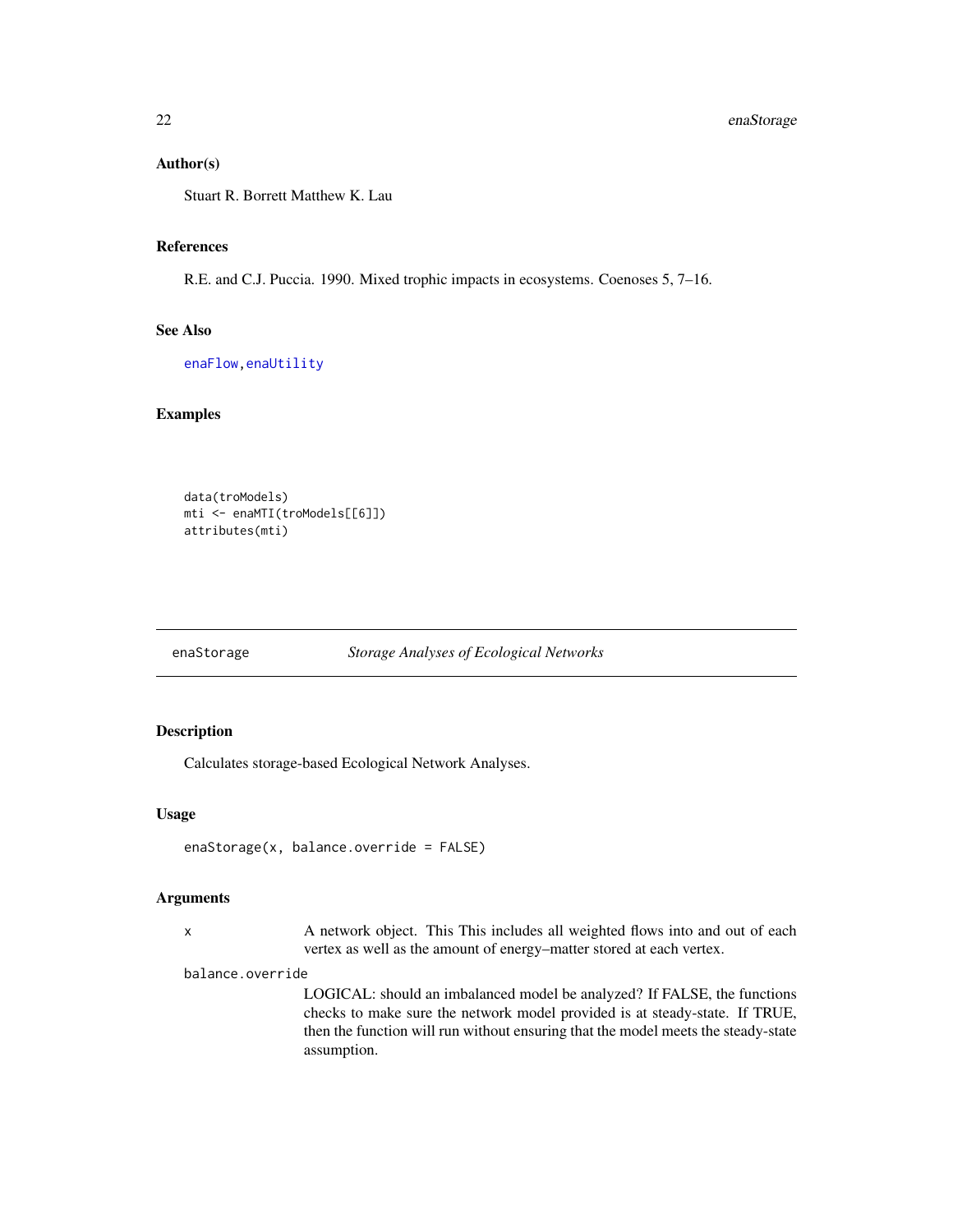#### Value

| X            | The storage values themselves.                                                                                                                                                                                                                                                                                                                                                                                                                                                                                                                                                                                                                                                                                                                                                                                                                                                                                                                                                            |
|--------------|-------------------------------------------------------------------------------------------------------------------------------------------------------------------------------------------------------------------------------------------------------------------------------------------------------------------------------------------------------------------------------------------------------------------------------------------------------------------------------------------------------------------------------------------------------------------------------------------------------------------------------------------------------------------------------------------------------------------------------------------------------------------------------------------------------------------------------------------------------------------------------------------------------------------------------------------------------------------------------------------|
| $\mathsf{C}$ | output or donor-storage normalized output-oriented direct flow intensity matrix<br>(Jacobian community matrix)                                                                                                                                                                                                                                                                                                                                                                                                                                                                                                                                                                                                                                                                                                                                                                                                                                                                            |
| S            | dimensionalized integral output community matrix                                                                                                                                                                                                                                                                                                                                                                                                                                                                                                                                                                                                                                                                                                                                                                                                                                                                                                                                          |
| VS           | variance in expected output-oriented residance times (Barber 1979)                                                                                                                                                                                                                                                                                                                                                                                                                                                                                                                                                                                                                                                                                                                                                                                                                                                                                                                        |
| Q            | integral output storage matrix - non-dimensional                                                                                                                                                                                                                                                                                                                                                                                                                                                                                                                                                                                                                                                                                                                                                                                                                                                                                                                                          |
| <b>CP</b>    | input or recipient-storage normalized oriented flow intensity matrix (Jacobian<br>community matrix)                                                                                                                                                                                                                                                                                                                                                                                                                                                                                                                                                                                                                                                                                                                                                                                                                                                                                       |
| <b>SP</b>    | dimensionalized integral input community matrix                                                                                                                                                                                                                                                                                                                                                                                                                                                                                                                                                                                                                                                                                                                                                                                                                                                                                                                                           |
| <b>VSP</b>   | variance in expected input-oriented residance times (Barber 1979)                                                                                                                                                                                                                                                                                                                                                                                                                                                                                                                                                                                                                                                                                                                                                                                                                                                                                                                         |
| QP           | integral input storage matrix - non-dimensional                                                                                                                                                                                                                                                                                                                                                                                                                                                                                                                                                                                                                                                                                                                                                                                                                                                                                                                                           |
| dt           | selected time step to create P, PP, Q and QP - smallest whole number to make<br>$diag(C)$ nonnegative                                                                                                                                                                                                                                                                                                                                                                                                                                                                                                                                                                                                                                                                                                                                                                                                                                                                                     |
| ns           | vector of the storage based whole system network statistics. These statistics in-<br>clude total system storage (TSS), storage cycling index (CIS), Boundary stor-<br>age intensity (BSI), Direct storage intensity (DSI), Indirect storage intensity<br>(ISI), realized ratio of indirect-to-direct storage (ID.S), unit input-oriented ra-<br>tio of indirect-to-direct storage intensities (IDS.I), unit output ratio of indirect-<br>to-direct storage intensities (IDS.O), input-oriented storage-based network ho-<br>mogenization (HMG.S.I), output-oriented storage-based network homogeniza-<br>tion (HMG.S.O), input-oriented storage-based network amplification (AMP.S.I),<br>output-oriented storage-based network amplification (AMP.S.O), Storage from<br>Boundary flow (mode0.S), storage from internal first passage flow (mode1.S),<br>storage from cycled flow (mode2.S), dissipative equivalent to mode1.S (mode3.S),<br>dissipative equivalent to mode0.S (mode4.S). |

## Author(s)

Matthew K. Lau Stuart R. Borrett

#### References

Barber, M. C. 1978a. A Markovian Model for Ecosystem Flow Analysis. Ecol. Model. 5(3):193- 206.

Barber, M. C. 1978b. A Retrospective Markovian Model for Ecosystem Resource Flow. Ecol. Model. 5(2): 125-35.

Barber, M. C. 1979. A Note Concerning Time Parameterization of Markovian Models of Ecosystem Flow Analysis. Ecol. Model. 6(4): 323-28.

Matis, J. H., Patten, B. C. 1981. Environ analysis of linear compartmental systems: the static, time invariant case. Bulletin of the International Statistical Institute, 48: 527-565.

Fath, B. D., Patten, B. C. 1999. Review of the foundations of network enviorn analysis. Ecosystems 2:167-179.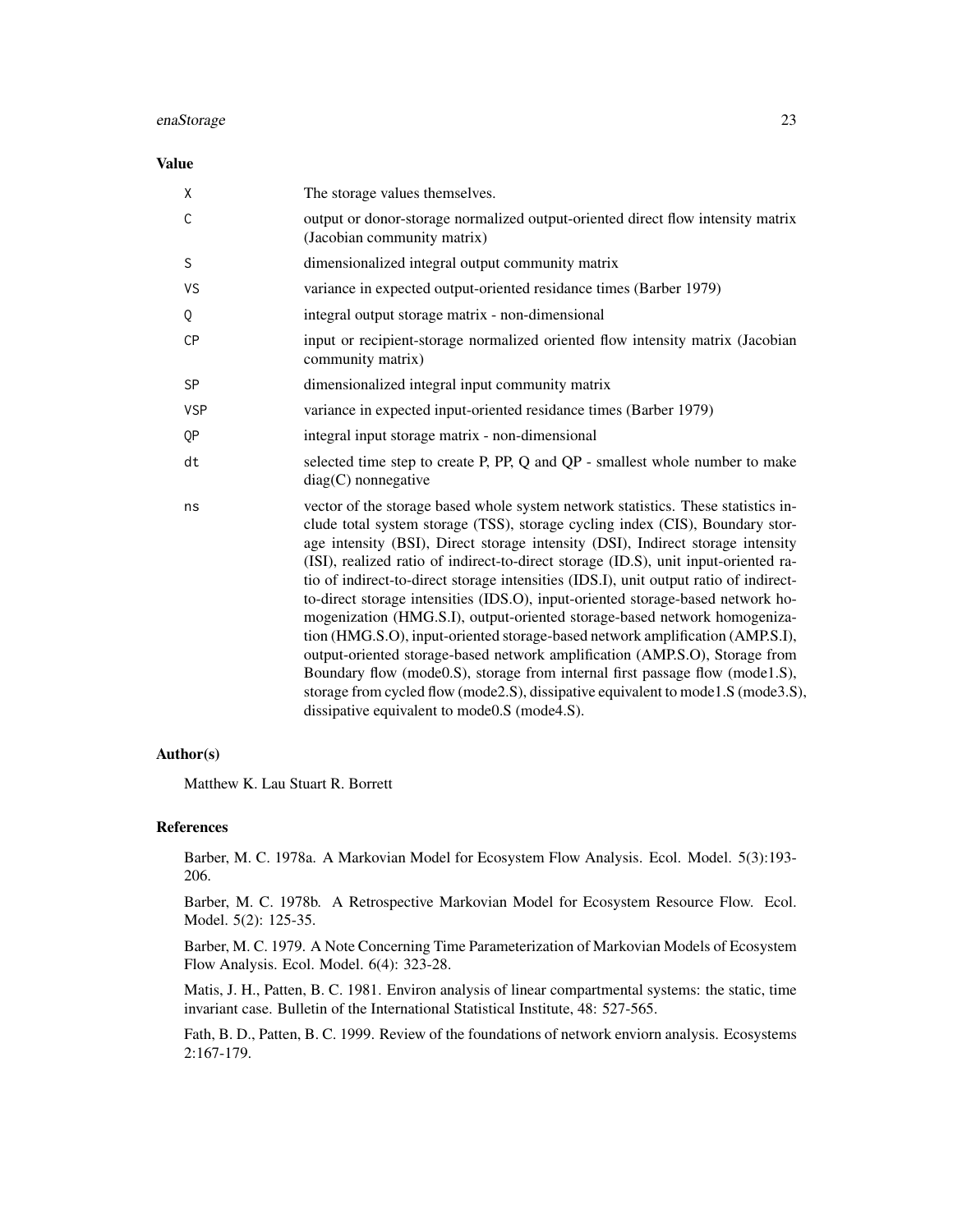<span id="page-23-0"></span>Fath, B. D. Patten, B. C., Choi, J. 2001. Compementarity of ecological goal functions. Journal of Theoretical Biology 208: 493-506.

Fath, B. D., Borrett, S. R. 2006. A MATLAB function for Network Environ Analysis. Environmental Modelling & Software 21:375-405.

#### See Also

[read.scor](#page-43-1)[,read.wand,](#page-44-1)[enaFlow,](#page-17-1)[enaUtility](#page-31-1)

#### Examples

```
data(oyster)
S <- enaStorage(oyster)
attributes(S)
```
<span id="page-23-1"></span>enaStructure *Structure Analyses of Ecological Network*

#### Description

Analysis of the structure of an ecological flow network.

#### Usage

enaStructure( $x =$ "network object")

#### Arguments

```
x A network object.
```
#### Value

```
A
```

```
ns \alpha vector of structure based network statistics. These include n = number of
                  nodes, L = number of edges, C = connectivity, LD = link density, pp = path-
                  way proliferation rate, lam1A = dominant eigenvalue, mlam1A = multiplicity of
                  dominant eigenvalue, rho = damping ratio, R = distance of the dominant eigen
                  value from the eigen spectra, d = difference between dominant eigen value and
                  link density, no.scc = number of strongly connected components, no.scc.big =
                  number of strongly connected components with more than one node, pscc =
                  percent of nodes in strongly connected components.
```
#### Author(s)

Matthew K. Lau Stuart R. Borrett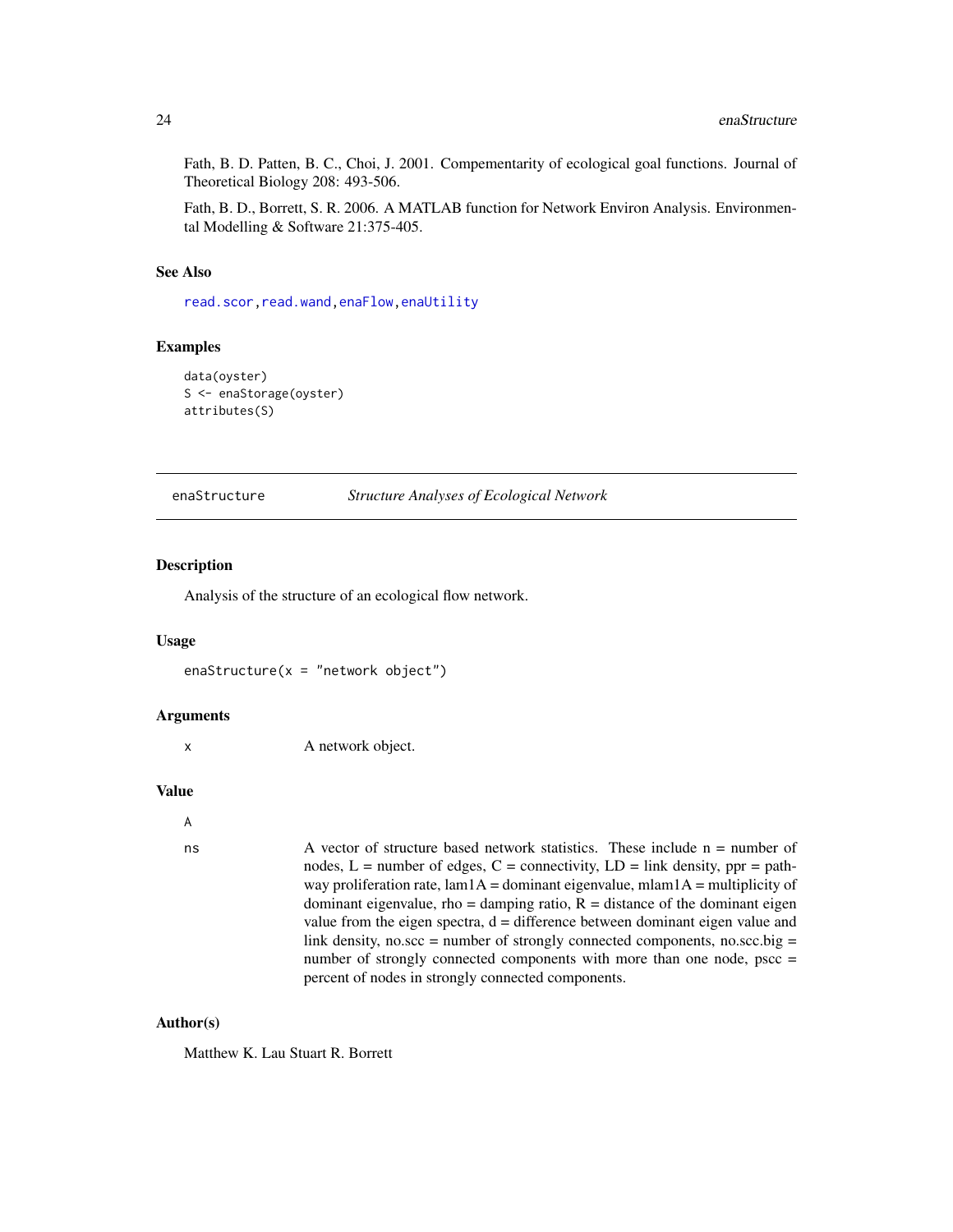## <span id="page-24-0"></span>enaTroAgg 25

## References

Fath, B. D., Borrett, S. R. 2006. A Matlab function for Network Environ Analysis. Environ. Model. Softw. 21, 375-405.

## See Also

[structure.statistics](#page-52-1)

#### Examples

data(troModels) enaStructure(troModels[[6]])

<span id="page-24-1"></span>enaTroAgg *Trophic Aggregations (TroAgg) Analysis*

#### Description

It returns the data quantifying the underlying trophic structure of a given model based on the interaction of the living and non-living nodes. It is based on the Trophic Aggregations suggested by Lindeman (1942) and follows the algorithm by Ulanowicz and Kemp (1979) implemented in NETWRK 4.2b. It removes the Feeding cycles in the network beforehand to provide accurate results.

#### Usage

enaTroAgg(x, balance.override = FALSE)

#### Arguments

x a network object. This includes all weighted flows into and out of each node. It should include separate respiration and export values for the Canonical Exports and Canonical Respirations results respectively. It must also include the "Living" vector that identifies the living (TRUE/FALSE) status of each node. It must contain the non-living nodes at the end of the node vector, the function [netOrder](#page-38-1) can be used for the same.

balance.override

Flow analysis assumes the network model is at steady-state (inputs = outputs). Setting balance.override = TRUE allows the function to be run on unbalanced models.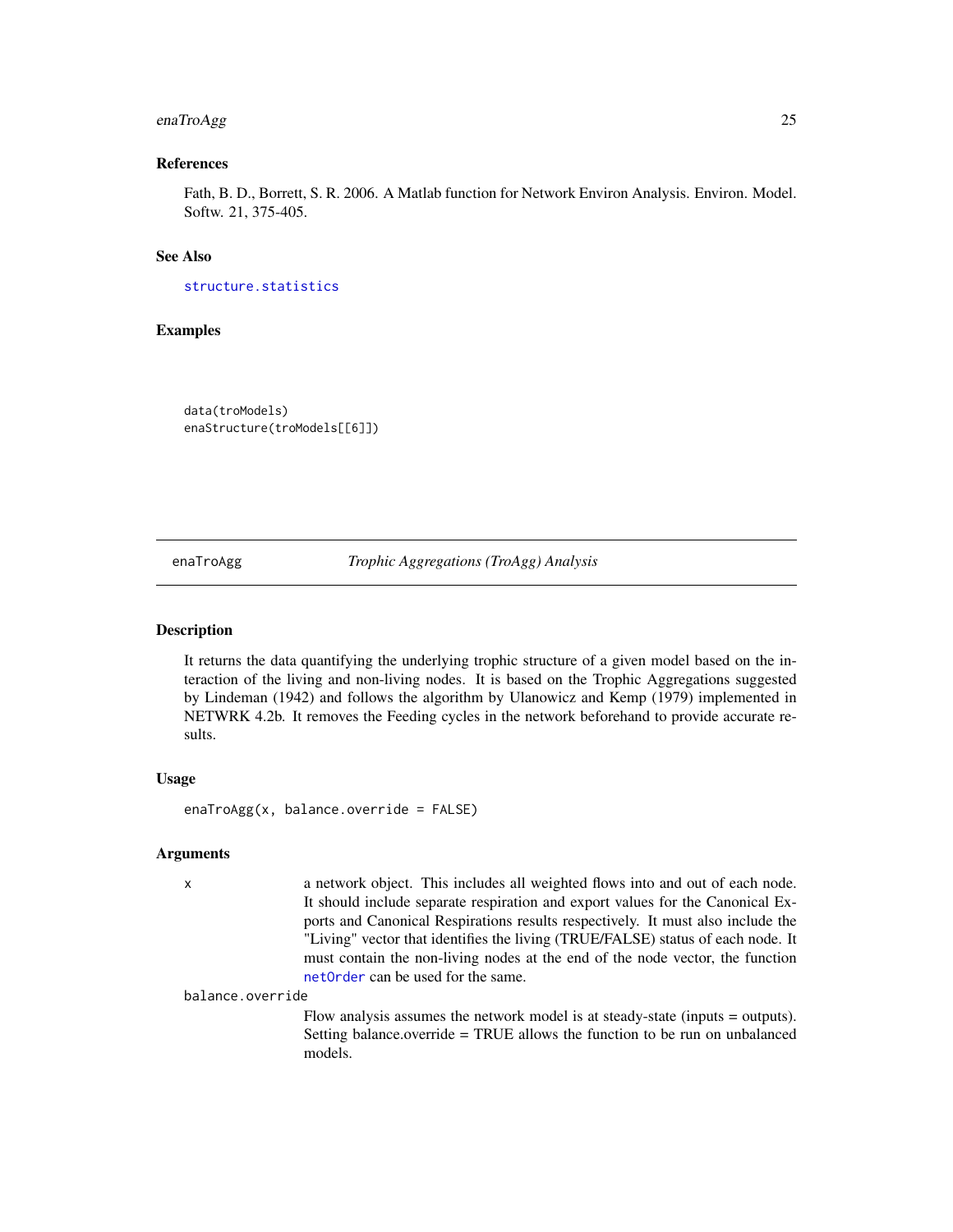## Details

This and other Ulanowicz school functions require that export and respiration components of output be separately quantified.

This analysis involves the ENA Cycle analysis for removal of the Feeding Cycles in the network. These are cycles amongst only the living nodes and cause error in the trophic aggregations.

The analysis requires all the non-living nodes to be placed at the end in the network object.

## Value

|            | Feeding_Cycles List that gives the details of the Feeding Cycles in the network. The output<br>being according to the enaCycle function applied to the Living components in<br>the network                                                                                                                                                                                                                                                                                   |
|------------|------------------------------------------------------------------------------------------------------------------------------------------------------------------------------------------------------------------------------------------------------------------------------------------------------------------------------------------------------------------------------------------------------------------------------------------------------------------------------|
| A          | matrix that distributes the species in integer Trophic Levels (Lindeman Trans-<br>formation Matrix). The dimension of A is (NL X NL) where NL is the number<br>of Living nodes.                                                                                                                                                                                                                                                                                              |
| <b>ETL</b> | vector of the Effective Trophic Level of each species.                                                                                                                                                                                                                                                                                                                                                                                                                       |
| M.flow     | vector of the Migratory flows, if present, in the network.                                                                                                                                                                                                                                                                                                                                                                                                                   |
| CI         | vector of Canonical Inputs to the integer trophic levels. Displayed if the Migra-<br>tory flows are present.                                                                                                                                                                                                                                                                                                                                                                 |
| CE         | vector of Canonical exports or the exports from the integer trophic levels                                                                                                                                                                                                                                                                                                                                                                                                   |
| <b>CR</b>  | vector of the Canonical Respirations or the respiration values for integer trophic<br>levels.                                                                                                                                                                                                                                                                                                                                                                                |
| GC         | vector of the input flow to a trophic level from the preceeding trophic level. It<br>represents the Grazing Chain for the network.                                                                                                                                                                                                                                                                                                                                           |
| <b>RDP</b> | vector of the Returns to Detrital Pool from each trophic level.                                                                                                                                                                                                                                                                                                                                                                                                              |
| LS         | vector of the Lindeman trophic spine. It combines the Detrital pool with the<br>autotrophs and forms a monotonically decreasing sequence of flows from one<br>trophic level to the next, starting with the said combination.                                                                                                                                                                                                                                                 |
| TE         | vector of the trophic efficiencies <i>i.e.</i> the ratio of input to a trophic level to the<br>amount of flow that is passed on the next level from it.                                                                                                                                                                                                                                                                                                                      |
| ns         | vector of trophic aggregations based network statistics. These include the av-<br>erage Trohic Level ("ATL"), "Detritivory" the flow from the detrital pool to the<br>second trophic level, "DetritalInput" the exogenous inputs to the detrital pool,<br>"DetritalCirc" the circulation within the detrital pool, "NCYCS" the number of<br>feeding cycles removed, "NNEX" the number of feeding cycle Nexuses removed<br>and "CI" the Cycling Index for the Feeding Cycles. |

## Author(s)

Pawandeep Singh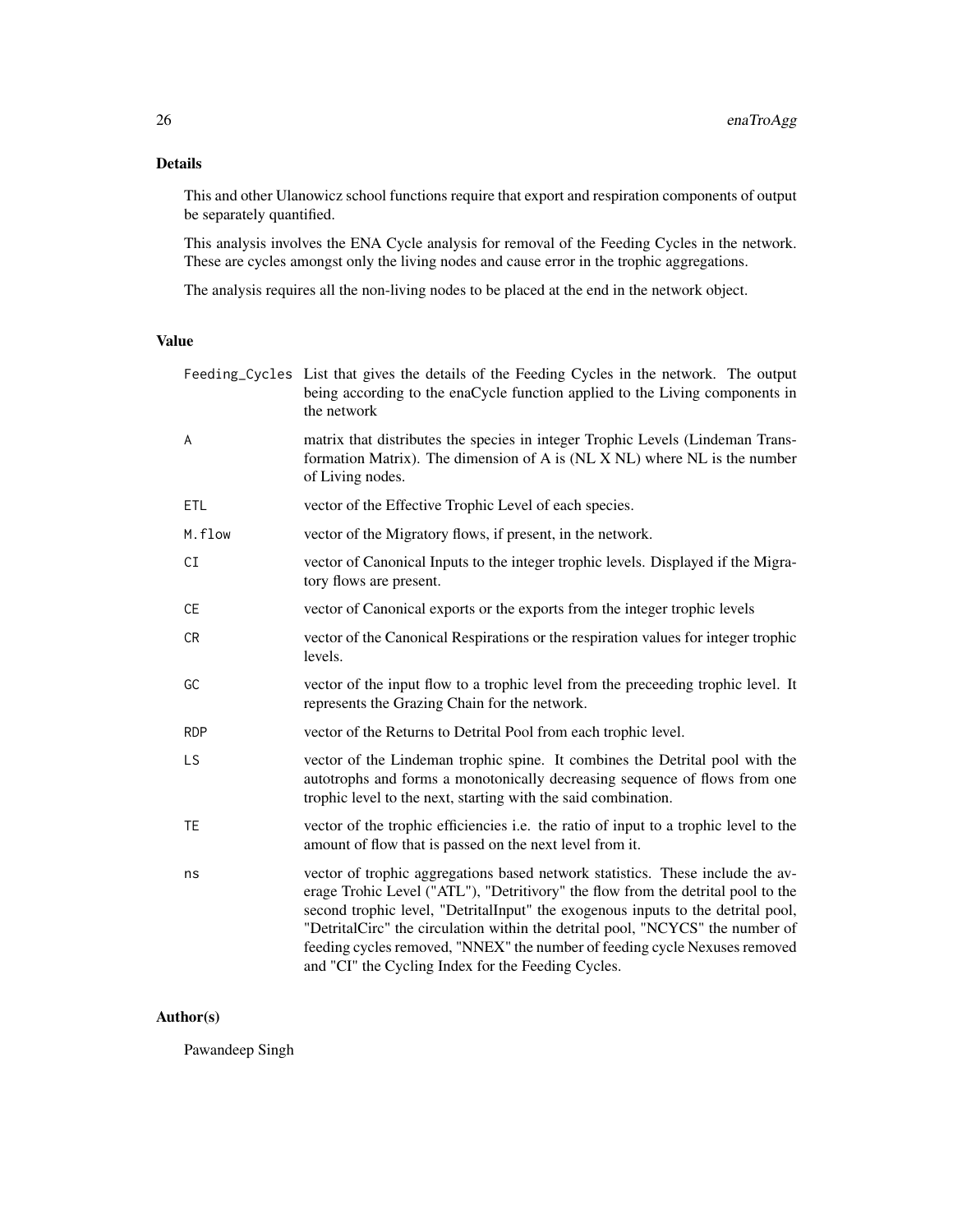#### <span id="page-26-0"></span>enaUncertainty 27

#### References

R.L. 1942. The trophic-dynamic aspect of ecology. Ecology 23:399–418.

Ulanowicz, R.E. and Kemp, W.M. 1979. Towards canonical trophic aggregations. The American Naturalist. 114:871–883.

Ulanowicz, R.E. 1995. Ecosystem trophic foundations: Lindeman exonerata. pp. 549–560. B.C. Patten and S.E. Jorgensen (eds.) Complex Ecology: The part-whole relation in ecosystems. Prentice Hall, New Jersey.

Ulanowicz, R.E. and Kay, J.J. 1991. A package for the analysis of ecosystem flow networks. Environmental Software 6:131 – 142.

#### See Also

[enaCycle,](#page-14-1) [netOrder](#page-38-1)

## Examples

```
data(troModels)
tro6 <- enaTroAgg(troModels[[6]])
attributes(tro6)
```
enaUncertainty *Produce a set of plausible network models*

## **Description**

Connects enaR to limSolve to apply Linear Inverse Modelling to conduct an uncertainty analysis for Ecological Network Analysis. Users supply an initial ecosystem model (in the enaR format) and uncertainty informaiton (several ways of specifying), and the function returns a list (length = "iter") of balanced plausible instantiations of the model. This has been used to determine the 95 and to determine the statistical significance of selected comaprisons (Hines et al. 2015, 2016).

#### Usage

```
enaUncertainty(x = "network object", type = "percent", iter = 10000,
 p.err = NA, F.sym = NA, z.sym = NA, y.sym = NA, e.sym = NA,
  r.sym = NA, F.bot = NA, z.bot = NA, y.bot = NA, e.bot = NA,
  r.bot = NA, F.top = NA, z.top = NA, y.top = NA, e.top = NA,
  r.top = NA
```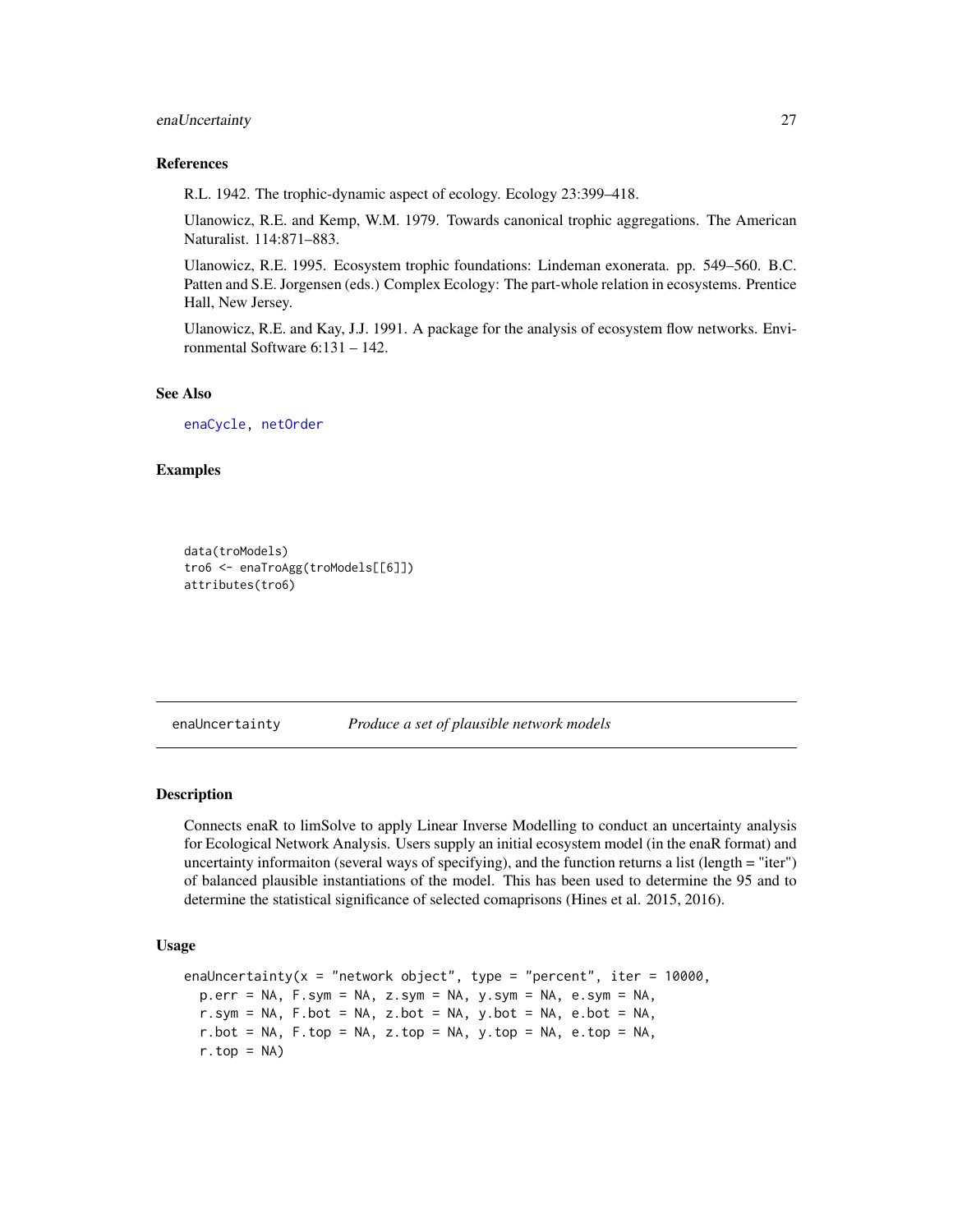## Arguments

| X        | a network object. This includes all weighted flows into and out of each node.                                                                                                                                                                                                                                                                                                                                                                                                                                                                          |
|----------|--------------------------------------------------------------------------------------------------------------------------------------------------------------------------------------------------------------------------------------------------------------------------------------------------------------------------------------------------------------------------------------------------------------------------------------------------------------------------------------------------------------------------------------------------------|
| type     | is a paramter to switch the kind of uncertainty analysis to complete: "percent",<br>"sym", "asym". The "percent" options explores the parameter space for all pa-<br>rameters by a fixed percentage. The "sym" options let the user specify an amount<br>to explore around each flow estimate (internal flows (F) and boundary flows (in-<br>puts, exports, respirations). This option assuems that the possible deviation is<br>symmetric around the original values. The "asym" lets the user specify upper<br>and lower limits for each flow value. |
| iter     | is the number of plausible models to sample (number of iterations of the sam-<br>pling algorithm). The default is 10000, which is often a sufficient sample size<br>for Monte Carlo sampling.                                                                                                                                                                                                                                                                                                                                                          |
| p.err    | If the user selects the "percent" type, they must also specify the percent change<br>with this parameter.                                                                                                                                                                                                                                                                                                                                                                                                                                              |
| F.sym    | If the user selects the "sym" type, then this parameter specifies the 1/2 the sym-<br>metric parameter range for each internal flow. This should be specified as a data<br>frame in a sparse matrix format with columns identifying the starting node, the<br>target node, and the change value (in same units as flows).                                                                                                                                                                                                                              |
| $Z.S$ ym | If the user selects the "sym" type, then this parameter specifies the 1/2 the sym-<br>metric parameter range for each input flow. This is specified as a data frame in a<br>sparse matrix format with columns identifying the node number and the change<br>value (in same units as flows).                                                                                                                                                                                                                                                            |
| y.sym    | If the user selects the "sym" type, then this parameter specifies the 1/2 the sym-<br>metric parameter range for each output flows. This is specified as a data frame<br>in a sparse matrix format with columns identifying the node number and the<br>change value (in same units as flows).                                                                                                                                                                                                                                                          |
| e.sym    | If the user selects the "sym" type, then this parameter specifies the 1/2 the sym-<br>metric parameter range for each export flows. This is specified as a data frame<br>in a sparse matrix format with columns identifying the node number and the<br>change value (in same units as flows).                                                                                                                                                                                                                                                          |
| r.sym    | If the user selects the "sym" type, then this parameter specifies the 1/2 the sym-<br>metric parameter range for each respiration flows. This is specified as a data<br>frame in a sparse matrix format with columns identifying the node number and<br>the change value (in same units as flows).                                                                                                                                                                                                                                                     |
| F.bot    | If the user selects the "asym" type, then this data.frame specifies the minimum<br>possible value for each internal flows. This should be specified as a data frame<br>in a sparse matrix format with columns identifying the starting node, the target<br>node, and the change value (in same units as flows).                                                                                                                                                                                                                                        |
| z.bot    | If the user selects the "asym" type, then this data.frame specifies the minimum<br>value for each non-zero model input. This is specified as a data frame in a sparse<br>matrix format with columns identifying the node number and minimum value (in<br>same units as flows).                                                                                                                                                                                                                                                                         |
| y.bot    | If the user selects the "asym" type, then this data.frame specifies the minimum<br>value for each non-zero model output. This is specified as a data frame in a<br>sparse matrix format with columns identifying the node number and minimum<br>value (in same units as flows).                                                                                                                                                                                                                                                                        |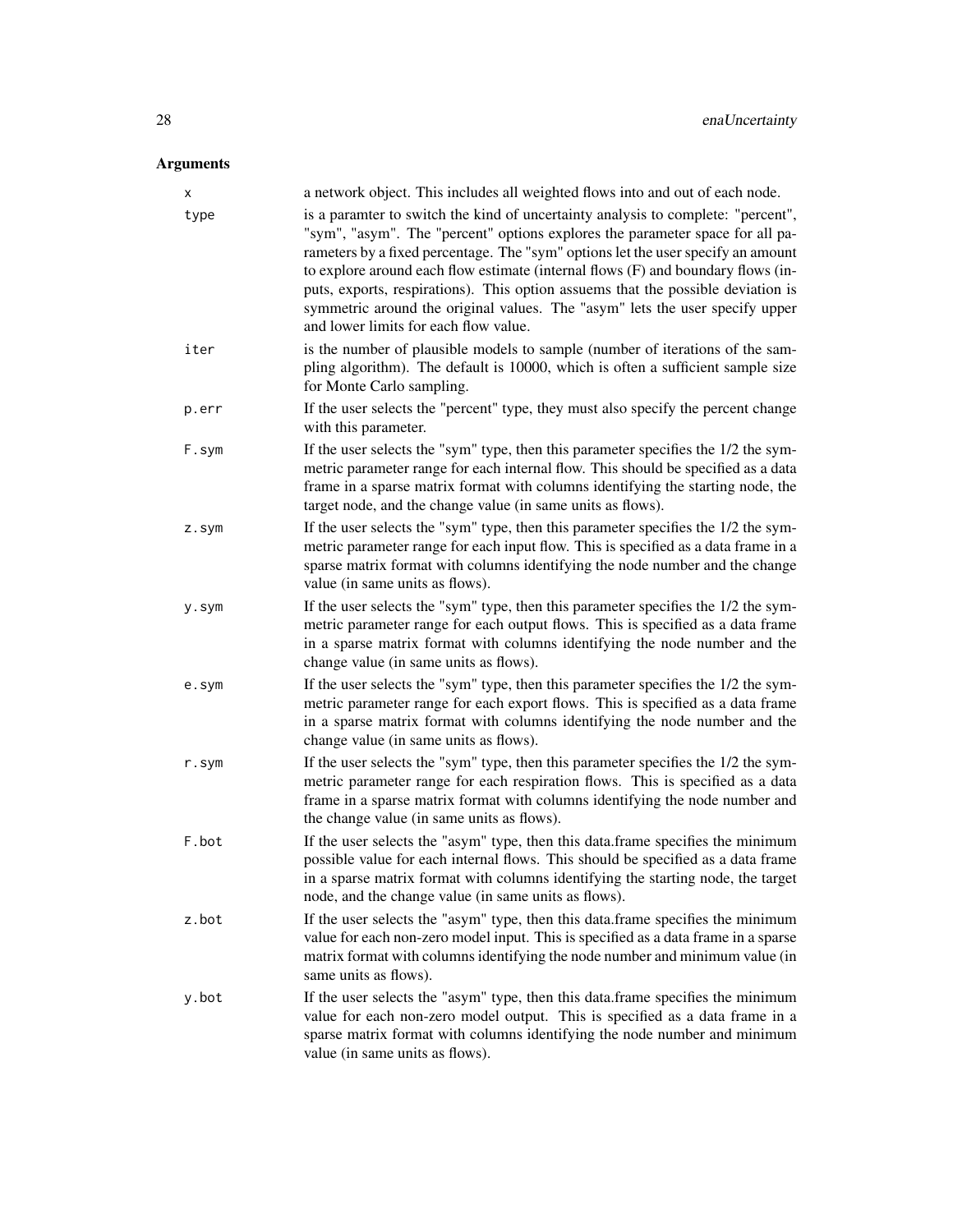| r.bot<br>sparse matrix format with columns identifying the node number and minimum<br>value (in same units as flows).<br>F.top<br>possible value for each internal flows. This should be specified as a data frame<br>in a sparse matrix format with columns identifying the starting node, the target<br>node, and the change value (in same units as flows).<br>z.top<br>value for each non-zero model input. This is specified as a data frame in a sparse<br>matrix format with columns identifying the node number and maximum value<br>(in same units as flows).<br>y.top<br>value (in same units as flows).<br>e.top<br>value (in same units as flows).<br>r.top<br>value (in same units as flows). | e.bot | If the user selects the "asym" type, then this data.frame specifies the minimum<br>value for each non-zero model export. This is specified as a data frame in a<br>sparse matrix format with columns identifying the node number and minimum<br>value (in same units as flows). |
|------------------------------------------------------------------------------------------------------------------------------------------------------------------------------------------------------------------------------------------------------------------------------------------------------------------------------------------------------------------------------------------------------------------------------------------------------------------------------------------------------------------------------------------------------------------------------------------------------------------------------------------------------------------------------------------------------------|-------|---------------------------------------------------------------------------------------------------------------------------------------------------------------------------------------------------------------------------------------------------------------------------------|
|                                                                                                                                                                                                                                                                                                                                                                                                                                                                                                                                                                                                                                                                                                            |       | If the user selects the "asym" type, then this data frame specifies the minimum<br>value for each non-zero model respiration. This is specified as a data frame in a                                                                                                            |
|                                                                                                                                                                                                                                                                                                                                                                                                                                                                                                                                                                                                                                                                                                            |       | If the user selects the "asym" type, then this data.frame specifies the maximum                                                                                                                                                                                                 |
|                                                                                                                                                                                                                                                                                                                                                                                                                                                                                                                                                                                                                                                                                                            |       | If the user selects the "asym" type, then this data.frame specifies the maximum                                                                                                                                                                                                 |
|                                                                                                                                                                                                                                                                                                                                                                                                                                                                                                                                                                                                                                                                                                            |       | If the user selects the "asym" type, then this data.frame specifies the maximum<br>value for each non-zero model output. This is specified as a data frame in a<br>sparse matrix format with columns identifying the node number and maximum                                    |
|                                                                                                                                                                                                                                                                                                                                                                                                                                                                                                                                                                                                                                                                                                            |       | If the user selects the "asym" type, then this data.frame specifies the maximum<br>value for each non-zero model export. This is specified as a data frame in a<br>sparse matrix format with columns identifying the node number and maximum                                    |
|                                                                                                                                                                                                                                                                                                                                                                                                                                                                                                                                                                                                                                                                                                            |       | If the user selects the "asym" type, then this data.frame specifies the maximum<br>value for each non-zero model respiration. This is specified as a data frame in a<br>sparse matrix format with columns identifying the node number and maximum                               |

## Value

plausible.models

A length=iter list of the plausible models in the network data object format spcified for enaR

## Author(s)

David E. Hines

### References

Hines, D.E., J.A. Lisa, B. Song, C.R. Tobias, S.R. Borrett. 2015. Estimating the impacts of sea level rise on the coupling of estuarine nitrogen cycling processes through comparative network analysis. Marine Ecology Progress Series 524: 137-154.

Hines, D.E, Singh, P., Borrett, S.R. 2016. Evaluating control of nutrient flow in an estuarine nitrogen cycle through comparative network analysis. Ecological Engineering 89:70-79. doi:10.1016/j.ecoleng.2016.01.009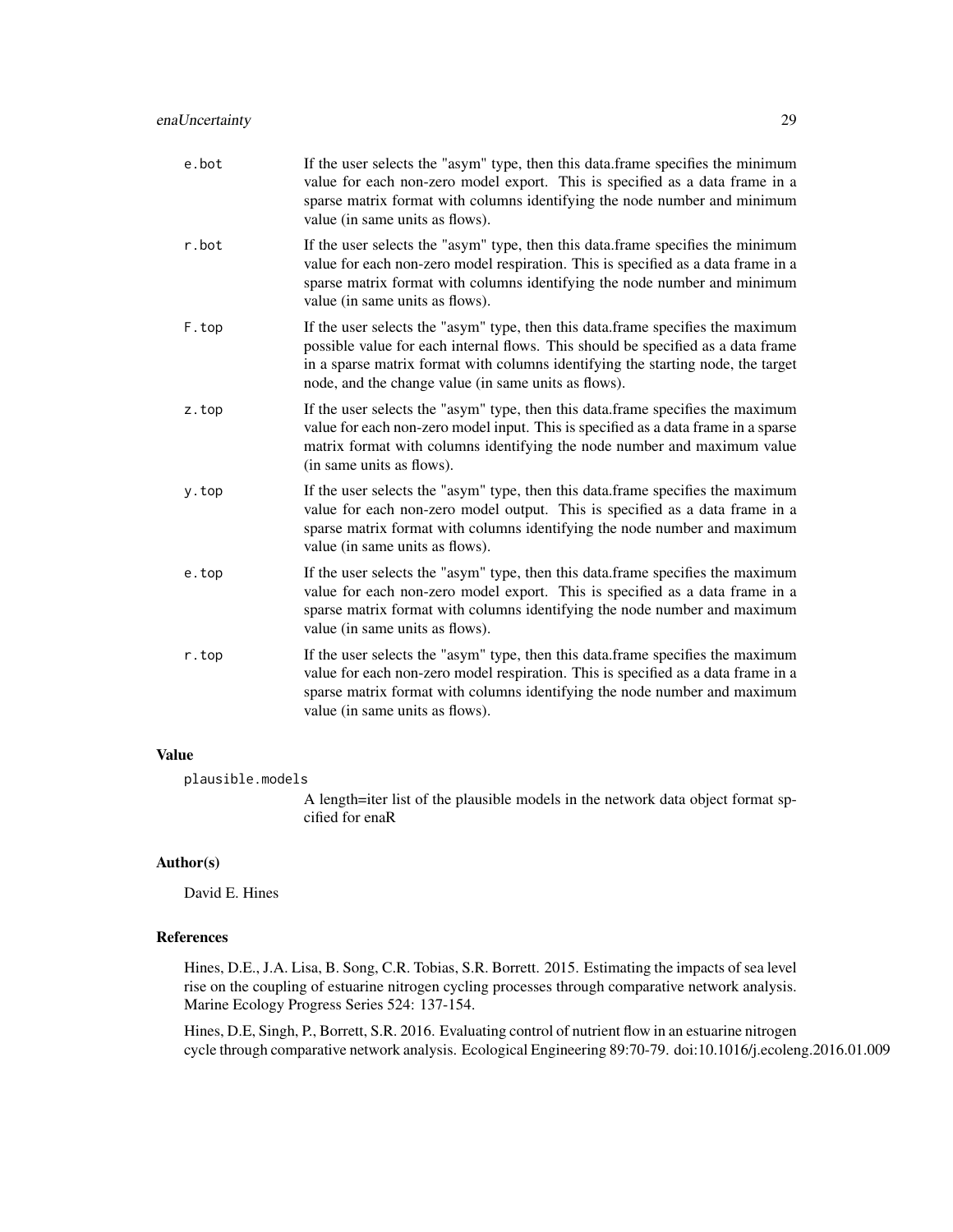## Examples

```
rm(list = ls())library(enaR)
# == INPUT ==# load model for analysis
data(troModels)
m <- troModels[[6]] # cone sping model (Kay et al. 1989; from Tilly)
# Set Uncertainty Analysis parameters
no.samples = 150 # the number of plausible models to return (number of samples);
                 # 10,000 would be better.
f.error = 25 # flow parameters percent error to investigate
# === ACTION ===
# peform uncertainty analysis
m.uncertainty.list <- enaUncertainty(m, \qquad # original model
                                    type = "percent", \qquad # type of uncertainty to use
                                    p.err = f. error, # define percent error
                                  iter = no.samples ) # specify the number of samples
# apply selected ENA
ns <- lapply(m.uncertainty.list, get.ns) # get ENA whole network statstics (metrics, indicators)
ns <- as.data.frame(do.call(rbind, ns))
ns.original <- as.data.frame(get.ns(m))
# == OUTPUT ==# lets see how the uncertainty in model flows changed the model inputs and total system throughflow.
opar \leq par(las = 1, mfcol = c(2,1))
hist(ns$Boundary, col = "steelblue", border = "white", main = "Total Boundary Input")
abline(v = ns.original$Boundary, col = "orange", lwd = 2)hist(ns$TST, col = "blue2", border = "white", main = "Total System ThroughFLOW")
abline(v = ns.original$TST, col = "orange", lwd = 2)
rm(opar)
# Lets use the 95% CI to make statisitcal inferences about the
# hypothesized "dominance of indirect effects" (Higashi and Patten
# 1991, Salas and Borrett 2010, Borrett et al. 2016), and "network
# homogenization" (Fath and Patten 1999, Borrett and Salas 2010,
# Borrett et al. 2016)
# find 95% confidence intervals
id.95ci \leq quantile(ns$ID.F, probs = c(0.025, 0.975))hmg.95ci <- quantile(ns$HMG.O, probs = c(0.025, 0.975))
# barplot of the calculated values for the original model
opar \leq par(las = 1)
```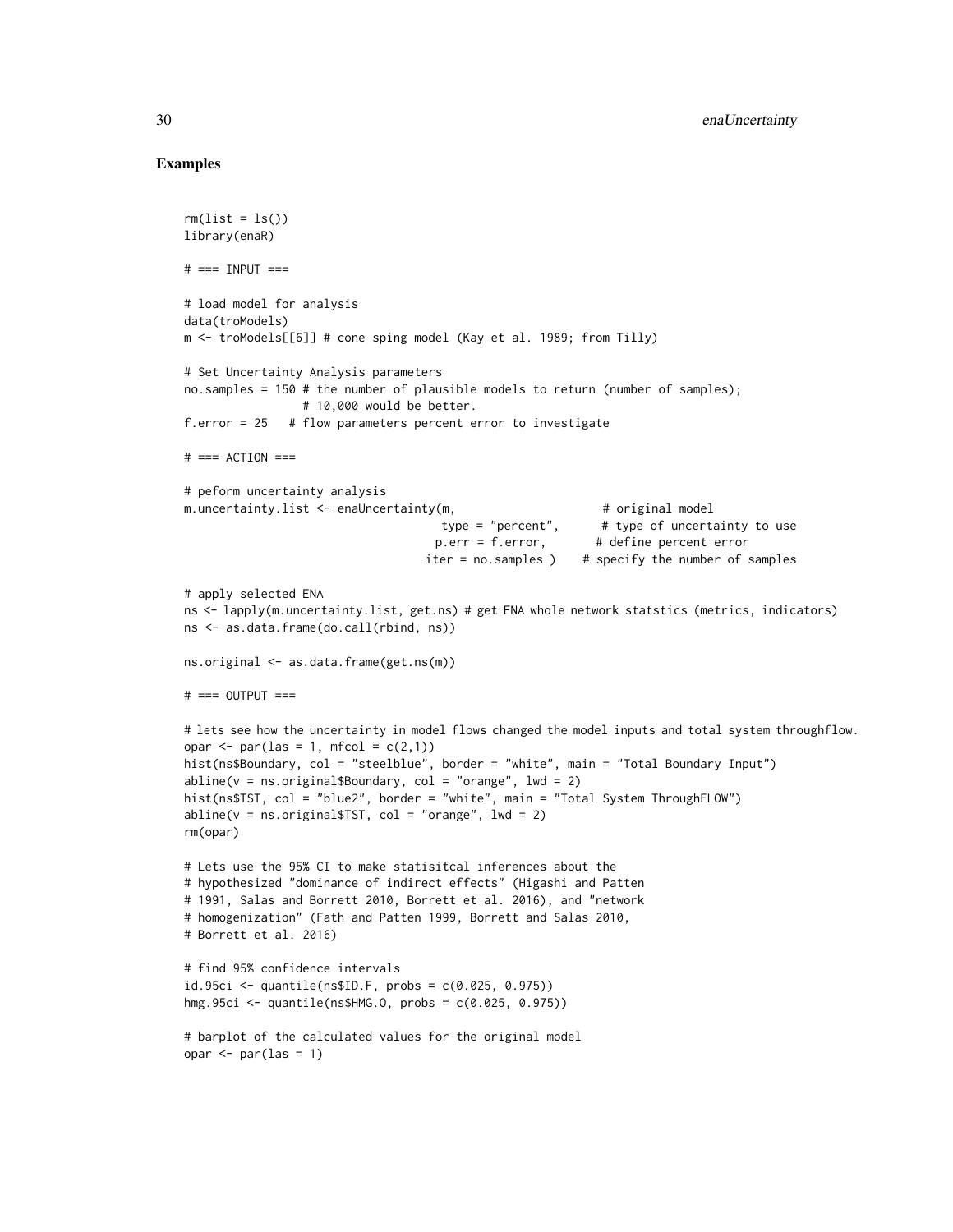#### enaUncertainty 31

```
bp <- barplot(c(ns.original$ID.F, ns.original$HMG.O),
         ylim = c(0,3),
         col = "grey",border = NA,
             names.arg = c("Indirect/Direct", "Homogenization"))
abline(h = 1, col = "orange", lwd = 1.5) # threshold value
# add 95CI error bars from Uncertainty Analysis
arrows(bp, c(id.95ci[1], hmg.95ci[1]),
     bp, c(id.95ci[2], hmg.95ci[2]),
     code = 3, 1wd = 1.5, angle = 90, length = 0.2, col = "black")# === OUTPUT ===
# lets see how the uncertainty in model flows changed the model inputs and total system throughflow.
opar \leq par(las = 1, mfcol = c(2,1))
hist(ns$Boundary, col = "steelblue", border = "white", main = "Total Boundary Input")
abline(v = ns.original$Boundary, col = "orange", lwd = 2)hist(ns$TST, col = "blue2", border = "white", main = "Total System ThroughFLOW")
abline(v = ns.original$TST, col = "orange", lwd = 2)rm(opar)
# Lets use the 95% CI to make statisitcal inferences about the
# hypothesized "dominance of indirect effects" (Higashi and Patten
# 1991, Salas and Borrett 2010, Borrett et al. 2016), and "network
# homogenization" (Fath and Patten 1999, Borrett and Salas 2010,
# Borrett et al. 2016)
# find 95% confidence intervals
id.95ci <- quantile(ns$ID.F, probs = c(0.025, 0.975))
hmg.95ci <- quantile(ns$HMG.O, probs = c(0.025, 0.975))
opar \leq par(las = 1)
bp <- barplot(c(ns.original$ID.F, ns.original$HMG.O),
        ylim = c(0,3),
        col = "grey",border = NA,
             names.arg = c("Indirect/Direct", "Homogenization"))
abline(h = 1, col = "orange", lwd = 1.5) # threshold value# add 95CI error bars from Uncertainty Analysis
arrows(bp, c(id.95ci[1], hmg.95ci[1]),
      bp, c(id.95ci[2], hmg.95ci[2]),
      code = 3, 1wd = 1.5, angle = 90, length = 0.2, col = "black")# The results show that the orignial value of the Indirect-to-Direct
# flows ratio is larger than one, indicating the "dominance of
# indirect effects"; however, the 95% confidence interval for this
# indicator with a 25% uniform uncertainty spans the threshold value
# of 1 (ranging from 0.9 to 1.16). Thus, we are not confident that
# this parameter exceeds the interpretation threshold given this
# level of uncertainty. In contast, the network homogenizaiton
# pameter exceeds the interpretation threshold of 1.0, and the 95% CI
```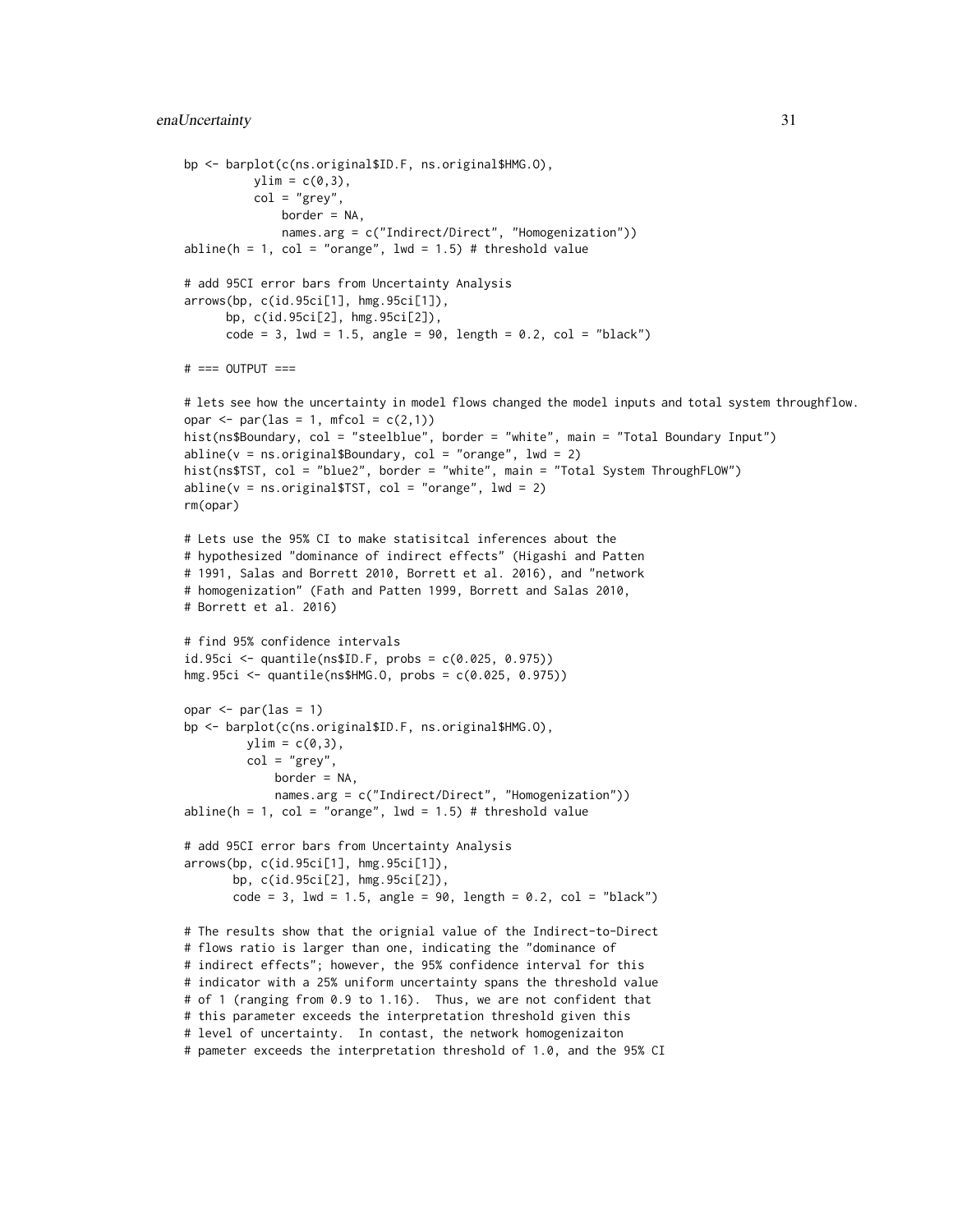```
# for our level of uncertainty suggests that we are confident that
# this interpretation is correct.
```

```
hist(ns$TST, col = "blue")
```

```
enaUtility Utility Analysis of Ecological Networks
```
Performs the flow and storage based utility analysis developed for input-output network models of ecosystems. It returns a set of matrices for the direct and integral utilities as well as a set of utility based network statistics.

### Usage

```
enaUtility(x, type = c("flow", "storage"), balance.override = FALSE,
  tol = 10
```
## Arguments

|              | X                | a network object. This includes all weighted flows into and out of each node. For<br>the storage utility analysis this must also include the amount of energy–matter<br>stored at each node (biomass).                                                                                                           |
|--------------|------------------|------------------------------------------------------------------------------------------------------------------------------------------------------------------------------------------------------------------------------------------------------------------------------------------------------------------|
|              | type             | Determines whether the flow or storage utility analysis is returned.                                                                                                                                                                                                                                             |
|              | balance.override |                                                                                                                                                                                                                                                                                                                  |
|              |                  | LOGICAL: should model balancing be ignored. enaUtility assumes that the<br>network model is at steady-state. The default setting will not allow the function<br>to be applied to models not at steady-state. However, when balance.override is<br>set to TRUE, then the function will work regardless.           |
|              | tol              | The integral utility matrix is rounded to the number of digits specified in tol.<br>This approximation eleminates very small numbers introduced due to numeri-<br>cal error in the ginv function. It does not eliminate the small numerical error<br>introduced in larger values, but does truncate the numbers. |
| <b>Value</b> |                  |                                                                                                                                                                                                                                                                                                                  |
|              | D                | Direct flow utility intensity matrix. (fij-fji)/Ti for $i,j=1:n$                                                                                                                                                                                                                                                 |
|              | U                | Nondimensional integral flow utility                                                                                                                                                                                                                                                                             |
|              | Y                | Dimensional integral flow utility                                                                                                                                                                                                                                                                                |
|              | ns               | If type is set to 'flow', this is a list of flow utility network statistics including: the<br>dominant eigenvalue of D (lambda\_1D), flow based network synergism (syner-<br>gism.F), and flow based network mutualism (mutualism.F).                                                                            |
|              | DS               | Direct storage utility intensity matrix. $(fij-fji)/xi$ for $i,j=1:n$                                                                                                                                                                                                                                            |
|              |                  |                                                                                                                                                                                                                                                                                                                  |

<span id="page-31-0"></span>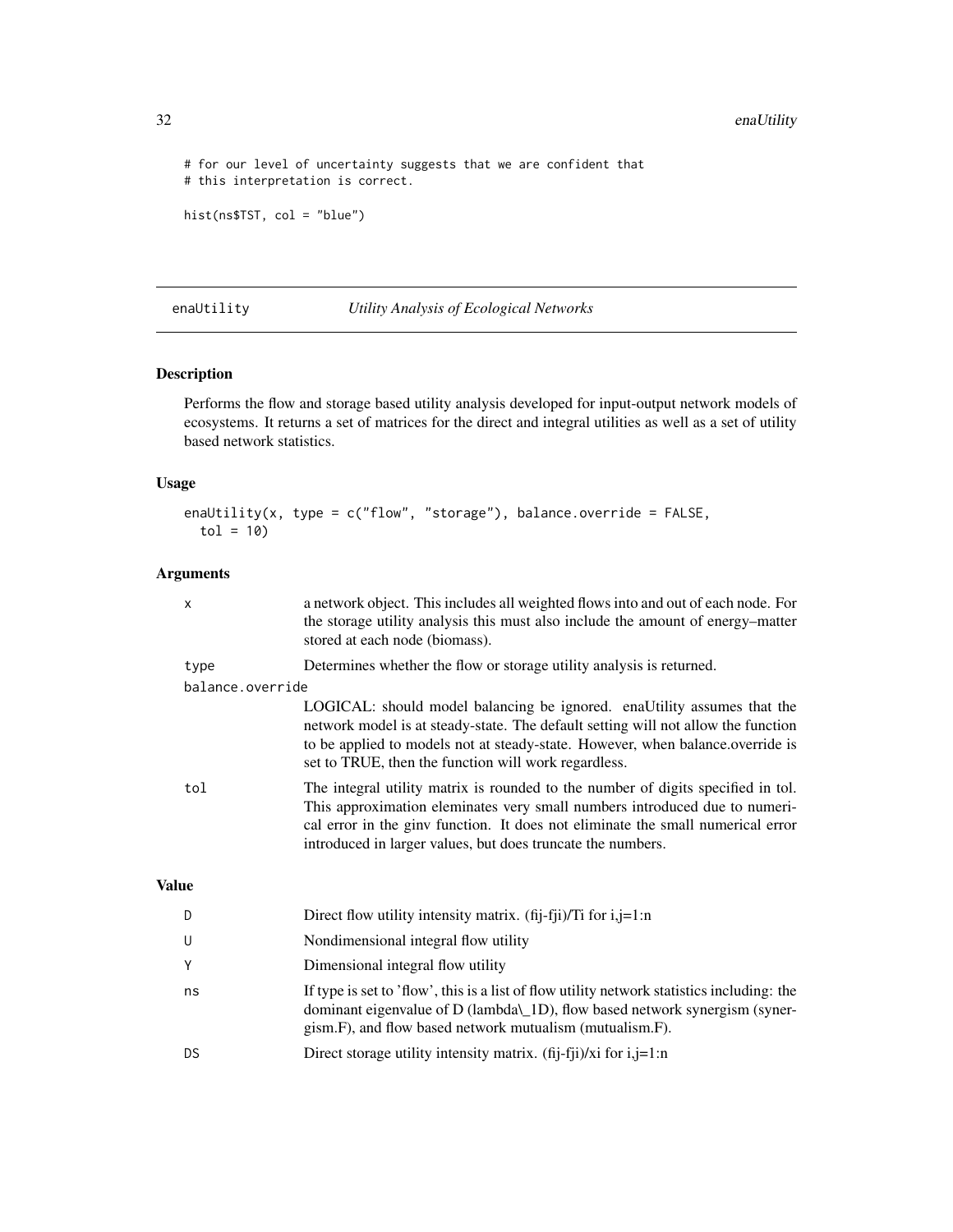<span id="page-32-0"></span>

| US | Nondimensional integral storage utility                                                                                                                                                                                                            |
|----|----------------------------------------------------------------------------------------------------------------------------------------------------------------------------------------------------------------------------------------------------|
| YS | Dimensional integral storage utility                                                                                                                                                                                                               |
| ns | If type is set to 'storage', this is a list of storage utility network statistics in-<br>cluding: the dominant eigenvalue of DS (lambda_1DS), storage based network<br>synergism (synergism.S), and storage based network mutualism (mutualism.S). |

#### Author(s)

Matthew K. Lau Stuart R. Borrett

## References

Fath, B.D. and Patten, B.C. 1998. Network synergism: emergence of positive relations in ecological systems. Ecol. Model. 107:127–143.

Fath, B.D. and Borrett, S.R. 2006. A Matlab function for Network Environ Analysis. Environ. Model. Soft. 21: 375–405.

Patten, B.C. 1991. Network ecology: Indirect determination of the life-environment relationship in ecosystems. In: Higashi, M. and Burns, T. (eds). Theoretical Studies of Ecosystems: The Network Perspective. Cambridge University Press. New York.

#### See Also

[enaFlow](#page-17-1)[,enaStorage](#page-21-1)[,enaMTI](#page-20-1)

environCentrality *Environ Centrality an Ecological Network*

## Description

This function calculates the input, output, and average environ centrality of the nodes in the network (Fath and Borret, 2012). This is a type of weighted degree centrality that indicates the relative importance of the nodes in the flow activity in the network.

#### Usage

```
environCentrality(x = "matrix")
```
#### Arguments

|        | ٠ |
|--------|---|
| I<br>٦ |   |
|        |   |

A square matrix. Usually the integral flow marix from enaFlow. The assumption is that the flows are oriented column to row.

#### Value

| ECin  | input oriented environ centrality                        |
|-------|----------------------------------------------------------|
| ECout | output oriented environ centraility                      |
| AEC   | average environ centrality (average of input and output) |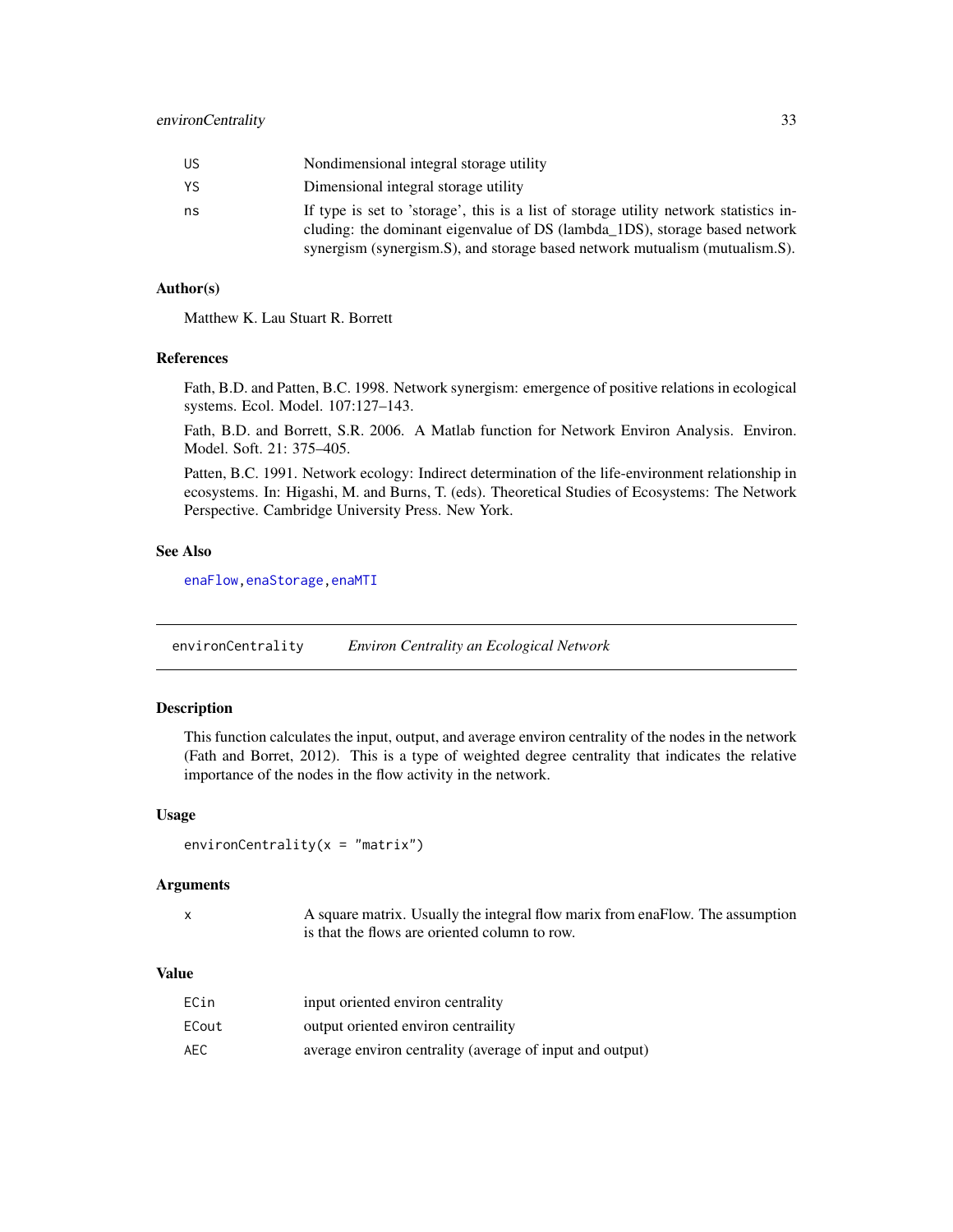#### <span id="page-33-0"></span>Author(s)

Matthew K. Lau Stuart R. Borrett

## References

Fann, S.L. and Borrett, S.R. 2012. Environ centrality reveals the tendency of indirect effects to homogenize the functional importance of species in ecosystems. Journal of Theoretical Biology 294: 74-86.

## See Also

[enaFlow](#page-17-1)

## Examples

```
data(troModels)
F <- enaFlow(troModels[[6]])
ec <- environCentrality(F$N)
attributes(ec)
barplot(sort(ec$AEC, decreasing = TRUE), col = 4, ylab = "Average Environ Centrality",
   ylim = c(0, 0.4)
```
<span id="page-33-1"></span>findPathLength *Cumulative Flow over a Range of Path Lengths*

## Description

Calculates the flow throughout the entire network over a given path length.

## Usage

```
findPathLength(x, maxPath = 100, plot_sw = FALSE)
```
## Arguments

|         | Network model object.                                          |
|---------|----------------------------------------------------------------|
| maxPath | The maximum path length to calculate total flow.               |
| plot.sw | LOGICAL: should a plot be generated showing flow accumulation? |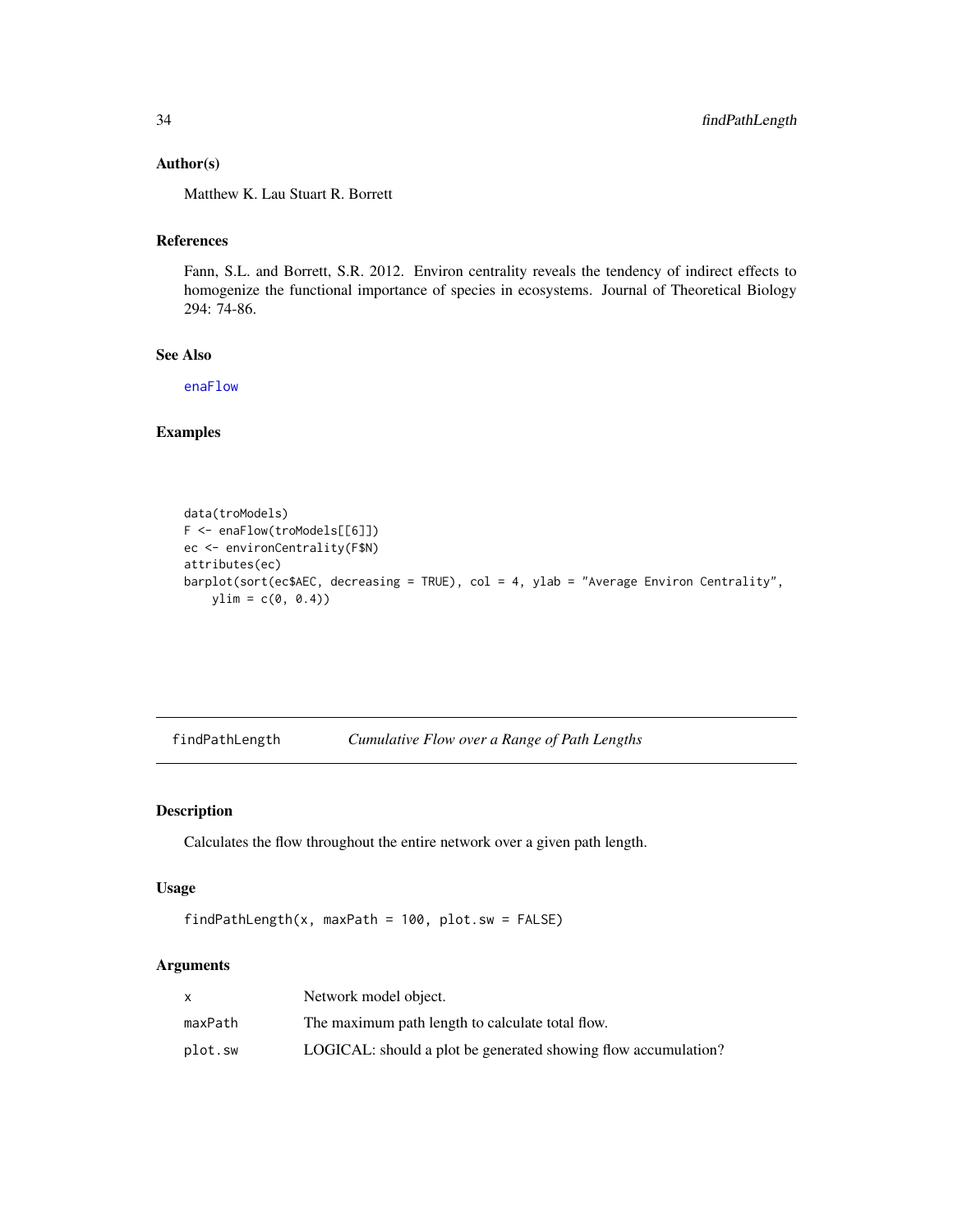#### <span id="page-34-0"></span>force.balance 35

## Value

| thresholds | thresholds indicating the development of throughflow as path length increases:<br>the path length at which indirect flow exceeds direct flow (mID), path length at<br>which $50\%$ , $90\%$ , and $95\%$ of total system throughflow is achieved (m50, m90,<br>and m95, respectively) |
|------------|---------------------------------------------------------------------------------------------------------------------------------------------------------------------------------------------------------------------------------------------------------------------------------------|
| tf         | total flow across paths from length 0 (Boundary inputs) to maxPath                                                                                                                                                                                                                    |
| ctf        | cumulative total flow from path length 0 to maxPath                                                                                                                                                                                                                                   |

## Author(s)

Matthew K. Lau Stuart R. Borrett

## References

Borrett, S.R, Patten, B.C., Whipple, S.J. 2010. Rapid development of indirect effects in ecological networks. Oikos 119:1136–1148.

## See Also

[enaFlow](#page-17-1)

## Examples

```
data(troModels)
pl10 <- findPathLength(troModels[[6]], plot.sw = TRUE, maxPath = 10)
names(pl10)
pl10$thresholds
```
force.balance *Repeated Application the Balance Function*

## Description

This function repeatedly balances a model, sequentially with the output being passed back to the balance function, until it is within tolerance or the maximum number of iterations is reached.

## Usage

```
force.balance(x, tol = 5, max.itr = 10, method = "AVG2")
```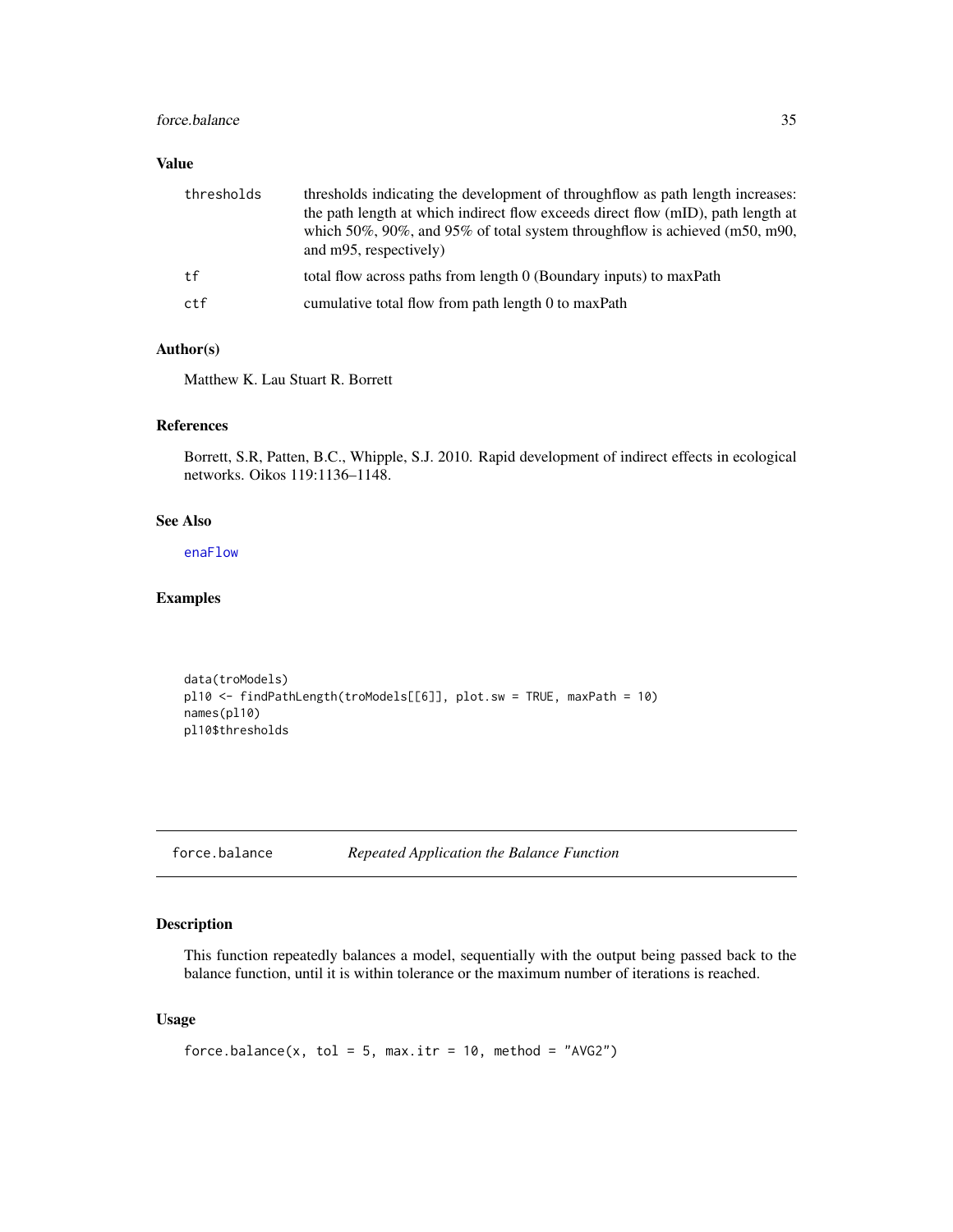#### <span id="page-35-0"></span>Arguments

|         | A network object.                                                  |
|---------|--------------------------------------------------------------------|
| tol     | Percent error tolerance for difference between inputs and outputs. |
| max.itr | Maximum number iterations.                                         |
| method  | The balancing method to use, see balance. DEFAULT = $AVG2$ .       |

## Value

Returns a balanced network model.

## Author(s)

Matthew K. Lau Stuart R. Borrett

## References

Allesina, S., Bondavalli, C., 2003.Steady state of ecosystem flow networks: a comparison between balancing procedures.Ecological Modelling 165(2-3):231-239.

## See Also

[balance](#page-5-1)

#### Examples

```
data(troModels)
ssCheck(troModels[[1]])
fb.model = force.balance(troModels[[2]]) #produces a balanced model
```
get.ns *Quick Calculation of a Range of Network Statistics.*

## Description

This is a high level function for calculated the main network analyses (Ascendancy, Flow, Structure, Storage and Utility) on an ecological network.

## Usage

get.ns(x, balance.override = FALSE)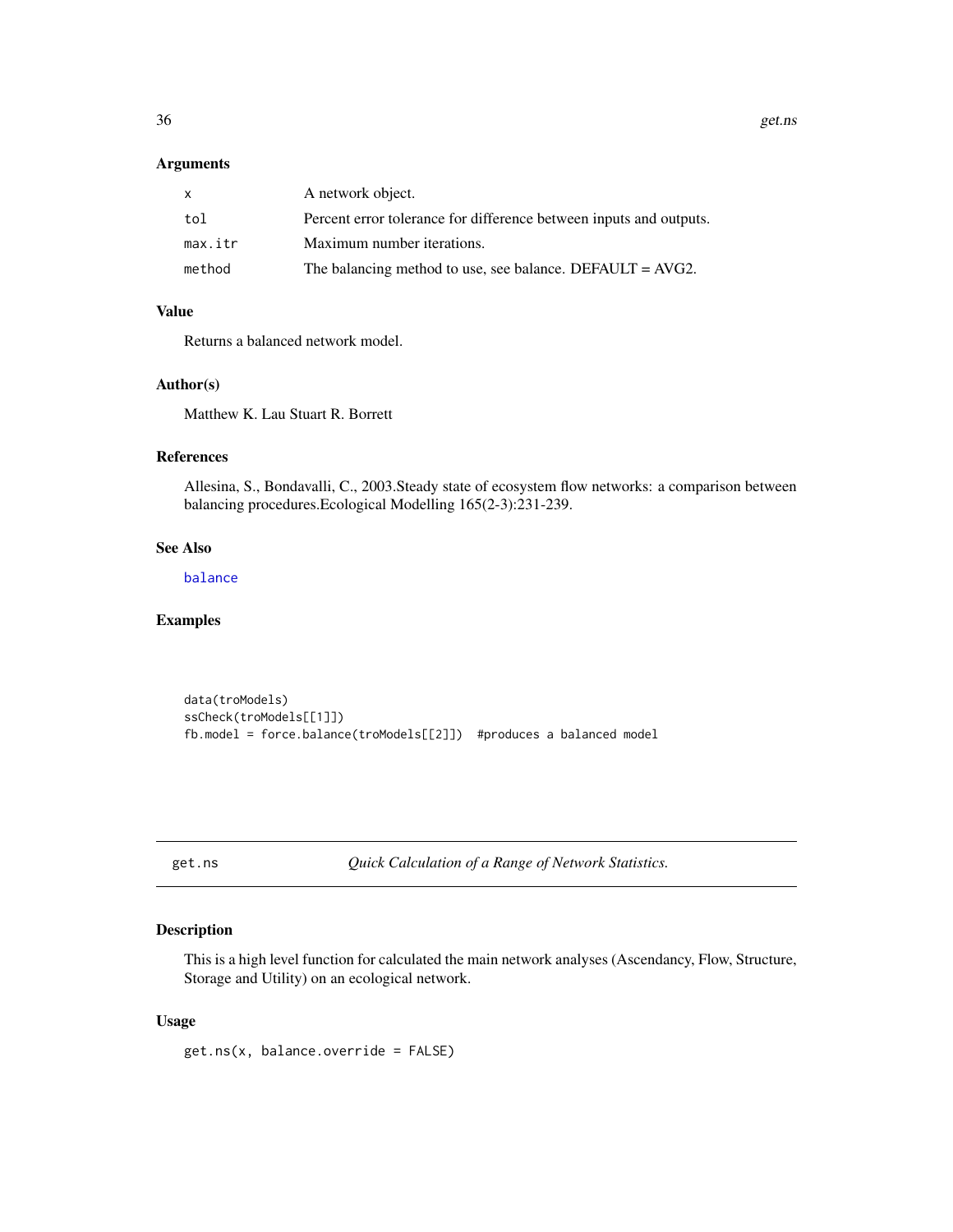#### <span id="page-36-0"></span>get.orient 37

#### Arguments

x A network object. balance.override Turns off balancing and balance checking.

#### Value

Returns the network statistics (ns) of all of the major ENA functions: enaStructure, enaFlow, enaAscendency, enaStorage and enaUtility (both flow and storage).

#### Author(s)

Matthew K. Lau Stuart R. Borrett David E. Hines

## References

Fath, B. D., Borrett, S. R. 2006. A Matlab function for Network Environ Analysis. Environ. Model. Softw. 21, 375-405.

## See Also

[enaStructure](#page-23-1),[enaFlow](#page-17-1),[enaAscendency](#page-11-1),[enaUtility](#page-31-1)

#### Examples

data(troModels) get.ns(troModels[[6]])

<span id="page-36-1"></span>get.orient *Returns the global orientation*

#### Description

Returns the current setting for the expected orientation of all matrices, which is either 'rc' (DE-FAULT) or 'school' (output orientation as expected for the school of analysis for a given function). This function is intended to provide increase flexibility for users of both the Patten and Ulanowicz schools of ENA.

## Usage

get.orient()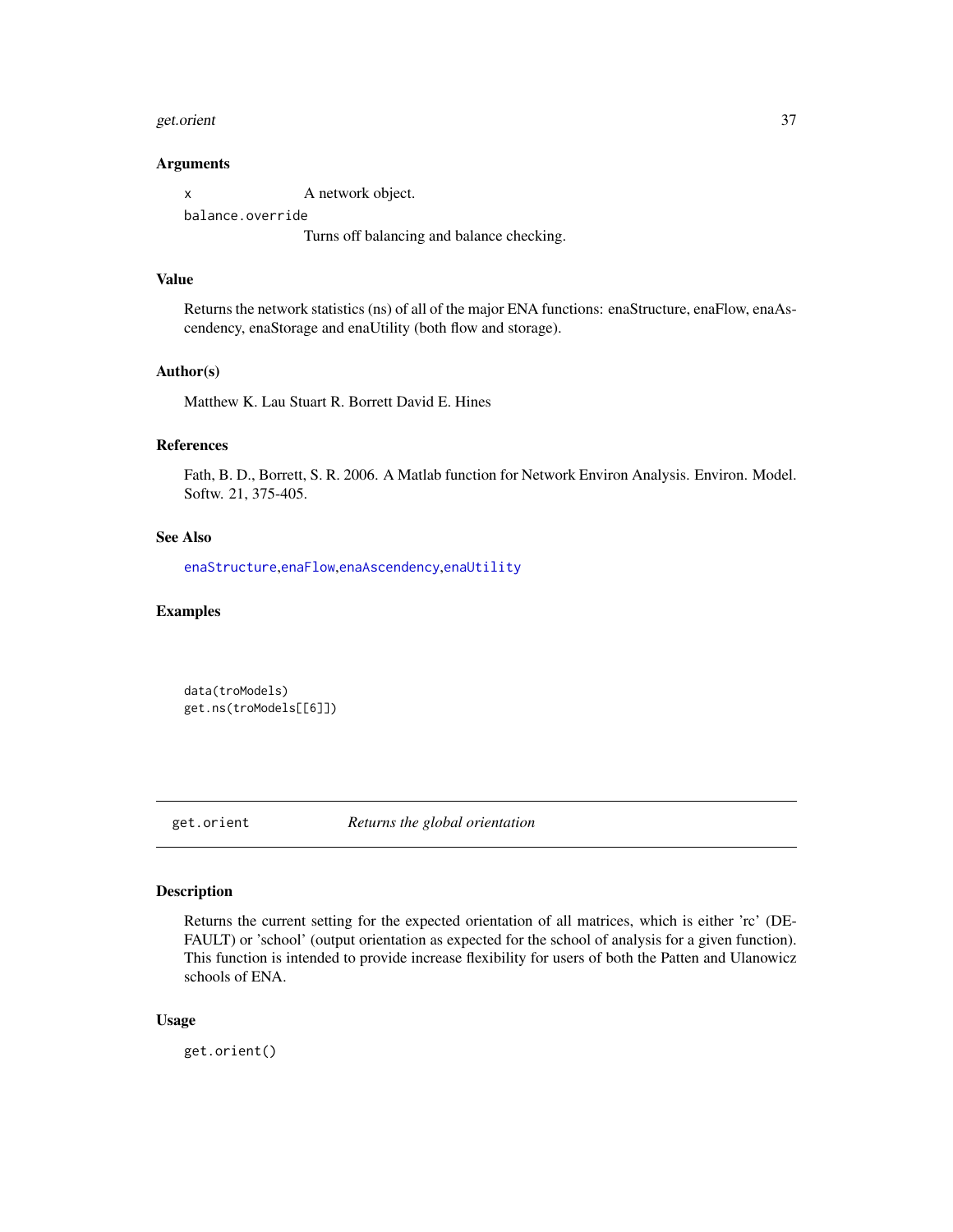## <span id="page-37-0"></span>Author(s)

M.K. Lau and S.R. Borrett

## m.list *Sub-set of the Larger Ecosystem Models*

## Description

A set of ecosystem models compiled by the SEE Lab at UNCW.

## References

Borrett, S. R., and M. K. Lau. In Prep. enaR: An R package for Ecological Network Analysis. Ecological Modeling and Software.

| meanTrophicLevel | $mean Trophic Level \; INPUT = network \; data \; object, \; min \; trophic \; level$ |
|------------------|---------------------------------------------------------------------------------------|
|                  | choice $OUTPUT = mean$ trophic level                                                  |

## Description

==============================

## Usage

meanTrophicLevel( $x = "model", minTL = 2)$ 

#### Arguments

| x     | a network object. This includes all weighted flows into and out of each node.<br>The model needs to be at steady-state                         |
|-------|------------------------------------------------------------------------------------------------------------------------------------------------|
| minTL | is the minimum trophic level to be included in the calculation fo the mean trophic<br>level. The default is 2, but users often use 3.25 and 4. |

## Author(s)

Stuart R. Borrett

#### Examples

```
data(enaModels)
meanTrophicLevel(enaModels[[12]], minTL = 3.25)
```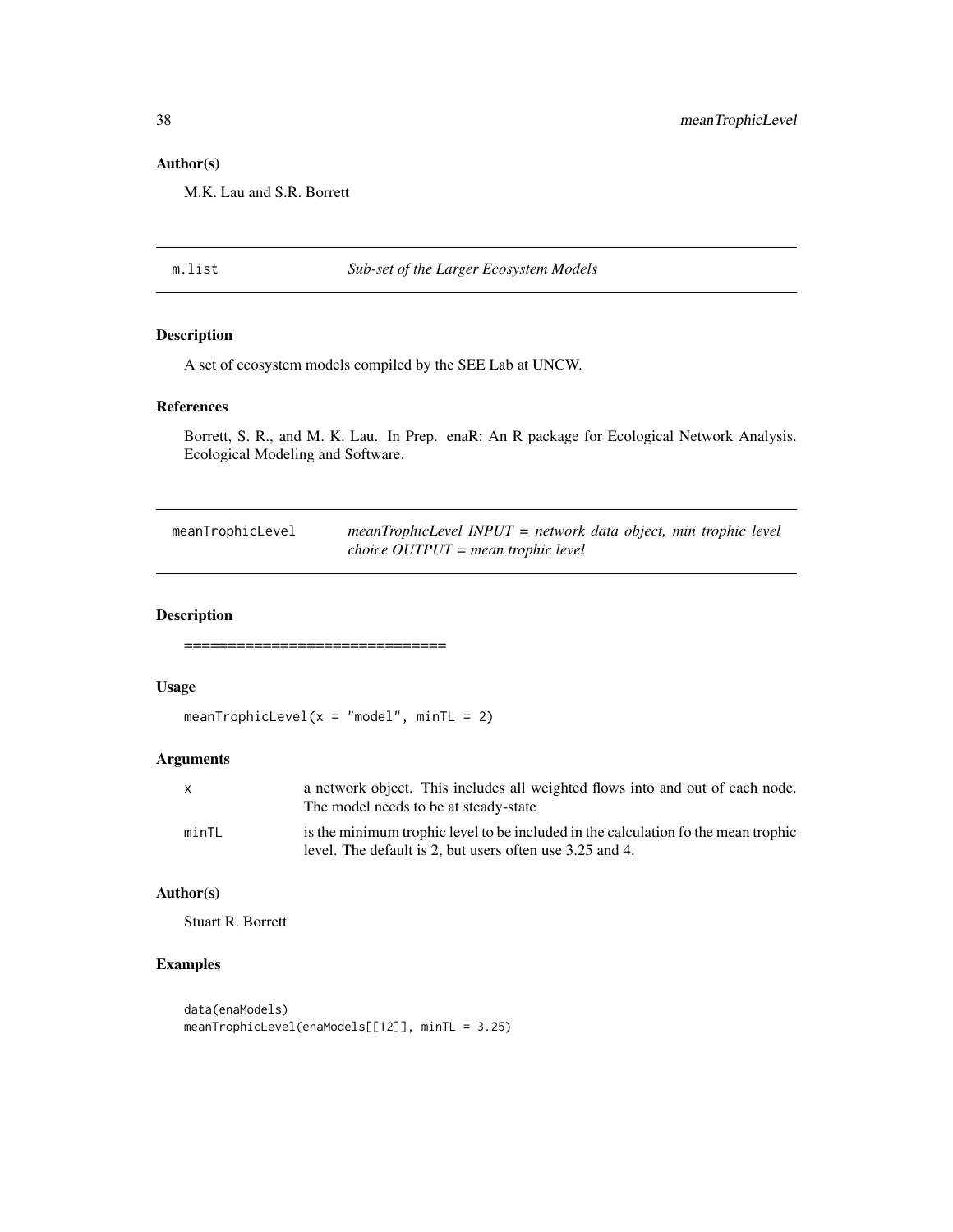<span id="page-38-0"></span>

Function for calculating the pathway proliferation of flows in a network model through matrix exponentiation.

## Usage

 $mExp(x = "matrix", n = 2)$ 

#### Arguments

| A matrix.                                |
|------------------------------------------|
| Desired exponent (i.e. the path length). |

## Details

This function was originally designed by Alberto Monteiro in the following R help thread: https://stat.ethz.ch/pipermail/rhelp/2007-May/131330.html.

## Value

Returns an exponentiated flow matrix.

#### Author(s)

Alberto Monteiro (https://stat.ethz.ch/pipermail/r-help/2007-May/131330.html) Matthew K. Lau

## See Also

[findPathLength](#page-33-1)

<span id="page-38-1"></span>netOrder *Reorder Nodes in a Network in enaR*

## Description

Reorders nodes in a network either through a user defined node order vector or by default places the non-living nodes to the end of the node vector, minimizing the order change for other nodes.

#### Usage

 $netOrder(x = "network object", order = 0)$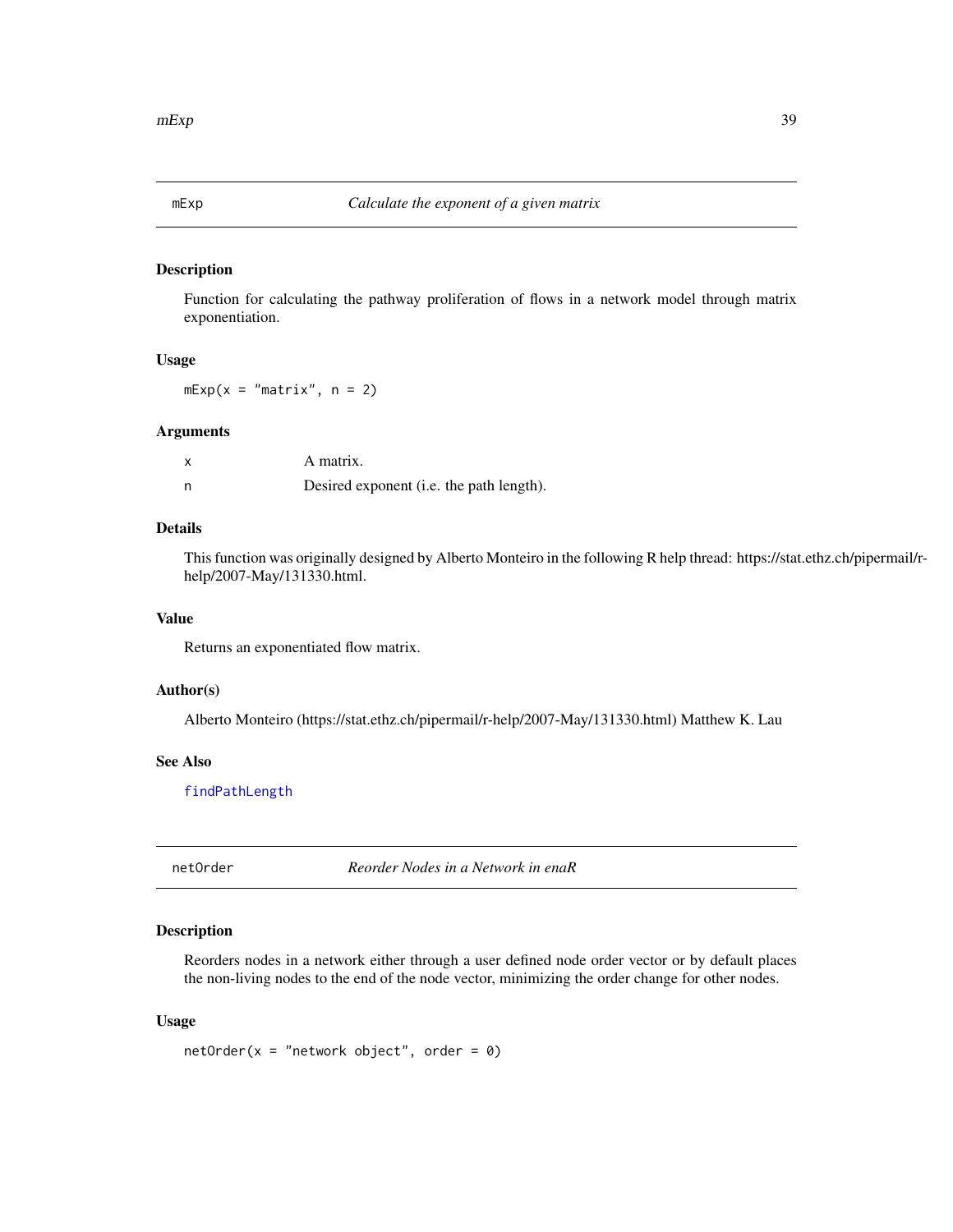#### <span id="page-39-0"></span>**Arguments**

| x     | A network object. This includes all weighted flows into and out of each node.                                                                                                             |
|-------|-------------------------------------------------------------------------------------------------------------------------------------------------------------------------------------------|
| order | An integer vector of length N, where N is number of nodes in x, specifying the<br>new order of the nodes (by default order $= 0$ , which indicates moving non-living<br>nodes to the end) |

## Details

The node order vector "order" must be of length equal to the number of nodes in x (i.e. N) and must contain all integers from 1 to N. This function can be used with default conditions (i.e. without "order" vector) to reorder the nodes of a network which does not have non-living nodes placed at the end so that the Trophic Aggregations analysis (enaTroAgg) can be run on the reordered model.

## Value

Returns a network object with nodes ordered as per the node order vector or without the node order vector, by default moves the non-living nodes to the end of the node vector, minimizing the order change for other nodes.

## Author(s)

Pawandeep Singh

#### See Also

[enaTroAgg](#page-24-1)

## Examples

```
data(troModels)
new.network <- netOrder(troModels[[6]], c(1, 3, 2, 5, 4))
# new.network is the required rearranged network with nodes in the desired order.
```
oyster *Intertidal Oyster Reef Ecosystem Model*

## Description

Intertidal oyster reef ecosystem model created by Dame and Patten (1981). Data were taken from Patten (1985). Model flows are in kcal m<sup>^</sup>-2 day<sup>^</sup>-1; storage data is kcal m<sup>^</sup>-2.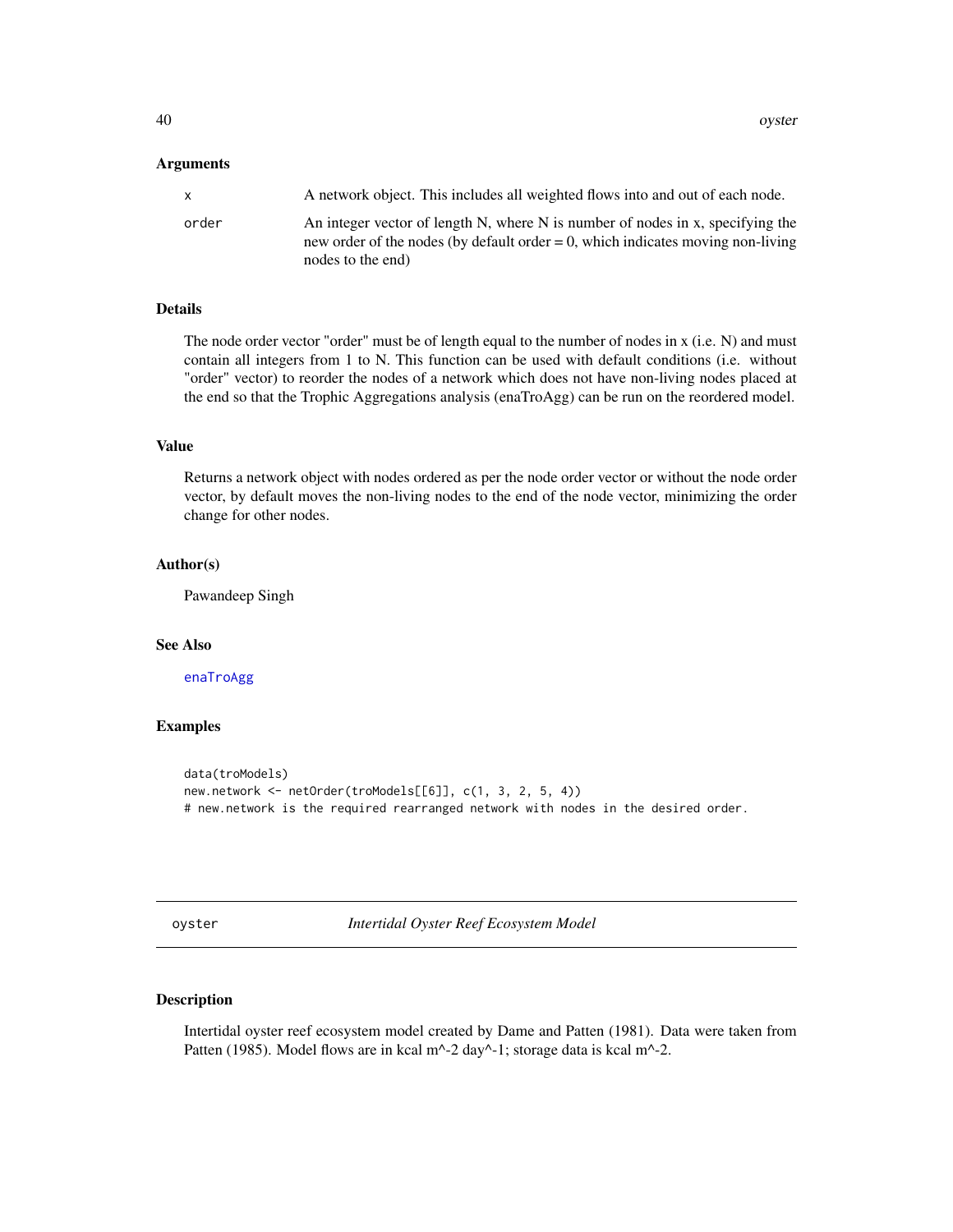#### <span id="page-40-0"></span> $pack$  and  $p41$

#### References

Dame, R. F., and B. C. Patten. 1981. Analysis of energy flows in an intertidal oyster reef. Marine Ecology Progress Series 5:115-124.

Patten, B. C. 1985. Energy cycling, length of food chains, and direct versus indirect effects in ecosystems. Can. Bull. Fish. Aqu. Sci. 213:119-138.

<span id="page-40-1"></span>pack *Compile Network Information into a Network Class*

## Description

This function provides a flexible framework for importing flow network information into a network class object for analyses.

#### Usage

```
pack(flow, input = NA, respiration = NA, export = NA, output = NA,
  storage = NA, living = NA)
```
#### Arguments

| flow        | The flow matrix.                                                                              |
|-------------|-----------------------------------------------------------------------------------------------|
| input       | The inputs into the system.                                                                   |
| respiration | The quantities respired from the system.                                                      |
| export      | The exports from the system.                                                                  |
| output      | The output (i.e. exports $+$ respiration) from the system.                                    |
| storage     | The quantities stored in compartments within the system.                                      |
| living      | A logical vector indicating whether a node is either 'living' (= TRUE) or 'dead'<br>(=FALSE). |

#### Value

Returns a network object for the supplied model.

## Author(s)

Matthew K. Lau Stuart R. Borrett

## See Also

[unpack](#page-55-1)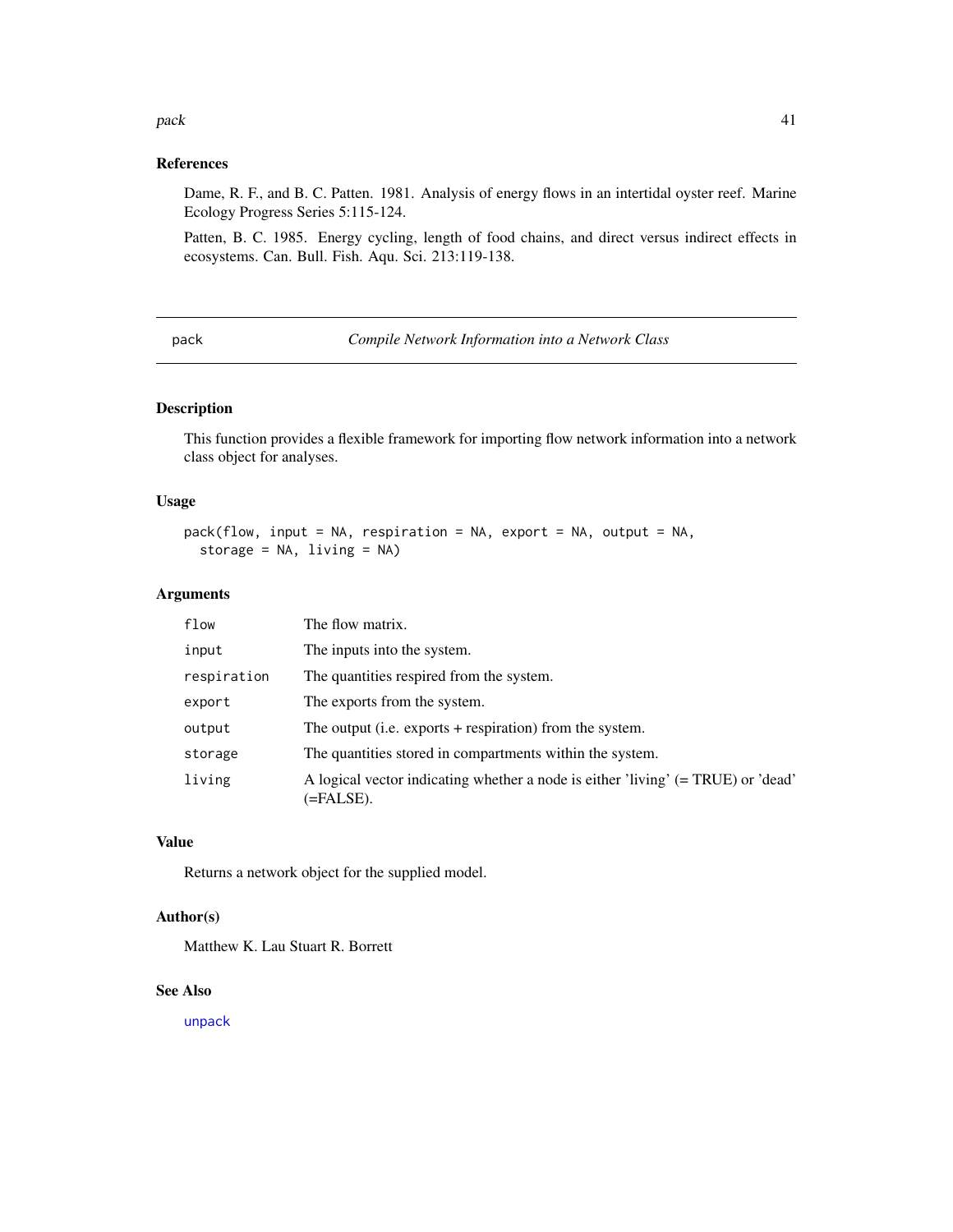<span id="page-41-1"></span><span id="page-41-0"></span>

This function allows the user to access models that are formatted for EcoNet, the web-based interface for conducting ENA (http://eco.engr.uga.edu/), by Caner Kazanci at the University of Georgia.

## Usage

```
read.EcoNet(file = "file path", verbose = FALSE, parse = FALSE)
```
#### Arguments

| file    | Path to an EcoNet formatted file         |
|---------|------------------------------------------|
| verbose | LOGICAL: should warnings be suppressed?  |
| parse   | Is the file input parsed from a webpage? |

#### Value

Returns the model formatted as a network object.

#### Author(s)

Matthew K. Lau

#### References

Kazanci, C., 2007. EcoNet: A new software for ecological modeling, simulation and network analysis, Ecol. Model., Vol 208/1 pp 3-8.

## See Also

## [EcoNetWeb](#page-8-1)

read.enam *R function to read in a matrix formatted as Mdloti (Ursula Sharler)*

#### Description

This function reads network data from an excel file commonly used by Ursula Sharler. The file has three header lines (name/source, number of compartments, number of living nodes) and then a  $n+2$ x n+2 matrix of flows. This is the flow matrix with an additional row for imports and biomass each and additional columns for exports and respirations.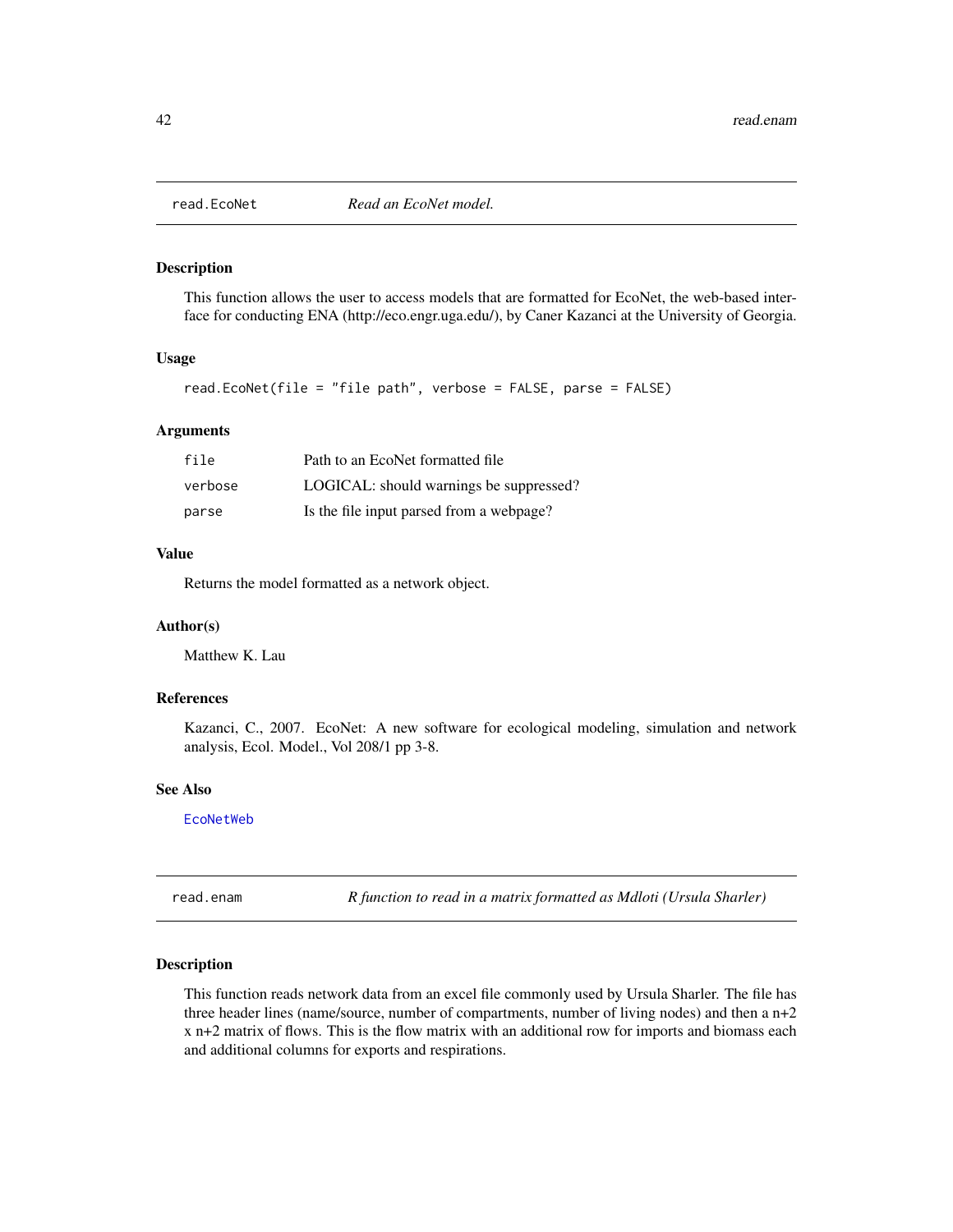#### <span id="page-42-0"></span>read.nea 43

## Usage

read.enam(file = "file path and name")

#### Arguments

```
file The name and path for the data file. This function assumes the data are stored
                  on the first sheet of an Microsoft Excel formatted. NOTE: this function depends
                  on the read.xlsx function from the xlsx package, which requires that the entire
                  path be specified from the root directory (i.e. the absolute path).
```
## Value

Returns the network object.

#### Author(s)

Stuart R. Borrett

## References

Fath, B. D., Borrett, S. R. 2006. A Matlab function for Network Environ Analysis. Environ. Model. Softw. 21, 375-405.

#### See Also

[read.scor](#page-43-1)

<span id="page-42-1"></span>read.nea *Read an NEA formatted model into a network object*

## Description

This function reads in and creates a network object from a NEA formatted data file (Fath and Borrett 2006).

#### Usage

read.nea(file = "file name", sep = ",", warn = TRUE)

#### Arguments

| file | The name and path for the data file.                  |
|------|-------------------------------------------------------|
| sep  | The separation character used to delimit data values. |
| warn | LOGICAL: should pack warnings be reported?            |

## Value

Returns the network object.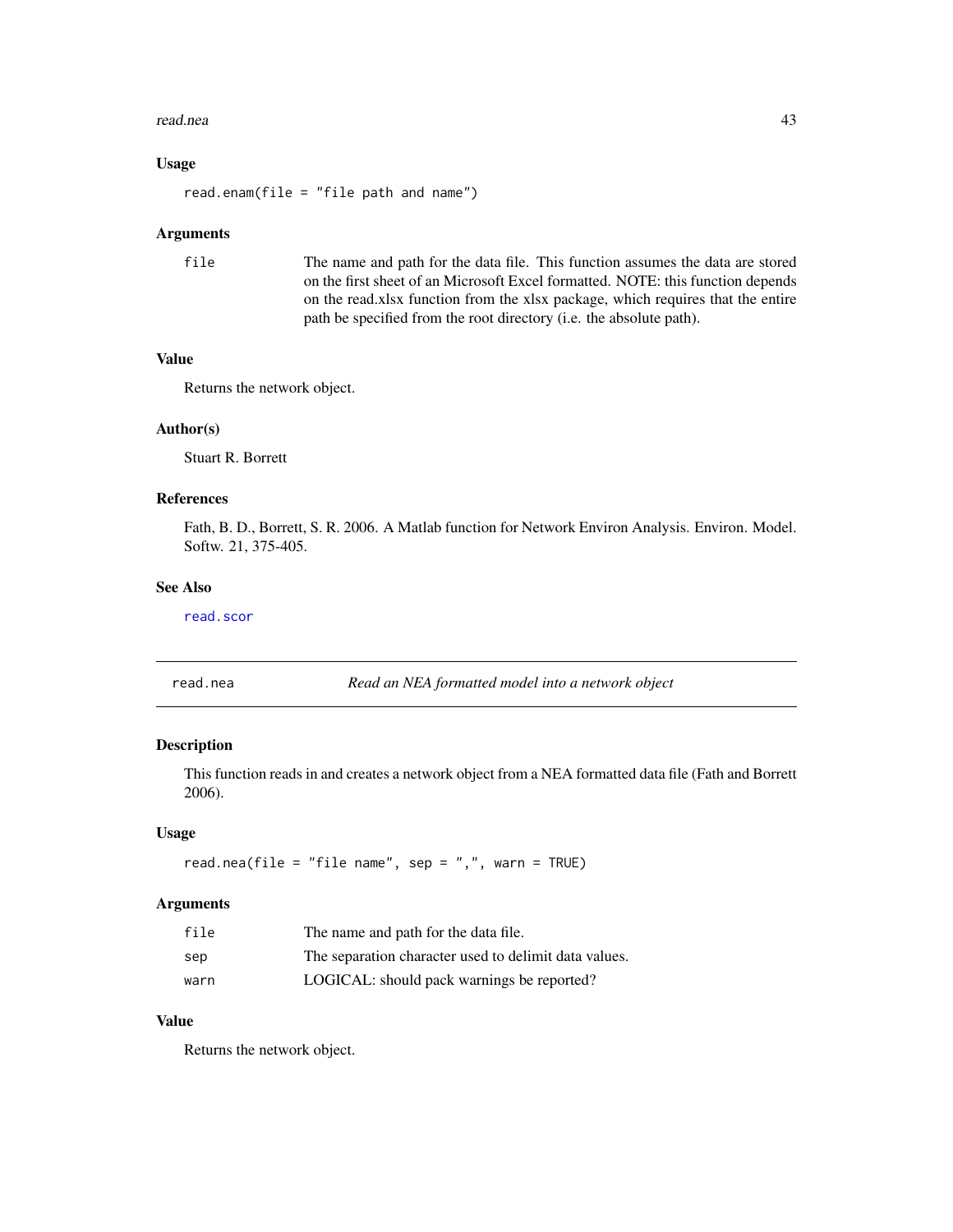#### <span id="page-43-0"></span>Author(s)

Stuart R. Borrett

#### References

Fath, B. D., Borrett, S. R. 2006. A Matlab function for Network Environ Analysis. Environ. Model. Softw. 21, 375-405.

#### See Also

[write.nea](#page-57-1)

<span id="page-43-1"></span>read.scor *SCOR formatted file into R in multiple formats INPUT = file path*

#### Description

Read in network model data files that are in the SCOR format (REFERENCE).

#### Usage

read.scor(file, from.file = TRUE, warn = FALSE)

## **Arguments**

| file      | File path or plain text.                                                                                 |
|-----------|----------------------------------------------------------------------------------------------------------|
| from.file | States whether the file argument input should be treated as a file path (TRUE) or<br>plain text (FALSE). |
| warn      | Turn on (TRUE) or off (FALSE) warnings.                                                                  |

#### Details

The SCOR file must be formatted properly. In particular, the number of nodes on the second line must have the first three characters dedicated to the total number of nodes and the next three characters should contain the number of living nodes. That is, the second line of the file should be formatted as 'xxxyyy' where x and y are the characters for the total number of nodes and the number of living nodes, respectively. Thus, if the total number of nodes is 10 and the number of living nodes is 1, then the second line should read, " 10 1."

#### Value

Returns the network model in one of several formats. The default format is a network object used by the statnet package (type="network"). Three other options are the network environ analysis format (type="nea") as defined by (Fath and Borrett 2006), a list format (type="list") and an edge list (type="edge.list").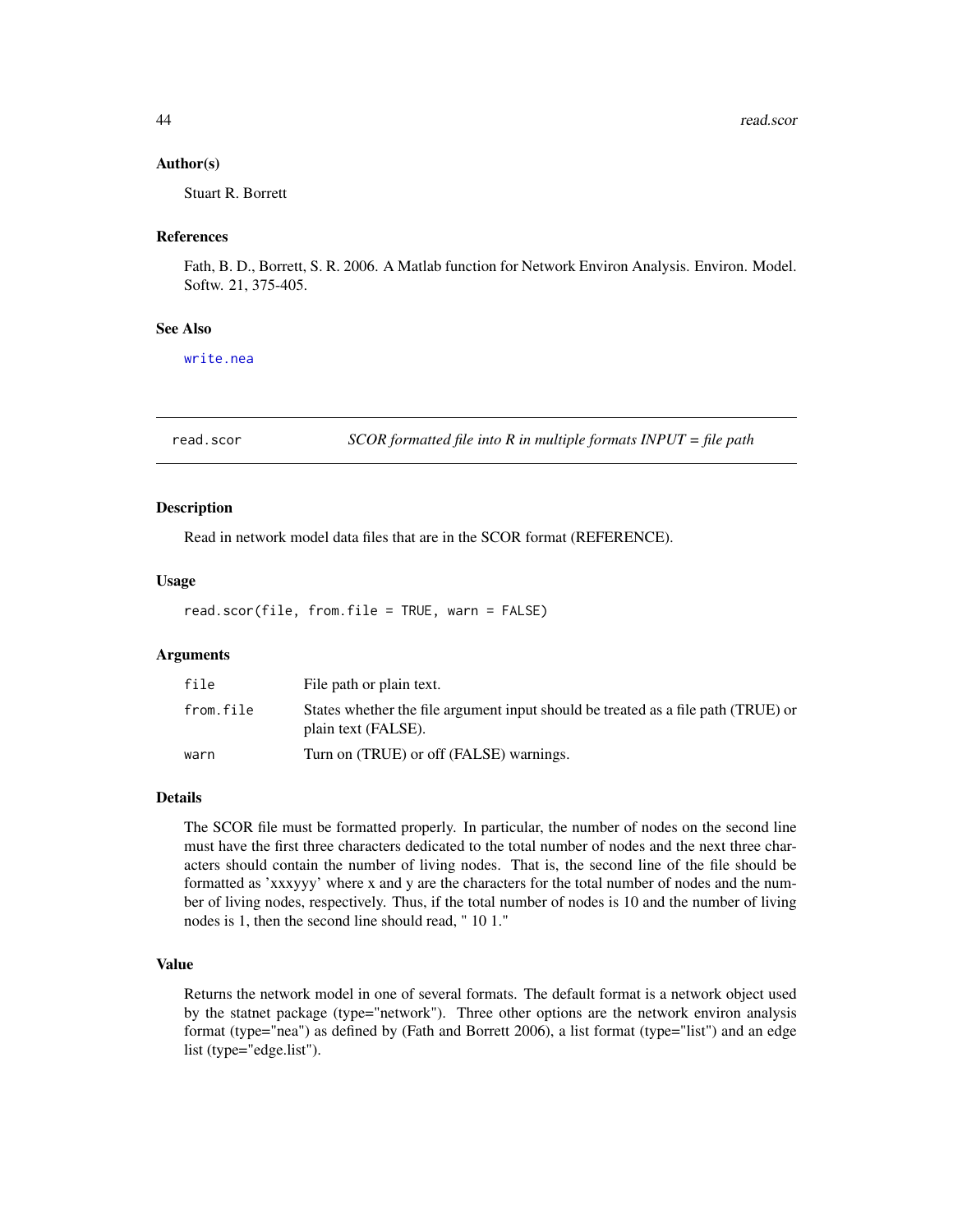#### <span id="page-44-0"></span>read.wand 45

#### Author(s)

Matthew K. Lau Stuart R. Borrett

## References

Ulanowicz, R.E. and J.J. Kay. 1991. A package for the analysis of ecosystem flow networks. Environmental Software 6:131-142.

Fath, B. D., Borrett, S. R. 2006. A Matlab function for Network Environ Analysis. Environ. Model. Softw. 21, 375-405.

<span id="page-44-1"></span>read.wand *WAND formatted file into R*

#### Description

Reads WAND formatted network models.

#### Usage

read.wand(file = "file name with path")

#### Arguments

file File path to WAND formatted data file.

## Value

Returns a network object from a WAND formatted data file.

#### Note

IMPORTANT: this function depends on the read.xlsx function from the xlsx package, which requires that the entire path be specified from the root directory (i.e. the absolute path).

## Author(s)

Matthew K. Lau Stuart R. Borrett

## References

Allesina, S., Bondavalli, C., 2004. WAND: an Ecological Network Analysis user-friendly tool. Environmental Modelling and Software 19(4):337-340.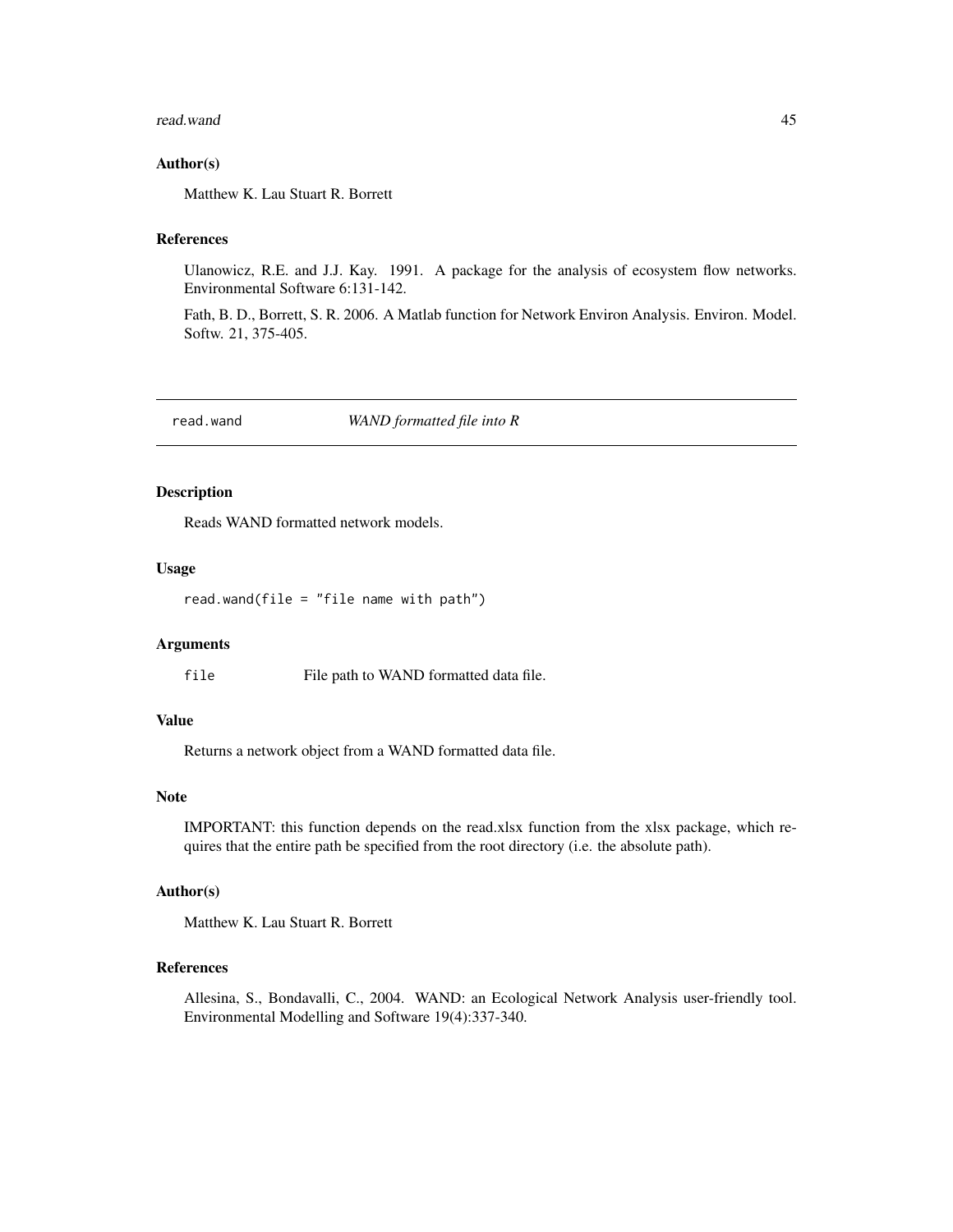<span id="page-45-1"></span><span id="page-45-0"></span>

Identifies the signs and pairwise relationsips of two matrices and compares the difference between them.

## Usage

```
relationalChange(x = "Direct.U", y = "Integral.U")
```
## Arguments

| $\mathsf{x}$ | x is a square matrix of real numbers. While this function is more general, the                                                                                          |
|--------------|-------------------------------------------------------------------------------------------------------------------------------------------------------------------------|
|              | initial intention was for this to be the direct utility matrix.                                                                                                         |
| <b>V</b>     | y is a square matrix of real numbers. While this function is more general, the<br>initial intention was for this to be the integral utility matrix or the mixed trophic |
|              | impacts matrix.                                                                                                                                                         |

## Value

|                    | Direct. Signs A sign matrix for matrix x.                                                                                                        |
|--------------------|--------------------------------------------------------------------------------------------------------------------------------------------------|
|                    | Integral. Signs A sign matrix for matrix x.                                                                                                      |
| Direct.Relations   |                                                                                                                                                  |
|                    | A matrix of the pairwise sign relationships for matrix x.                                                                                        |
| Integral.Relations |                                                                                                                                                  |
|                    | A matrix of the pairwise signed relationships in matrix y.                                                                                       |
| Relations.Table    |                                                                                                                                                  |
|                    | A table that summarizes the relations.                                                                                                           |
| Changed.Table      | A summary table of only the pariwise relationships that changed between x and                                                                    |
|                    | у.                                                                                                                                               |
| ns                 | A vector of network statistics which currently includes one whole-network statis-<br>tic - a ratio of the relationships changed between x and y. |

## Note

This function is called by enaUtility and enaMTI to summarize results.

## Author(s)

Stuart R. Borrett

## See Also

[enaUtility,](#page-31-1) [enaMTI,](#page-20-1) [signs](#page-50-1)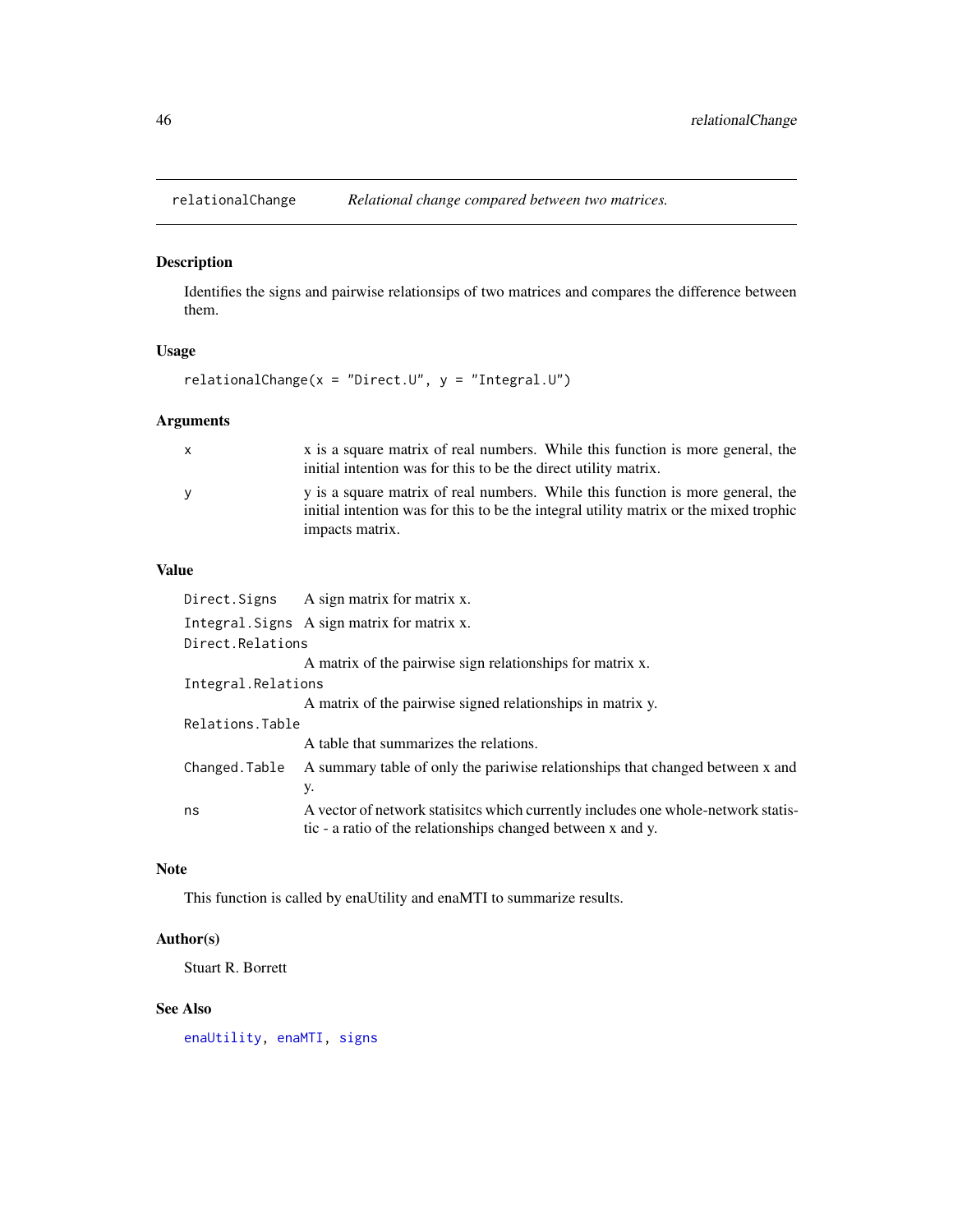<span id="page-46-1"></span><span id="page-46-0"></span>This function finds the strongly connected components (SCCs) of an adjacency matrix A and returns a number of derived network statistics.

## Usage

 $scc(A = "adjacency")$ 

#### Arguments

an n x n adjacency matrix.

### Value

| sp         | a list of structural properties including: the number of SCCs ("no.scc"), the<br>number of SCCs with more than 1 node ("no.scc.big"), and the fraction of the<br>network nodes participating in a large SCC ("pscc") |
|------------|----------------------------------------------------------------------------------------------------------------------------------------------------------------------------------------------------------------------|
| membership | numeric vector giving the cluseter id to which each node belongs (as in igraph: clusters)                                                                                                                            |
| scc.id     | numeric vector of the numeric identity in "membership" of SCCs with more than<br>1 node                                                                                                                              |

#### Note

Input matrix is assumed to be oriented from columns to rows.

## Author(s)

Matthew K. Lau Stuart R. Borrett

#### References

Allesina, S., Bodini, A., Bondavalli, C., 2005. Ecological subsystems via graph theory: the role of strongly connected components. Oikos 110, 164-176.

Berman, A., Plemmons, R.J., 1979. Nonnegative Matrices in the Mathematical Sciences. Academic Press, New York.

Borrett, S.R., Fath, B.D., Patten, B.C. 2007. Functional integration of ecological networks through pathway proliferation. Journal of Theoretical Biology 245, 98-111.

## See Also

[enaStructure](#page-23-1)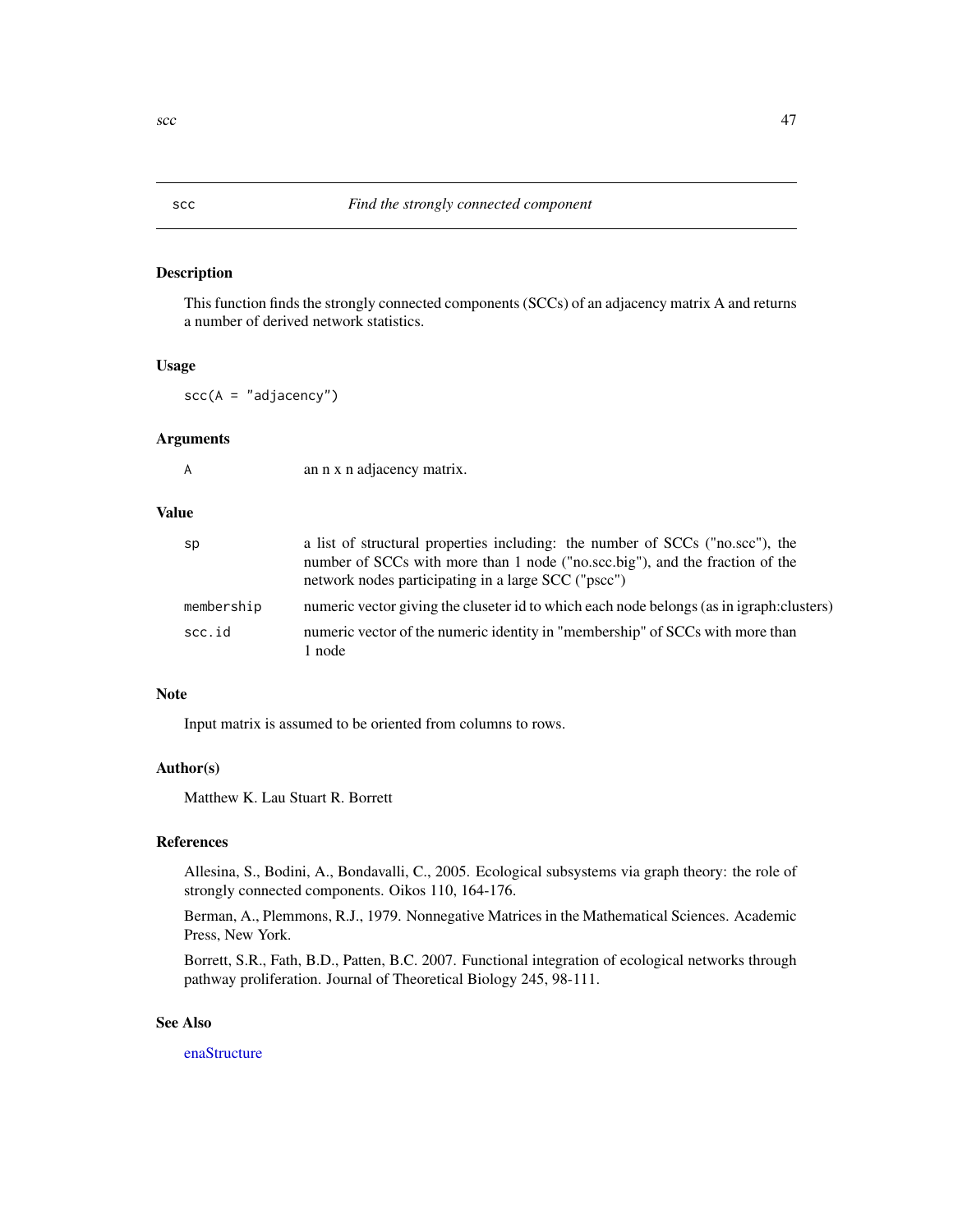48 scifix and the set of the set of the set of the set of the set of the set of the set of the set of the set of the set of the set of the set of the set of the set of the set of the set of the set of the set of the set of

## Examples

data(troModels) A <- enaStructure(troModels[[6]])\$A scc(A)

## scifix *scifix Corrects missing e or E in scientific notation*

## Description

This is a support function that corrects the scientific notation in SCOR formatted data files.

## Usage

scifix(x)

## Arguments

x A numeric or character scalar.

## Value

Returns a numeric scalar in appropriate scientific notation.

## Author(s)

Matthew K. Lau

## See Also

[read.scor](#page-43-1)

<span id="page-47-0"></span>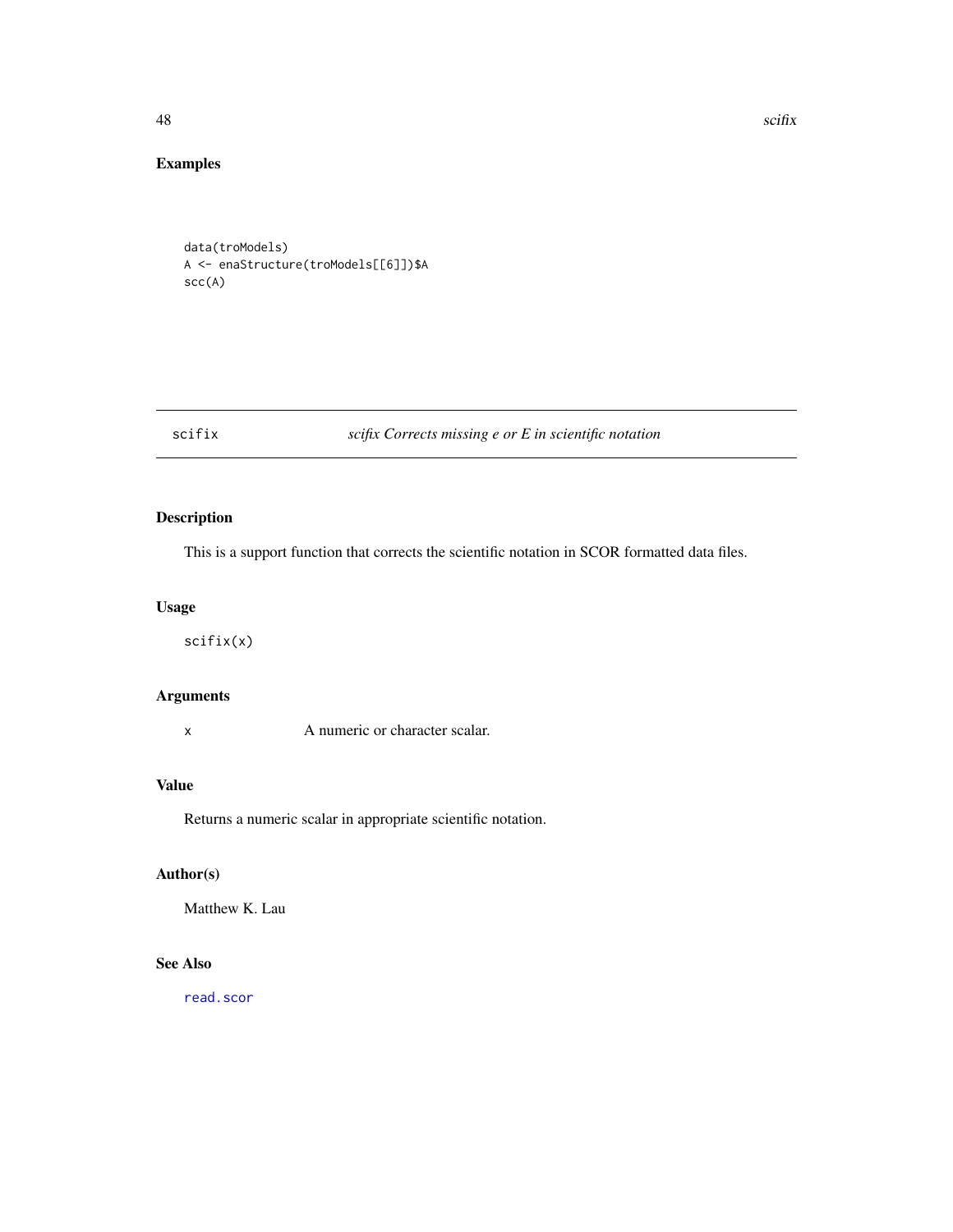<span id="page-48-0"></span>

Changes the orientation of output matrices.

#### Usage

set.orient( $x = c("rc", "school")$ )

#### Arguments

x The school determining the orientation

## Details

The enaR package as a whole, and the broader network analysis community, assumes a row to column orientation; thus, the default orientation for the package is row to column (DEFAULT  $=$ 'rc'). However, functions from the Patten school were orignially developed to conduct calculations and produce output in the column to row orientation. In order to facilitate the use of these functions, we also provide the option for users to return output in the orientation of the "school" (i.e. Patten results will be column to row oriented) by setting the global orientation to "school" using this fuction. Orientation setting. If "rc" (DEFAULT), all matrix output will be returned in row (=input) to column (=output) orientation, regardless of school. If "school", then output matrices from functions from particular ENA schools will be oriented as expected in that school (i.e. Patten = column-row or Ulanowicz = row-column). Note, that all functions in the enaR package expect input matrices to be oriented row-column.

#### Author(s)

Matthew K. Lau Stuart R. Borrett

## See Also

[get.orient](#page-36-1)

#### Examples

```
original.orientation = get.orient()
original.orientation
set.orient("school")
get.orient()
set.orient("rc")
get.orient()
set.orient(original.orientation)
```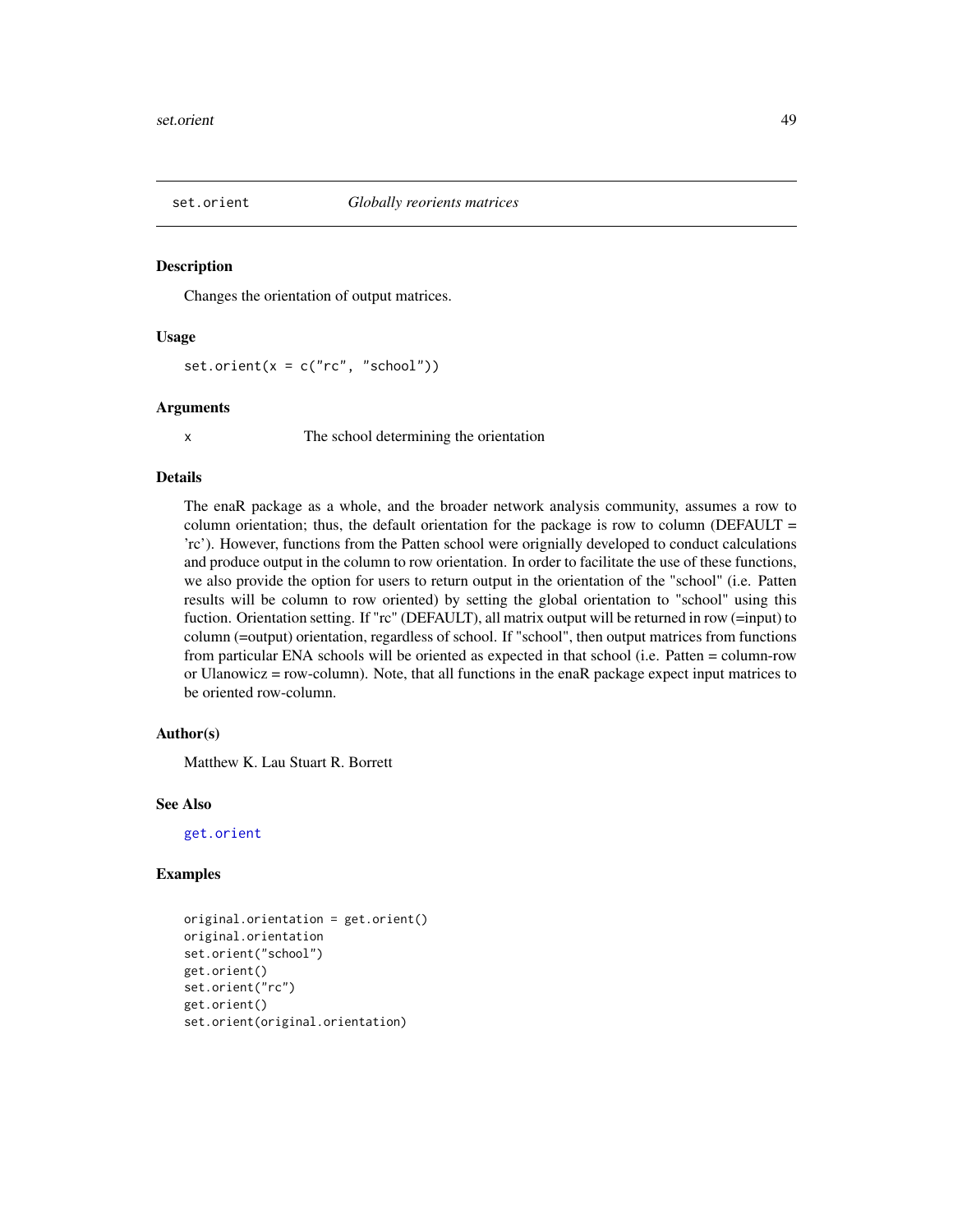<span id="page-49-0"></span>

Calculates a number of metrics based on the Shannon information entropy measure of diversity in a vector, x.

#### Usage

ShannonDiversity(x)

#### Arguments

x 1 x n vector.

## Value

| H           | Shannon entropy-based metric of diversity. This captures the effects of both<br>richnes (the length of the vector, n) and the evenennes of the distribution. |
|-------------|--------------------------------------------------------------------------------------------------------------------------------------------------------------|
| Hmax        | The maximum possible value of H given a vector of the length n provided.                                                                                     |
| Hr          | Relative evenness $Hr = H/Hmax$                                                                                                                              |
| Hcentral    | The centralization or concentration of the values among the n elements                                                                                       |
| n           | Number of elements in the vector.                                                                                                                            |
| effective.n | effective number of elements in the vector, given the distribution of the relative<br>weights.                                                               |

#### Note

The formulation for Shannon Diversity uses a natural logarithm. As the natural logarithm of zero is undefined, the input vector cannot contain zeros. Analytically, there are two approaches to dealing with this issue if your vector contains zeros. First, you can apply the analysis to only the non-zero elements. Second, you can add a tiny amount to all of the elements such that the zero elements are now very small numbers, relative the original vector values.

#### Author(s)

Stuart R. Borrett

## Examples

```
data(oyster)
```

```
## throughflow diversity
T <- enaFlow(oyster)$T
ShannonDiversity(T)
```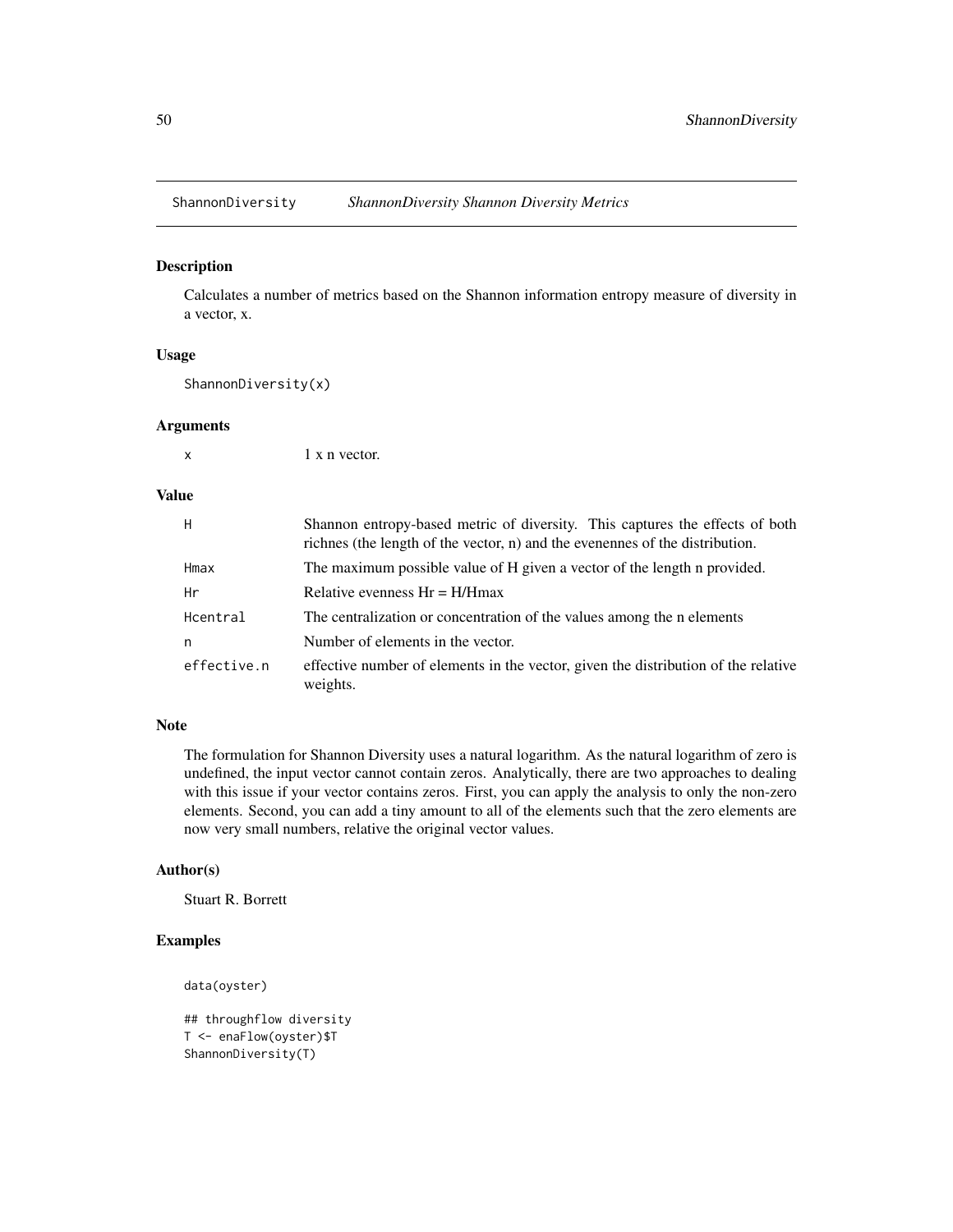```
## storage (biomass) biodiversity
## X <- oyster %v% "storage"
## ShannonDiversity(X)
```
#### <span id="page-50-1"></span>signs *Signs and summary of input matrix*

## Description

Identifies the signs and pairwise relationsips of a given matrix. This includes also returns a summary table that provides the ecological name of each pairwise realtionship, and a summary of the counts.

#### Usage

 $signs(x = "matrix")$ 

## Arguments

x a square matrix of real numbers. While this function is more general, the initail intention was for this to be a utility matrix or the mixed trophic impacts matrix.

## Value

| sign                | A sign matrix for matrix x.                                                             |
|---------------------|-----------------------------------------------------------------------------------------|
| relations           | A matrix of the pairwise signed relationships in x.                                     |
| rs.tab              | Table summarizing the pairwise relationships and identifying their ecological<br>label. |
| relationship.counts |                                                                                         |
|                     | A count of the different kinds of pairwise relationships found in matrix x.             |

#### Note

This function is called by relationalChange, and was created to generate more informative output from enaUtility and enaMTI.

#### Author(s)

Stuart R. Borrett

#### See Also

[relationalChange](#page-45-1)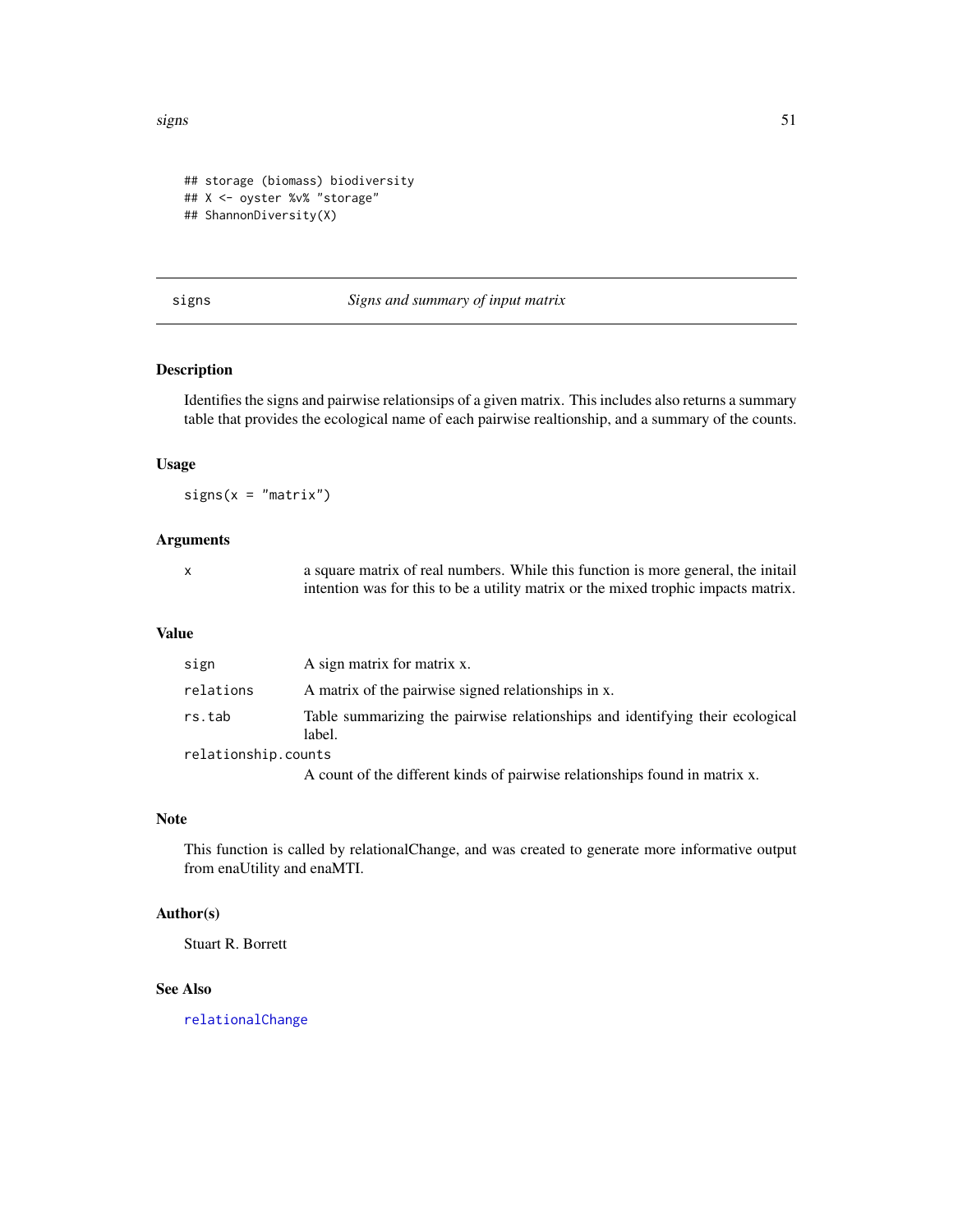<span id="page-51-0"></span>

This function supports the balancing process by checking if the inputs and outputs of a given network model are within acceptable limits.

## Usage

 $ssCheck(x, tol = 5, more = FALSE, zero.na = TRUE)$ 

#### Arguments

|         | A network object.                                                          |
|---------|----------------------------------------------------------------------------|
| tol     | The threshold for balance in percent difference between input and outputs. |
| more    | LOGICAL: should more detailed results be returned?                         |
| zero.na | LOGICAL: should NA values be changed to zeros?                             |

## Value

Returns a logical value stating if the model is within acceptable limits of balance (TRUE) or if it is not (FALSE).

## Author(s)

Matthew K. Lau Stuart R. Borrett

## References

Fath, B.D. and S.R. Borrett. 2006. A MATLAB function for network environ analysis. Environmental Modelling & Software 21:375-405.

## See Also

## [balance](#page-5-1)

## Examples

```
data(troModels)
ssCheck(troModels[[2]])
ssCheck(troModels[[6]])
```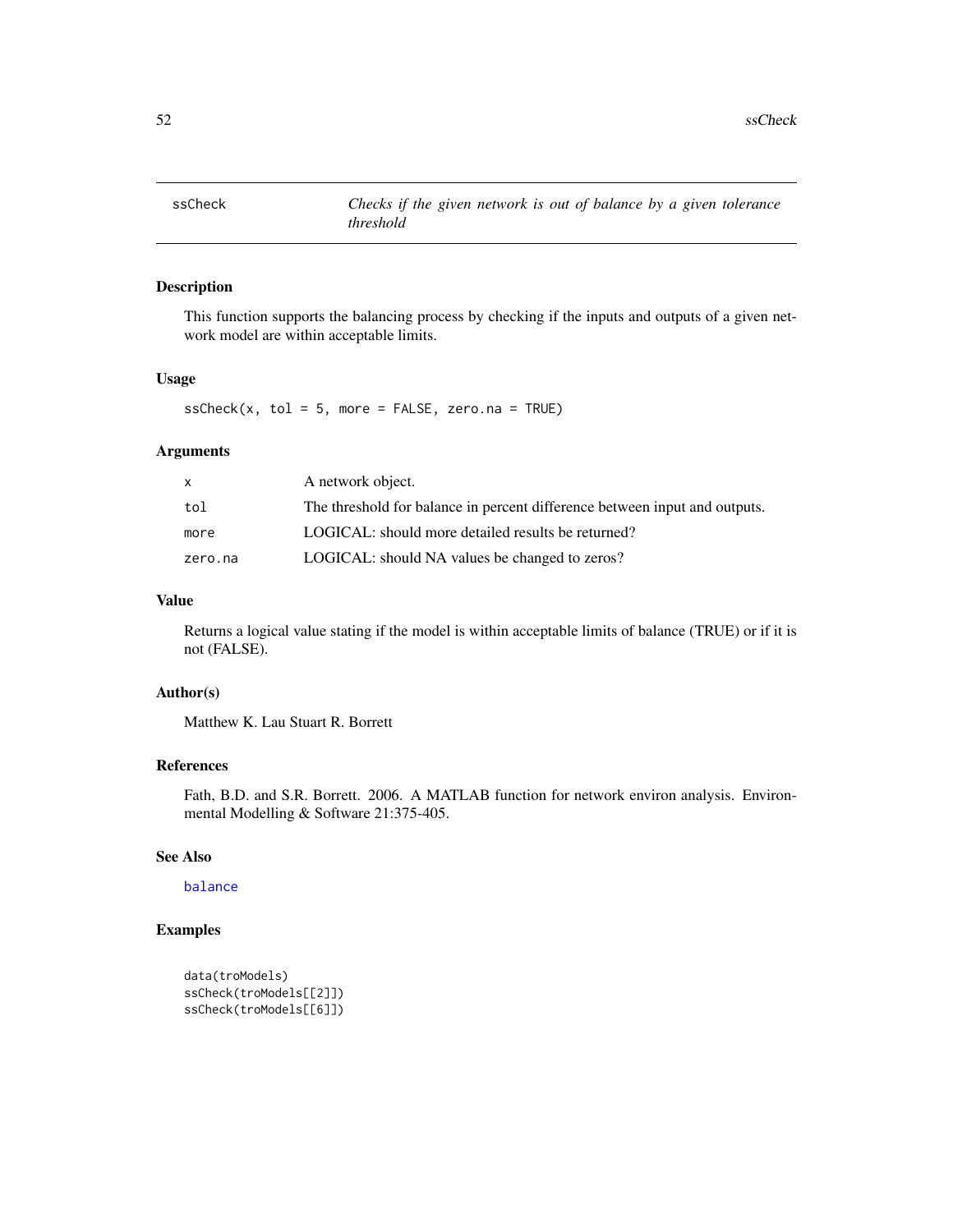<span id="page-52-1"></span><span id="page-52-0"></span>This function returns several network statistics that describe a network.

## Usage

structure.statistics(A = "adjacency matrix")

## Arguments

A An adjacency matrix.

## Value

| n          | Number of nodes in A.                                             |
|------------|-------------------------------------------------------------------|
| L          | Number of direct connections in A.                                |
| C          | Connectivity of A.                                                |
| LD         | Link density.                                                     |
| lam1A      | First dominant eigenvalue of A.                                   |
| mlam1A     | Multiplicity of the dominant eigenvalue.                          |
| lam2A      | Magnitude of the second largest eigenvalue.                       |
| rho        | Damping ratio (see Caswell 2001).                                 |
| R          | Distance of lam1A from the bulk of the eigen spectrum.            |
| d          | Difference between the dominant eigenvalue and the link density.  |
| no.scc     | Number of strongly connected components.                          |
| no.scc.big | Number of strongly connected components greater than 1.           |
| pscc       | Precent of nodes participating in a strongly connected component. |

## Author(s)

Matthew K. Lau Stuart R. Borrett

## References

Fath, B. D., Borrett, S. R. 2006. A Matlab function for Network Environ Analysis. Environ. Model. Softw. 21, 375-405.

## See Also

[enaStructure](#page-23-1),[scc](#page-46-1)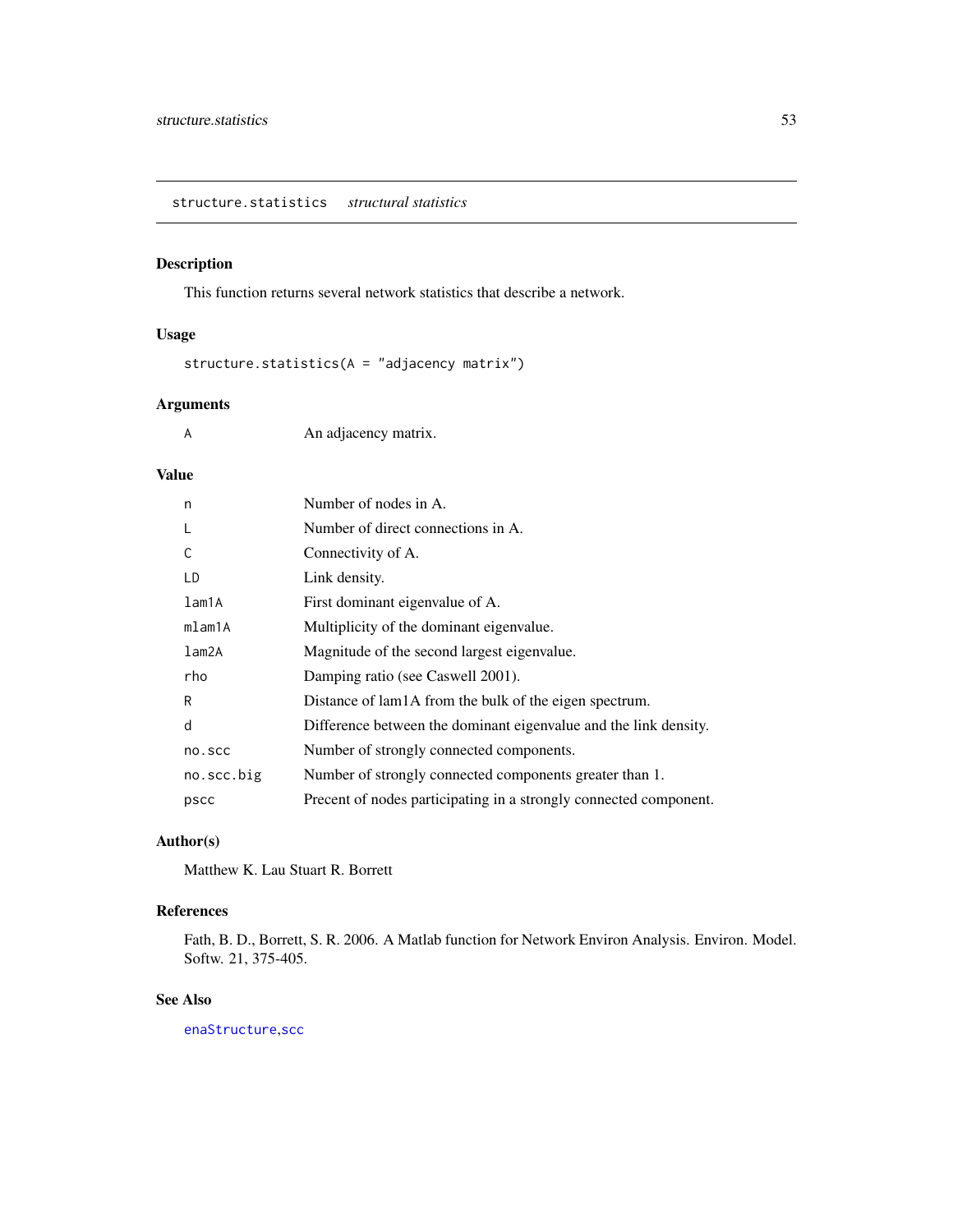<span id="page-53-0"></span>Calculates the total storage in each n input and output environs. This function calculates the storage for both the unit input (output) and the realized input (output) environs. Realized uses the observed inputs (outputs) rather than an assumed unit input (output) to each node.

## Usage

TES(x, balance.override = FALSE)

## Arguments

x A network object. balance.override LOGICAL: should balancing being ignored.

#### Value

|                 | realized. input input oriented, realized storage in each environ. |  |
|-----------------|-------------------------------------------------------------------|--|
| realized.output |                                                                   |  |
|                 | output oriented, realized storage in each environ.                |  |
| unit.input      | input oriented, unit storage in each environ.                     |  |
| unit.output     | input oriented, unit storage in each environ.                     |  |

#### Author(s)

Matthew K. Lau Stuart R. Borrett David E. Hines

## References

Matis, J.H. and Patten, B.C. 1981. Environ analysis of linear compartmenal systems: the static, time invariant case. Bulletin of the International Statistical Institute. 48, 527–565.

## See Also

[enaStorage](#page-21-1)[,enaEnviron](#page-16-1)

## Examples

```
data(troModels)
tes <- TES(troModels[[6]])
tes
```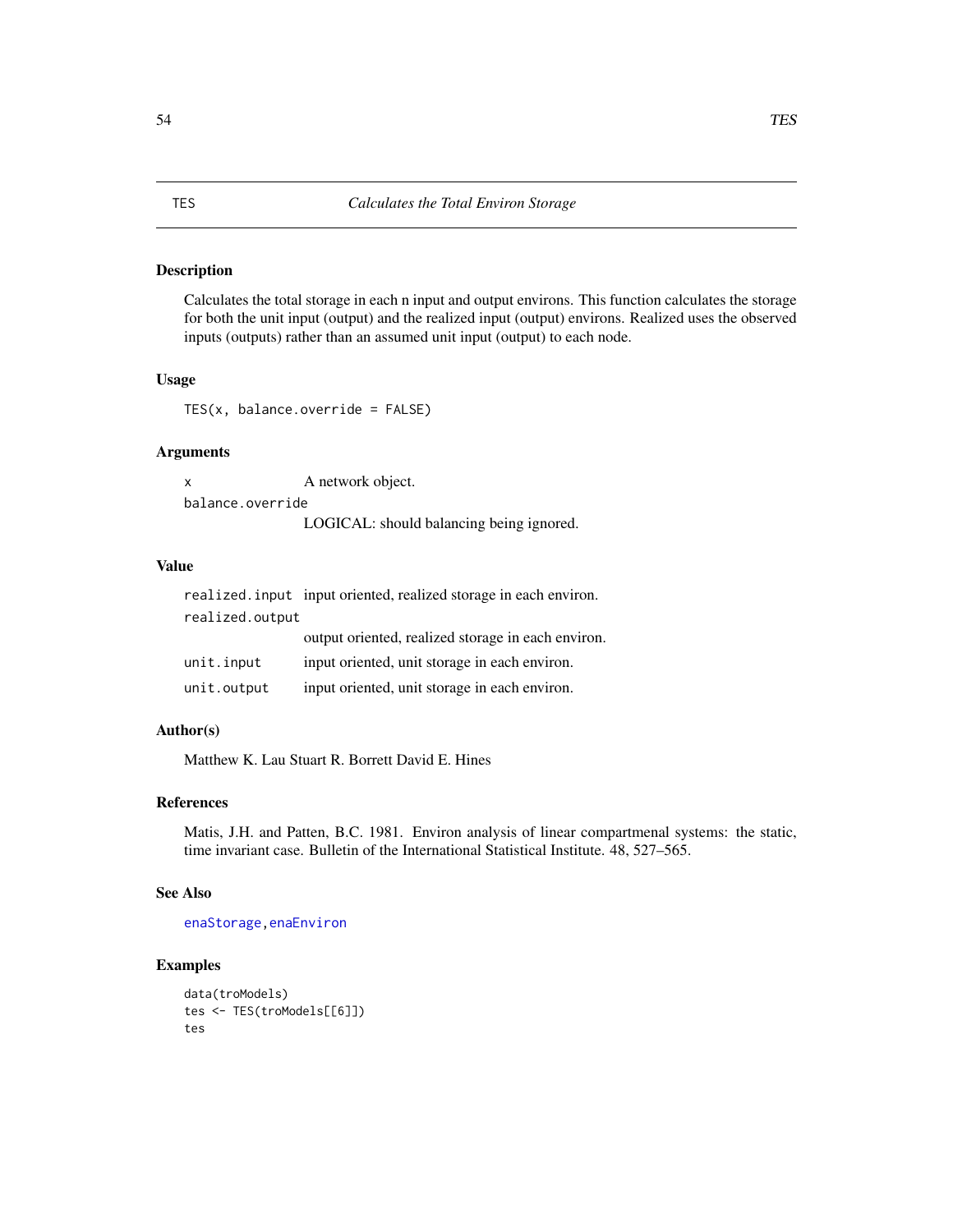<span id="page-54-0"></span>Determines the total environ throughflow (TET) for each of the 2 x n environs of the selected network model. It returns both the TET calculated from a unit input (output) vector and from the observed or realized input (output) vector.

#### Usage

TET(x, balance.override = FALSE)

#### Arguments

x A network object. balance.override

Logical: should the function work if the model is not at steady-state?

#### Value

|                 | realized, input vector of the n realized total environ throughflows for the n input oriented envi- |
|-----------------|----------------------------------------------------------------------------------------------------|
|                 | rons.                                                                                              |
| realzied.output |                                                                                                    |
|                 | vector of the n realized total environ throughflows for the n ouptut oriented en-<br>virons.       |
| unit.input      | vector of the n unit total environ throughflows for the n input oriented environs.                 |
| unit.output     | vector of the n unit total environ throughflows for the n output oriented environs.                |

#### Author(s)

Matthew K. Lau Stuart R. Borrett

#### References

Gattie, D.K., Schramski, J.R., Borrett, S.R., Patten, B.C., Bata, S.A., and Whipple, S.J. 2006. Indirect effects and distributed control in ecosystems: Network environ analysis of a seven-compartment model of nitrogen flow in the Neuse River Estuary, USA—Steady-state analysis. Ecol. Model. 194:162–177.

Whipple, S.J., Borrett, S.R., Patten, B.C., Gattie, D.K., Schramski, J.R., and Bata, S.A. 2007. Indirect effects and distributed control in ecosystems: Comparative network environ analysis of a seven-compartment model of nitrogen flow in the Neuse River Estuary, USA—Time series analysis. Ecol. Model. 206: 1–17.

#### See Also

[enaEnviron](#page-16-1)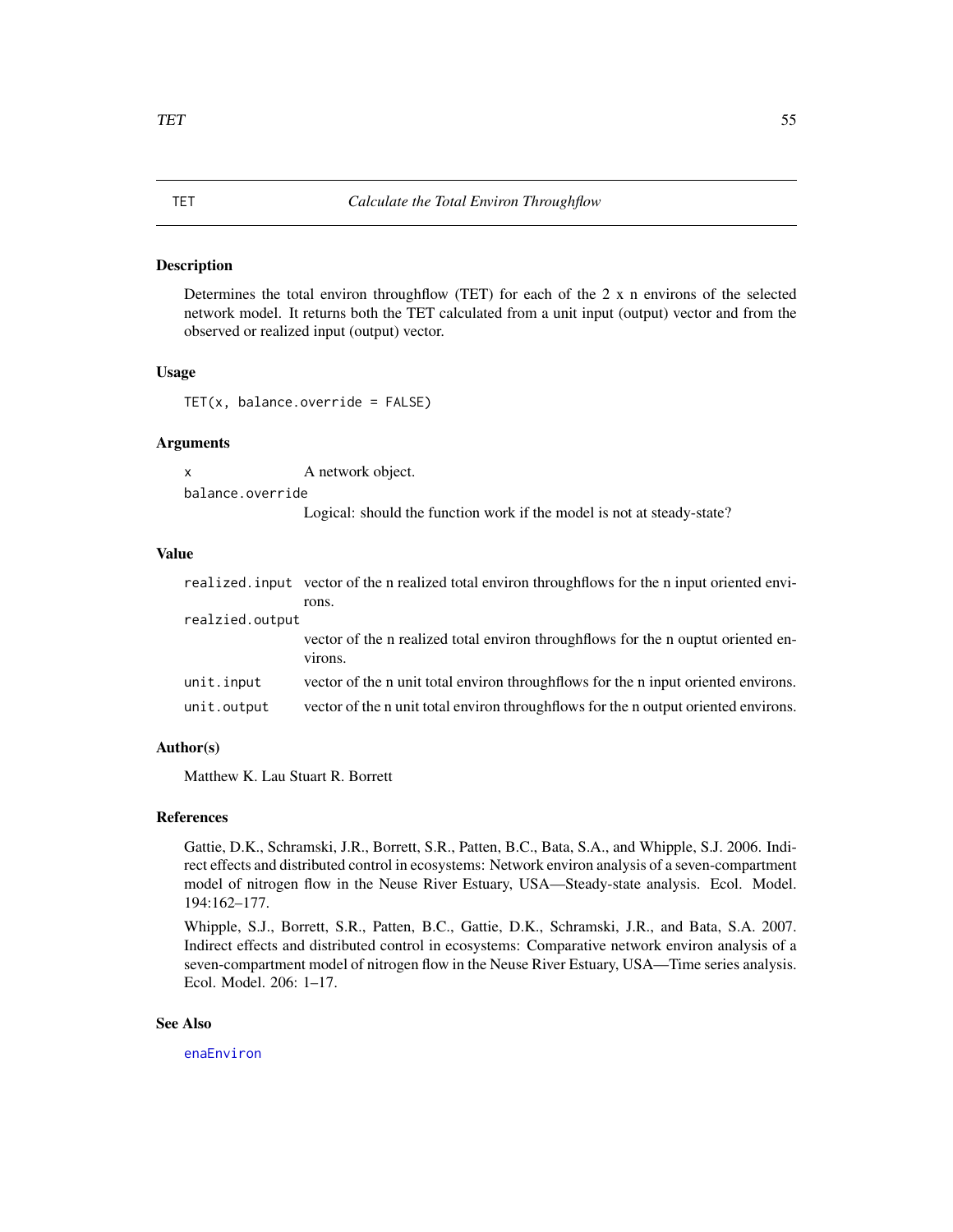56 unpack to the control of the control of the control of the control of the control of the control of the control of the control of the control of the control of the control of the control of the control of the control of

## Examples

```
data(troModels)
tet <- TET(troModels[[6]])
tet
```
troModels *Trophic Models*

## Description

A set of 58 trophic models compiled by the SEE Lab at UNCW.

## References

Borrett, S. R., and M. K. Lau. In Prep. enaR: An R package for Ecological Network Analysis. Ecological Modeling and Software.

<span id="page-55-1"></span>unpack *Extracts network object into a list*

## Description

Separates the components of a network object into separate components within a list. This includes inputs, exports, respirations, outputs (exports + respirations), storage, and internal flows.

#### Usage

 $unpack(x = "network object")$ 

## Arguments

x A network object. This includes all weighted flows into and out of each node.

#### Details

Flows are oriented from row to column.

## Value

| F      | matrix of flows from each node to each node oriented row to column. |
|--------|---------------------------------------------------------------------|
| z      | Node boundary inputs.                                               |
| r      | Node boundary loss from respiration.                                |
| e      | Node boundary loss due to exportation                               |
| У      | Node boundary loss; summation of r and e                            |
| X      | Node storage or biomass                                             |
| living | Logical vector indicating whether each node is living or not        |
|        |                                                                     |

<span id="page-55-0"></span>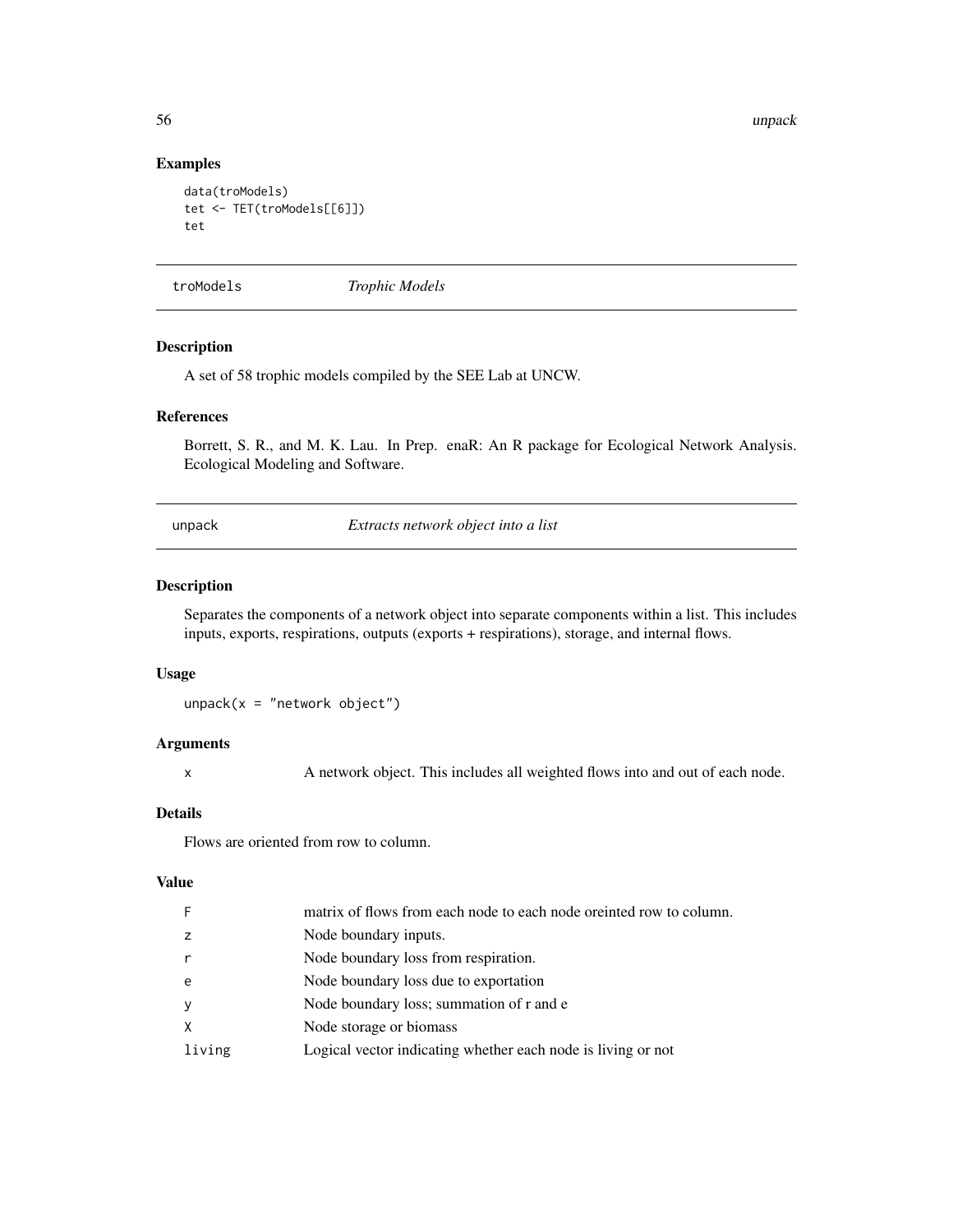#### <span id="page-56-0"></span>write.EcoNet 57

#### Author(s)

Matthew K. Lau Stuart R. Borrett

#### See Also

[pack](#page-40-1), read. scor

## Examples

```
data(troModels)
unpack(troModels[[6]])
```
write.EcoNet *Write enaR models to an EcoNet formatted file.*

## Description

Creates an EcoNet model from an enaR network object that can be used with the online interface for EcoNet.

## Usage

```
write.EcoNet(x = "model", file = "file path", mn = "ena_model",
 zero.flows = FALSE)
```
#### Arguments

| X          | Network object.                                                                                                        |
|------------|------------------------------------------------------------------------------------------------------------------------|
| file       | The file name or path. If a simple file name is given, this function uses the<br>current working directory by default. |
| mn         | The model name that EcoNet will use. The DEFAULT is 'ena model'.                                                       |
| zero.flows | LOGICAL: should zero flow values be written?                                                                           |

#### Value

An EcoNet formatted text file is created from the model, which can be input at http://eco.engr.uga.edu.

#### Author(s)

Matthew K. Lau

#### References

About EcoNet (http://eco.engr.uga.edu/DOC/econet1.html) Kazanci, C. 2009. Handbook of Ecological Modelling and Informatics, by WIT Press.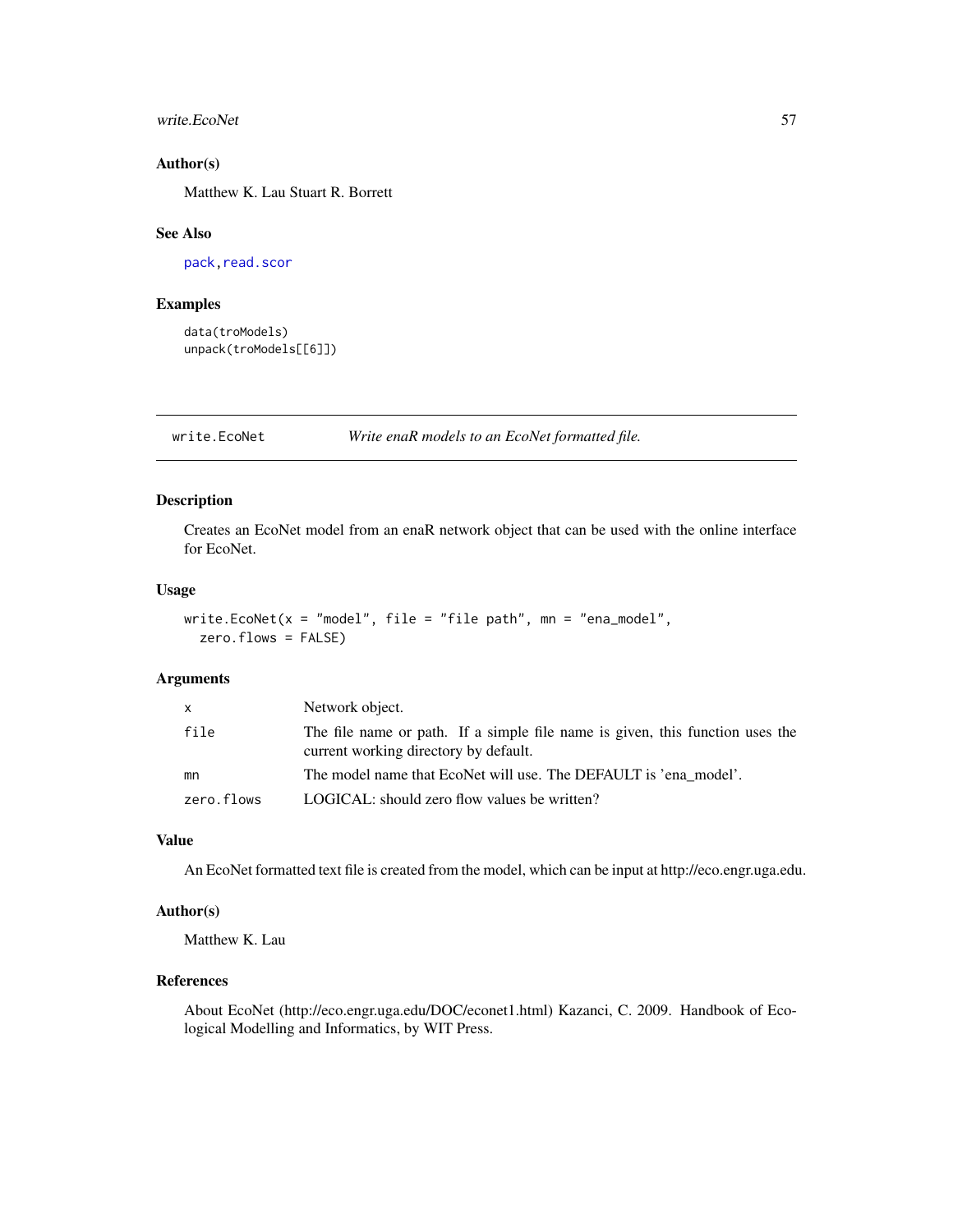<span id="page-57-1"></span><span id="page-57-0"></span>

This function writes a network object to a NEA formatted data file (Fath and Borrett 2006).

## Usage

write.nea(x, file.name, sep =  $",")$ 

## Arguments

| X         | Network object.                                                                                                        |
|-----------|------------------------------------------------------------------------------------------------------------------------|
| file.name | The file name or path. If a simple file name is given, this function uses the<br>current working directory by default. |
| sep       | The separation character used to delimit data values.                                                                  |

## Value

Writes a network object to a NEA formatted file and returns the output composite matrix.

## Author(s)

Stuart R. Borrett

## References

Fath, B. D., Borrett, S. R. 2006. A Matlab function for Network Environ Analysis. Environ. Model. Softw. 21, 375-405.

## See Also

[read.nea](#page-42-1)